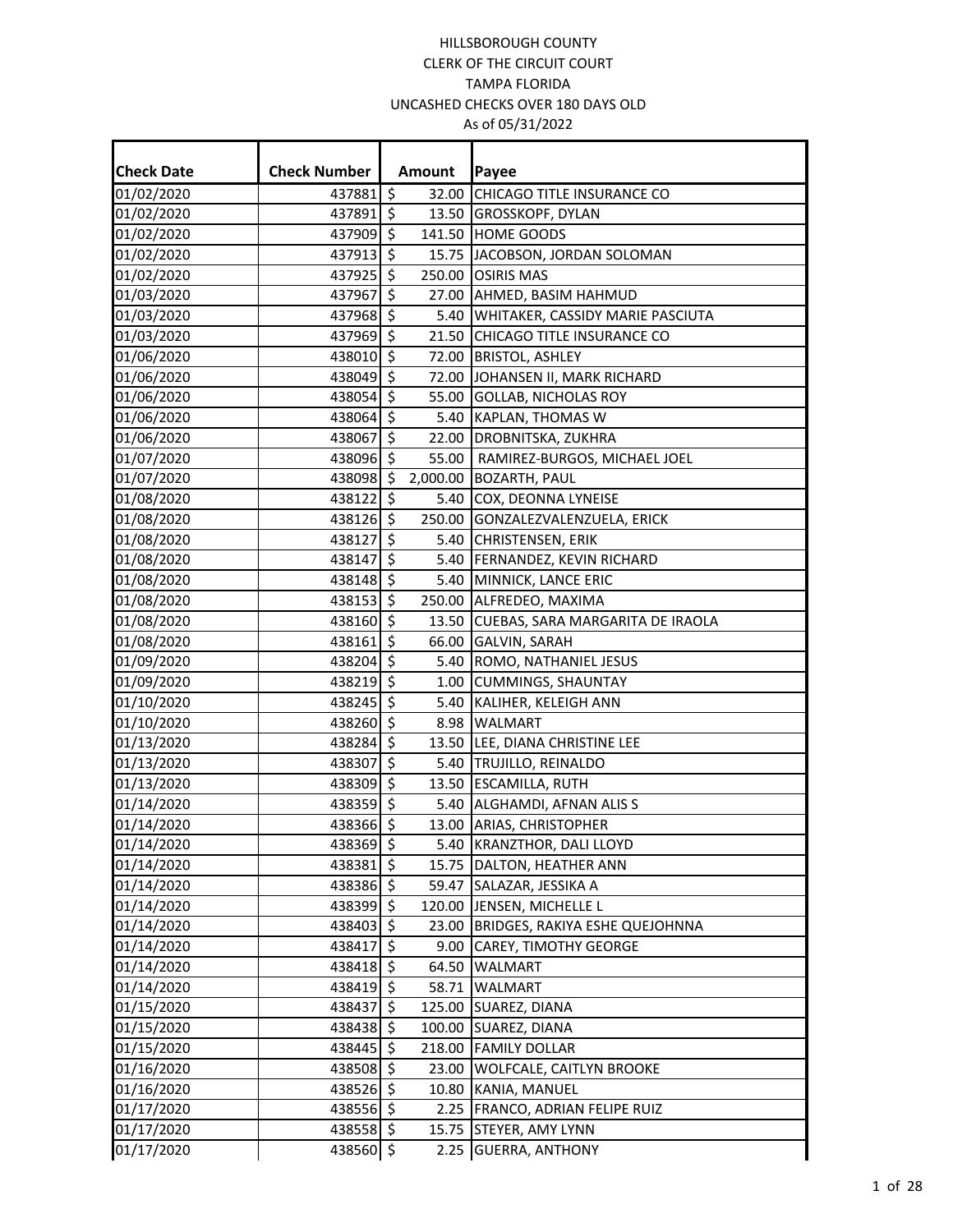Ŧ.

÷

| <b>Check Date</b> | <b>Check Number</b> |    | Amount | Payee                                    |
|-------------------|---------------------|----|--------|------------------------------------------|
| 01/17/2020        | 438561 \$           |    |        | 5.40 GADNIS, BRITTNIE N                  |
| 01/17/2020        | 438567 \$           |    |        | 5.40 LLANAS, DANIELLE M                  |
| 01/17/2020        | 438569 \$           |    |        | 40.00 DOLLAR GENERAL                     |
| 01/21/2020        | 438625 \$           |    |        | 5.40 CHRISTMAS, JACQUELYN JAE            |
| 01/21/2020        | 438629 \$           |    |        | 5.40 HEDRICK, HOHN FRANKLIN              |
| 01/21/2020        | 438637 \$           |    |        | 5.40 QUANT, MICHAEL PATRICK              |
| 01/21/2020        | 438652 \$           |    |        | 10.80 HOMAN JR, THOMAS                   |
| 01/21/2020        | 438654 \$           |    |        | 2.25 ANGIULLI, VICTORIA ELIZABETH        |
| 01/23/2020        | 438707 \$           |    |        | 12.04 CASTRO, MORGANA DAROCHA            |
| 01/27/2020        | 438775 \$           |    |        | 500.00 ANDRES, BUANO                     |
| 01/27/2020        | 438792 \$           |    |        | 250.00 TAGUJA, RODRIGO GUERO             |
| 01/27/2020        | 438795 \$           |    |        | 103.00 USA MDT COMPANY                   |
| 01/28/2020        | 438799 \$           |    |        | 20.00 SHERMAN, AHSLEY DANIELLE           |
| 01/28/2020        | 438820 \$           |    |        | 72.00 BERT, HANNAH NOELLE                |
| 01/28/2020        | 438822 \$           |    |        | 15.75 ROMERO, JERMY OBED                 |
| 01/28/2020        | 438823              | \$ |        | 72.00 WILGUS, JONATHAN                   |
| 01/28/2020        | 438827              | \$ |        | 25.00 FERRA PA, STEPHEN A LAW OFFICES OF |
| 01/28/2020        | 438837              | \$ |        | 31.00 GOLIBER, STEPHANIE                 |
| 01/29/2020        | 438861              | \$ |        | 46.40 FERNANDEZ, DANIELLE MARIE          |
| 01/29/2020        | 438875 \$           |    |        | 1.00 WALKER, LISA                        |
| 01/29/2020        | 438878 \$           |    |        | 5.40 MARTIN, MICHAEL A                   |
| 01/29/2020        | 438881              | \$ |        | 500.00 MILIAN, OSDANY TABARES            |
| 01/29/2020        | 438884 \$           |    |        | 5.40 BOOTHBY, RORY JAMES                 |
| 01/30/2020        | 438922 \$           |    |        | 5.40 NICOLAS, JANAZIA FAYTHE             |
| 01/30/2020        | 438923 \$           |    |        | 13.50 HAMER, JONATHAN LEE                |
| 01/30/2020        | 438926 \$           |    |        | 72.00 NAJERA, MARIA J                    |
| 01/30/2020        | 438929 \$           |    |        | 9.00 MAAHS, SARAH ELIZABETH              |
| 01/31/2020        | 438967              | 5  |        | 31.70 POOLE, GWENDOLYN                   |
| 01/31/2020        | 438970 \$           |    |        | 49.00   HESSING-BARRETT, MELLESIA LATOYA |
| 02/04/2020        | 439030 \$           |    |        | 5.40 HARRIS, CHRISTOPHR THOMAS           |
| 02/05/2020        | 439072 \$           |    |        | 49.00 ALMONTE, JOSUE                     |
| 02/05/2020        | 439076 \$           |    |        | 2.25 GONZALEZ, KRYSTLE NICOLE            |
| 02/05/2020        | 439078 \$           |    |        | 13.50 CONKLIN, MELISSA KATHRYN           |
| 02/06/2020        | 439111 \$           |    |        | 5.40   LEKELEFAC, MARY AUNT              |
| 02/06/2020        | 439112 \$           |    |        | 5.40 VASQUEZ, STEVEN JOSEPH              |
| 02/10/2020        | 439158 \$           |    |        | 4,996.50 BANK OF AMERICA                 |
| 02/10/2020        | 439175 \$           |    |        | 307.00 ORELLANA, JORGE ARMANDO           |
| 02/10/2020        | 439176 \$           |    | 305.00 | DEL VALLE, JOSE ANTONIO                  |
| 02/10/2020        | 439180 \$           |    |        | 72.00 OLIVERI, LAUREN                    |
| 02/10/2020        | 439182 \$           |    |        | 1.00 ROBERTS, LINDA                      |
| 02/10/2020        | 439190 \$           |    |        | 435.00 LABRADAMORA, PEDRO                |
| 02/10/2020        | 439196 \$           |    |        | 17.00 WARREN, ABRAHAM                    |
| 02/11/2020        | 439224 \$           |    |        | 452.00 CHAMNESS, CHRIS                   |
| 02/13/2020        | 439317 \$           |    |        | 5.40 BRITO, ALEXANDER ENRIQUE TORRES     |
| 02/13/2020        | 439320 \$           |    |        | 5.40 GRIMES, ASHLEY SIEDAH               |
| 02/13/2020        | 439326 \$           |    |        | 5.40 JOHNSON, DEVIN DMITRI               |
| 02/13/2020        | 439329 \$           |    |        | 5.40   HESTER, ELIZABETH                 |
| 02/13/2020        | 439332 \$           |    |        | 5.40 FARRER, GAVIN ROBERT                |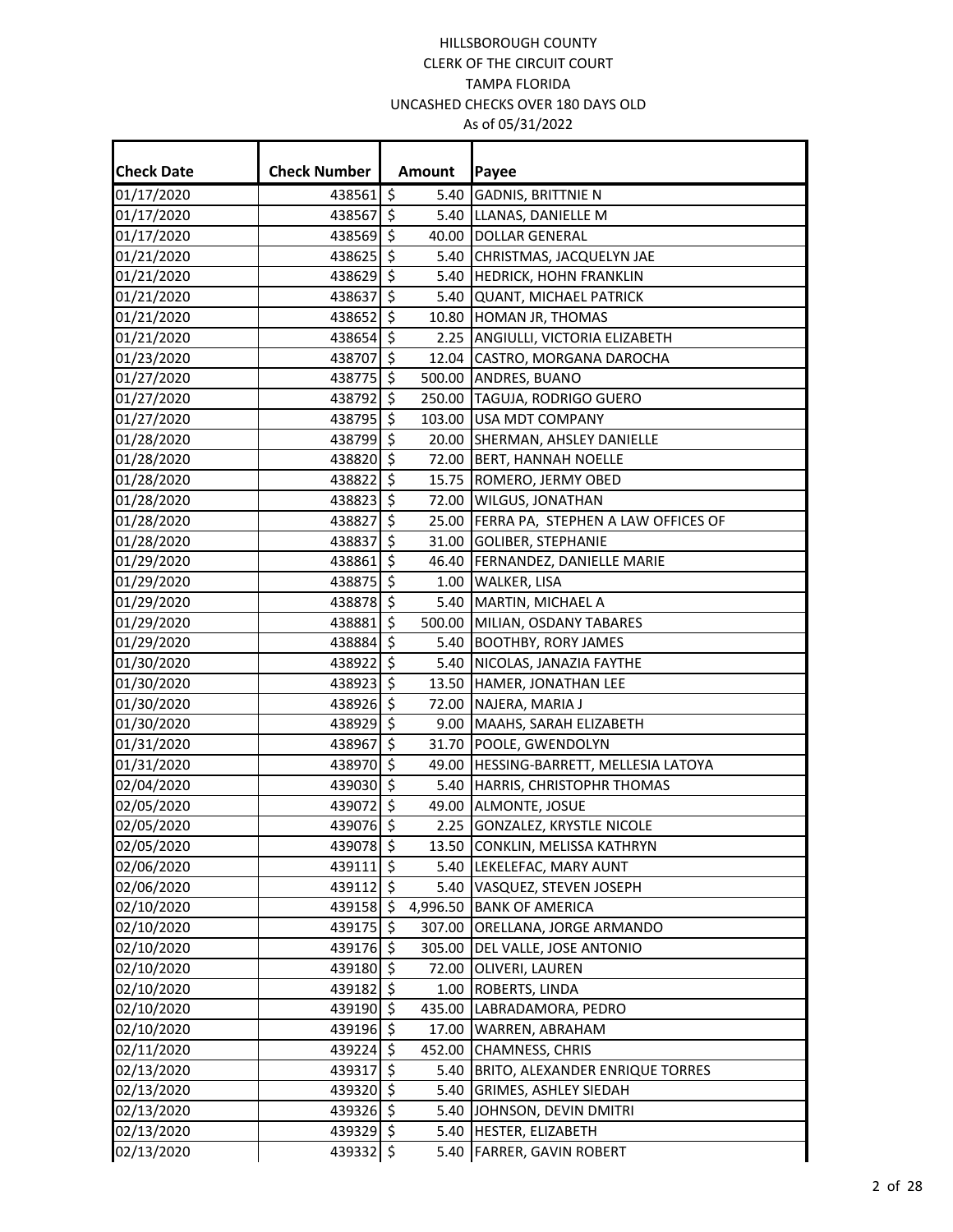| <b>Check Date</b> | <b>Check Number</b> |                     | Amount | Payee                               |
|-------------------|---------------------|---------------------|--------|-------------------------------------|
| 02/13/2020        | 439334 \$           |                     | 5.40   | DIAZ, JEIDY                         |
| 02/13/2020        | 439335 \$           |                     |        | 5.40 GARCIA, JULIO CESAR PEREZ      |
| 02/13/2020        | 439349 \$           |                     | 10.80  | <b>GIBBONS, SKYLER DEWILL</b>       |
| 02/14/2020        | 439363              | $\zeta$             | 125.00 | <b>EARLE, CHRISTINE</b>             |
| 02/14/2020        | 439397              | $\zeta$             | 72.00  | <b>BAEZ, SEBASTIAN HORMIGA</b>      |
| 02/17/2020        | 439427              | $\zeta$             | 5.40   | <b>GONZALEZ, GLORIA</b>             |
| 02/17/2020        | 439435              | $\zeta$             | 9.00   | AVILA, JOEY                         |
| 02/17/2020        | 439436 \$           |                     |        | 5.40 ALTENBURG, JOHN                |
| 02/17/2020        | 439440              | \$                  | 5.40   | JOHNSON, KIMBERLY DYAN              |
| 02/17/2020        | 439441              | $\zeta$             |        | 5.40 FULLER, LAURA ANN              |
| 02/17/2020        | 439447              | $\zeta$             |        | 5.40 ARMAS, LUIS ENRIQUE            |
| 02/17/2020        | 439450 \$           |                     |        | 5.40 MCNEELY, MOLLY LYN             |
| 02/17/2020        | 439453              | \$                  |        | 72.00 ARMSTRONG, NEIL               |
| 02/18/2020        | 439500 \$           |                     |        | 72.00 RADERMACHER, KRISTIN          |
| 02/18/2020        | 439502              | $\zeta$             | 13.50  | <b>ORTIZ, LUIS ANGEL</b>            |
| 02/19/2020        | 439537              | $\zeta$             | 5.40   | MORRISON, BRITTANY JEAN             |
| 02/19/2020        | 439541              | $\zeta$             | 5.40   | TEMPLE, CASIE A                     |
| 02/19/2020        | 439544              | \$                  | 15.75  | QING, DANJIE                        |
| 02/19/2020        | 439551 \$           |                     | 5.40   | <b>GORROSQUIETA, ERICK JAIMES</b>   |
| 02/19/2020        | 439561              | $\zeta$             | 5.40   | ANDREWS, JORDAN NEAL                |
| 02/19/2020        | 439563              | $\zeta$             | 2.25   | <b>WALL, KENARD TAVON</b>           |
| 02/19/2020        | 439565 \$           |                     |        | 5.40 VASBINDER, KIMBERLY JEANETTE   |
| 02/19/2020        | 439566 \$           |                     |        | 10.80 FERLITA, KIMBERLY NANCY       |
| 02/19/2020        | 439567              | \$                  |        | 13.50 PENCE, LEAH MARIE             |
| 02/19/2020        | 439572 \$           |                     |        | 305.00 HAUCK, MADELINE C            |
| 02/19/2020        | 439576              | $\zeta$             | 5.40   | CAMERON, NICHOLAS SCOTT             |
| 02/19/2020        | 439584              | $\zeta$             | 5.40   | MCCOY, ROBIN BELL                   |
| 02/19/2020        | 439593 \$           |                     | 10.80  | CAMARGO, STEVE                      |
| 02/19/2020        | 439597              | $\zeta$             | 5.40   | <b>BLACK, TIA NICOLE</b>            |
| 02/19/2020        | 439598 \$           |                     | 5.40   | <b>GLISSON, VANESSA JILL</b>        |
| 02/19/2020        | 439599 \$           |                     |        | 5.40 VEGA, VERONICA                 |
| 02/20/2020        | 439634 \$           |                     |        | 2,000.00 RAMIREZ, MAGDALENA         |
| 02/20/2020        | 439635 \$           |                     |        | 6.99 MARSHALLS                      |
| 02/20/2020        | 439636 \$           |                     |        | 2,000.00 CABRERA, MIGUEL A DURAN    |
| 02/20/2020        | 439643 \$           |                     | 22.00  | MOONEY, THEODORE WILLARD            |
| 02/21/2020        | 439680 \$           |                     |        | 5.40 EUGENE, CARL                   |
| 02/21/2020        | 439681              | $\ddot{\mathsf{S}}$ |        | 10.80 HAMILTON, CHRISTOPHER DOUGLAS |
| 02/21/2020        | 439682              | $\zeta$             | 5.40   | ALBERTO, EDUARDO                    |
| 02/21/2020        | 439684 \$           |                     | 9.00   | STEPHENS, JASON MICHAEL             |
| 02/21/2020        | 439685              | \$                  |        | 5.40  DAVIS, JEREMY DEWAYNE         |
| 02/21/2020        | 439686 \$           |                     |        | 5.40   MARSE, JOHN EDWARD           |
| 02/21/2020        | 439687              | $\ddot{\mathsf{S}}$ | 5.40   | SANTIAGO, JUAN CARLOS MIRANDA       |
| 02/21/2020        | 439688              | $\zeta$             | 5.40   | RAYMER, JULIA LYNN                  |
| 02/21/2020        | 439689 \$           |                     | 5.40   | <b>FINCHER, JULIE NICOLE</b>        |
| 02/21/2020        | 439694 \$           |                     |        | 5.40 GAUDLAP, SARA NAOMI            |
| 02/21/2020        | 439695              | \$                  | 15.75  | DOYLE, SCARLET H                    |
| 02/21/2020        | 439697 \$           |                     | 5.40   | DUNCAN, SHERI LYN                   |
| 02/21/2020        | 439700 \$           |                     |        | 2.25 LEWIS, TOPEKA ESSAY            |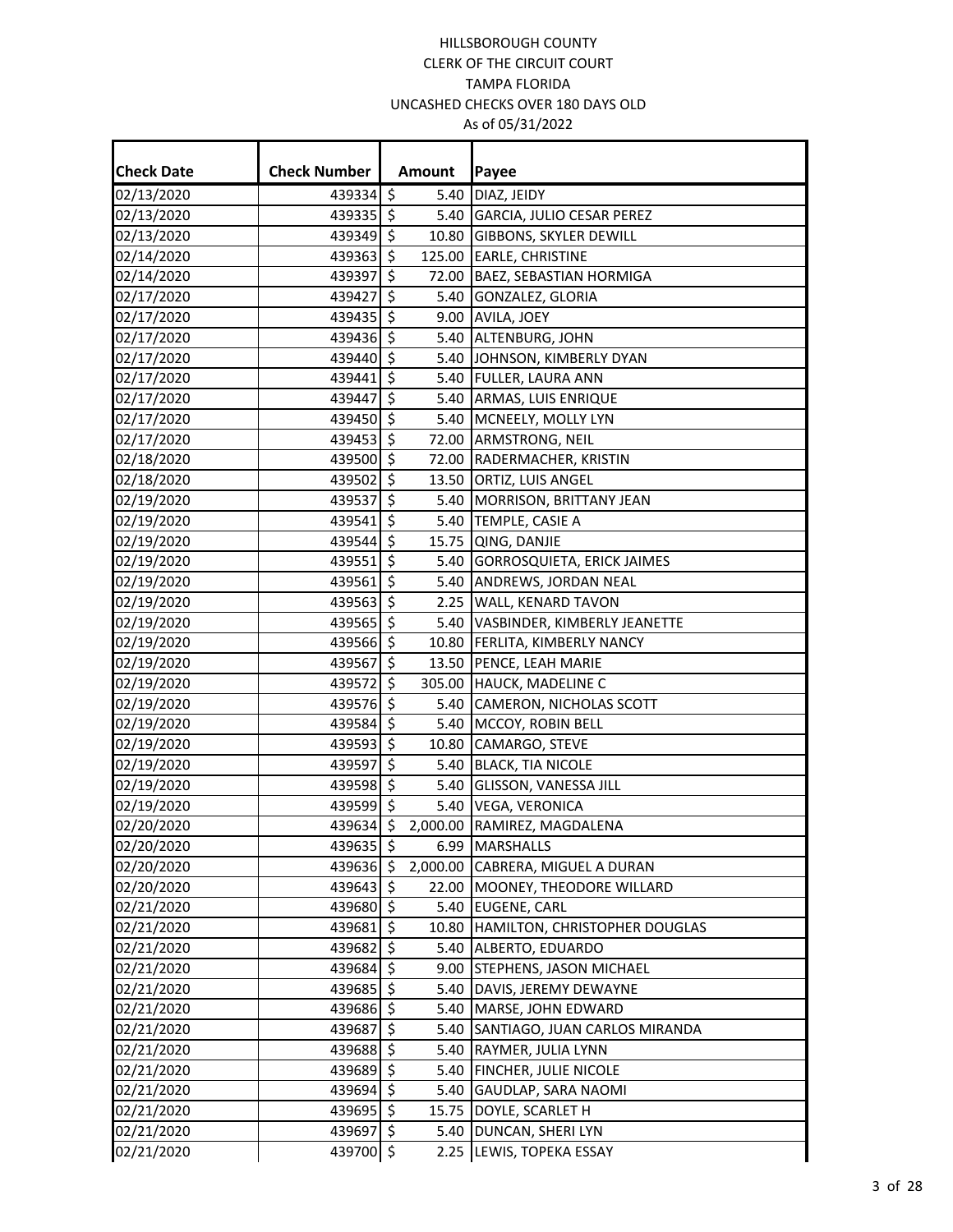| <b>Check Date</b>        | <b>Check Number</b>      |    | Amount         | Payee                                               |
|--------------------------|--------------------------|----|----------------|-----------------------------------------------------|
| 02/21/2020               | 439701 \$                |    | 13.50          | <b>BUSSEY, TRYSTON LEE</b>                          |
| 02/24/2020               | 439706 \$                |    |                | 72.00 PHILIP, ASHTON                                |
| 02/24/2020               | 439707                   | \$ |                | 5.00 MORELOCK, BENJAMIN J                           |
| 02/24/2020               | 439709 \$                |    |                | 5.40 PARKS, BRIAN MATHEW                            |
| 02/24/2020               | 439718                   | \$ | 5.40           | OMER, HASSAN OSMAN                                  |
| 02/24/2020               | 439721 \$                |    | 15.75          | <b>WRIGHT, JACLYN</b>                               |
|                          | 439723                   | \$ |                | 10.80 MILLER, JAMIE AMANDA                          |
| 02/24/2020<br>02/24/2020 | 439724 \$                |    |                | 5.40 CRESPO, JONATHAN                               |
| 02/24/2020               | 439725 \$                |    |                | 90.00 EMERICK, JUSTIN M                             |
| 02/24/2020               | 439732 \$                |    | 10.80          | TRIANA, MANUEL ORELVYS MORGADO                      |
| 02/24/2020               | 439734                   | \$ | 2.25           |                                                     |
| 02/24/2020               | 439748 \$                |    |                | <b>COLON, MARISSA ROSE</b><br>15.75 MANULI, SABRINA |
|                          |                          | \$ |                | 34.00 ANGELO, TAYLOR LYNN                           |
| 02/24/2020<br>02/24/2020 | 439752                   | Ŝ. |                |                                                     |
| 02/24/2020               | 439757<br>439763 \$      |    | 5.40<br>197.00 | TEJADA, VERONICA KRYSTAL                            |
| 02/24/2020               | 439764                   | \$ |                | <b>WALMART</b>                                      |
|                          | 439803 \$                |    |                | 15.75 ALLEN, WILNERIA DAVIDARIQUE                   |
| 02/25/2020               | 439809 \$                |    |                | 4.00 TENCHIPE, JUAN<br>500.00 LAKESHORE MANAGEMENT  |
| 02/25/2020               | 439816                   | \$ |                |                                                     |
| 02/25/2020               | 439834 \$                |    |                | 10.80 HURTADO, SANCHEZ J                            |
| 02/26/2020               | 439842 \$                |    | 300.00         | CEDENO, ESPERANZA                                   |
| 02/26/2020               |                          | \$ | 72.00          | WALTON, LOU                                         |
| 02/26/2020               | 439857<br>439878 \$      |    | 21.50          | <b>WINN DIXIE</b>                                   |
| 02/27/2020               |                          |    |                | 20.00 SHUSTER, ARIANNA VERESAN                      |
| 02/27/2020               | 439889 \$                |    |                | 3.50 SIEBERT, GABRIELLA E CROWDIS                   |
| 02/27/2020               | 439903 \$                |    |                | 250.00 SANCHEZ, PROENZA                             |
| 02/27/2020               | 439915 \$                | \$ |                | 10.80 COMBS, TRAVIS DANIEL                          |
| 02/28/2020               | 439922<br>439928 \$      |    | 72.00          | MIESES, BIANCA MARIE                                |
| 02/28/2020               | 439932 \$                |    |                | 87.00 MAS, FRESCO Y                                 |
| 02/28/2020               |                          |    |                | 9.00 CAMBRIDGE, JACQUELINE MARIE                    |
| 02/28/2020               | 439934                   | \$ |                | 13.50 SMITH, LISA JANE                              |
| 03/02/2020               | 439976 \$                |    |                | 10.80 GABRIELA DEL MAR SANTIAGO JIMENEZ             |
| 03/02/2020<br>03/03/2020 | 439987 \$<br>$440005$ \$ |    |                | 50.00 MOORE, SHAI TANISHA                           |
|                          | 440034 \$                |    |                | 25.20 ATLANTIC TITLE AND CLOSING LLC                |
| 03/03/2020               |                          |    |                | 50.00 MILCHER, NICOLE MARIE                         |
| 03/03/2020               | 440036 \$                |    |                | 125.00 POLLACK AND ROSEN                            |
| 03/03/2020               | 440041                   | \$ |                | 2.25 TANEJA, SIDDHANT KULMENDRA                     |
| 03/03/2020               | 440049 \$<br>440071 \$   |    | 237.57         | <b>WALMART</b>                                      |
| 03/04/2020               |                          |    | 10.80          | MARTIN, AQUIL FAUD                                  |
| 03/04/2020               | 440083 \$                |    | 10.80          | <b>VEGA, NICHOLAS JON</b>                           |
| 03/05/2020               | 440125 \$                |    | 250.00         | <b>ADAMS, JUSTIN</b>                                |
| 03/05/2020               | 440127                   | \$ | 14.00          | GOMEZ, LAZARO LUIS GONZALEZ                         |
| 03/05/2020               | 440132 \$                |    |                | 10.95 MILESTONE TITLE SERVICES LLC                  |
| 03/05/2020               | 440133 \$                |    |                | 250.00 JABER, MOHAMED NIDAL                         |
| 03/05/2020               | 440134                   | \$ | 52.00          | <b>BABER, MOHAMED NIDAL</b>                         |
| 03/06/2020               | 440153 \$                |    | 136.00         | BRYANT, ALFREDO ULYSEES                             |
| 03/06/2020               | 440158 \$                |    | 15.75          | <b>CREATIVE SOLUTIONS INC</b>                       |
| 03/06/2020               | 440160 \$                |    | 10.80          | <b>PATRICK, DALTON LEE</b>                          |
| 03/06/2020               | 440178 \$                |    | 141.50         | TOUSSAINT, LAURA JOHN                               |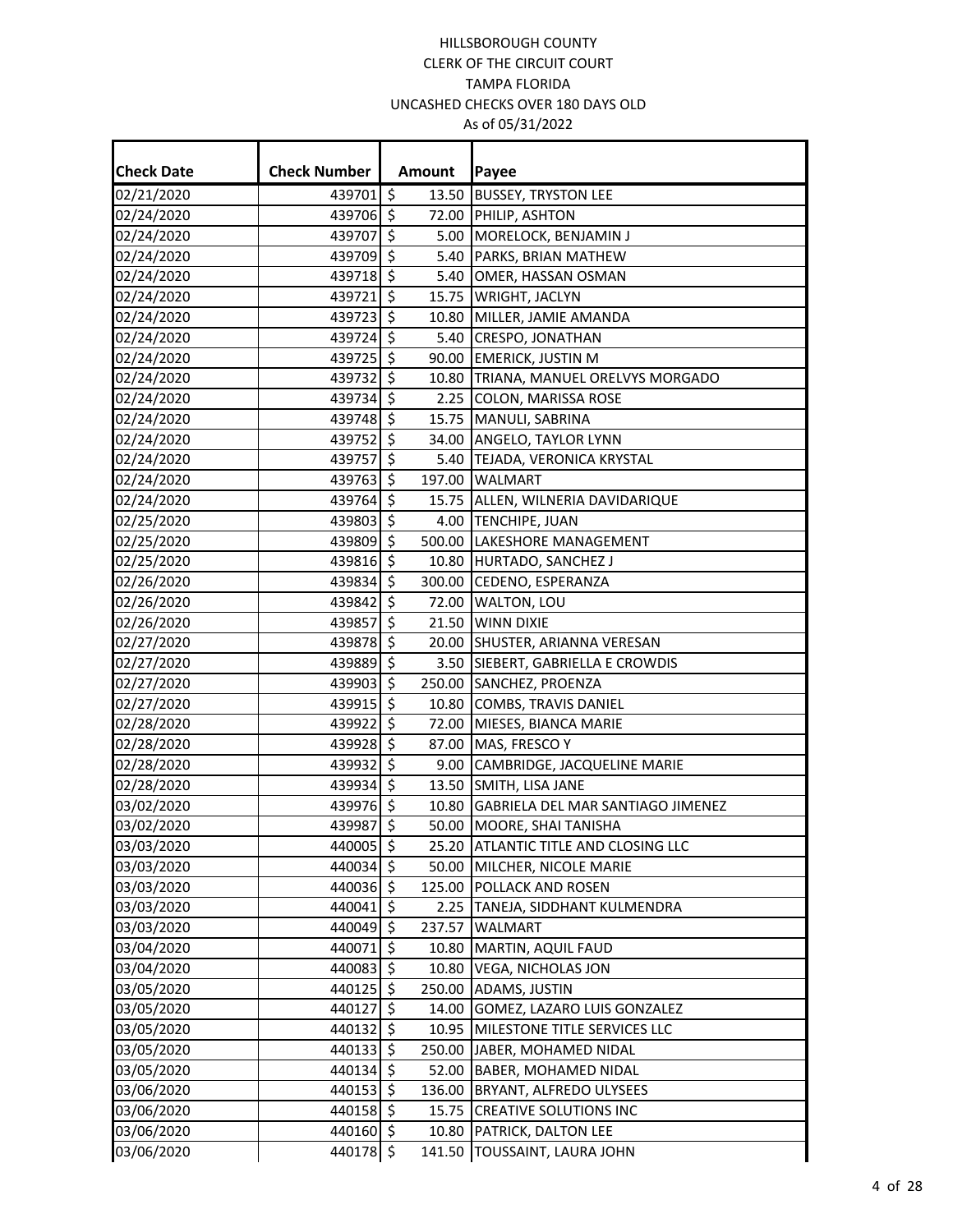| <b>Check Date</b> | <b>Check Number</b> |                     | Amount | Payee                                         |
|-------------------|---------------------|---------------------|--------|-----------------------------------------------|
| 03/09/2020        | 440213 \$           |                     |        | 250.00 TROY, DEJA                             |
| 03/09/2020        | 440222 \$           |                     |        | 13.50 FOUNDATION TITLE AND TRUST LLC          |
| 03/09/2020        | 440228 \$           |                     |        | 17.00 GOLDEN RULE TITLE LLC                   |
| 03/09/2020        | 440256 \$           |                     |        | 500.00 SERRANO, MELISSA                       |
| 03/09/2020        | 440287              | $\mathsf{\hat{S}}$  |        | 89.82 WALMART                                 |
| 03/09/2020        | 440288              | $\ddot{\mathsf{s}}$ |        | 44.16 WALMART                                 |
| 03/10/2020        | 440346 \$           |                     |        | 250.00 DELONG, HEATHER LEE                    |
| 03/10/2020        | 440355 \$           |                     |        | 10.80 MARTINEZ, MANUEL ISANDRO                |
| 03/11/2020        | 440399 \$           |                     |        | 7.00 MORENO, BRUNO ALFREDO                    |
| 03/11/2020        | 440406 \$           |                     |        | 10.80 MEJIA, DAISY                            |
| 03/11/2020        | 440416 \$           |                     |        | 31.00 PEREZ, JANET CHAVEZ                     |
| 03/11/2020        | 440421              | -\$                 |        | 147.00 SOTO, JULISSA                          |
| 03/11/2020        | 440427 \$           |                     |        | 500.00 BAIRAKDAR, MAJED                       |
| 03/11/2020        | 440432 \$           |                     |        | 202.00 DE VENEGAS, NORMA COROMOTO CARRENO     |
| 03/12/2020        | 440484 \$           |                     |        | 10.80 WIRSHELS, JANETTE NICOLE                |
| 03/12/2020        | 440499 \$           |                     |        | 10.80 MCMANUS, SPENCER DANIEL                 |
| 03/12/2020        | 440501 \$           |                     |        | 35.00 TAMPA POSTAL FEDERAL CREDIT UNION       |
| 03/13/2020        | 440516 \$           |                     |        | 305.00 HOWARD, AARON                          |
| 03/13/2020        | 440562 \$           |                     |        | 94.00 JIMENEZ, LUCIO TOMAS                    |
| 03/16/2020        | 440590 \$           |                     |        | 13.50 MYERS, ACESAH DAVID                     |
| 03/16/2020        | 440592 \$           |                     |        | 338.38 AMAZON FULFILLMENT CENTER              |
| 03/16/2020        | 440593 \$           |                     |        | 128.00 GARDNER, BONNIE JEAN                   |
| 03/16/2020        | 440594 \$           |                     |        | 12.00 COLLINS, CHRISTOPHER                    |
| 03/16/2020        | 440610 \$           |                     |        | 10.80 BECERRA, LENRRY CORDERO                 |
| 03/16/2020        | 440612 \$           |                     |        | 202.00 VENEGASCARRENO, LIZ KARIBAY            |
| 03/16/2020        | 440614 \$           |                     |        | 10.80 WHITLAM, MASON ALEXANDER                |
| 03/16/2020        | 440619 \$           |                     |        | 278.00 HARPER, RODNEY LEE 2                   |
| 03/16/2020        | 440625 \$           |                     |        | 47.88 WALMART                                 |
| 03/17/2020        | 440638 \$           |                     |        | 1,000.00 ENRIQUEZ, EDUARDO ACOSTA             |
| 03/17/2020        | 440640 \$           |                     |        | 52.00 FAMILY DOLLAR                           |
| 03/17/2020        | 440654 \$           |                     |        | 316.00 RIVERA, MARISSA                        |
| 03/17/2020        |                     |                     |        | 440678 \$14,000.00 LI, ZHEQING                |
| 03/19/2020        |                     |                     |        | 440742 \$ 72.00 ALVAREZ, MELISSA              |
| 03/24/2020        | 440816 \$           |                     |        | 250.00 PINEDA, ABRAHAN                        |
| 03/24/2020        | 440817 \$           |                     |        | 10.80 ROSARIO, ADAN                           |
| 03/24/2020        | 440826 \$           |                     |        | 1.00 MCNABB, DENISE SUZANNE                   |
| 03/24/2020        | 440827 \$           |                     |        | 1.00 MCNABB, DENISE SUZANNE                   |
| 03/24/2020        | 440854 \$           |                     |        | 3.80 GILLIAM, REGINA                          |
| 03/25/2020        | 440902 \$           |                     |        | 10.80 BORDONARO, TYLER ANTHONY                |
| 03/26/2020        | 440924 \$           |                     |        | 10.80 VELEZ, CLAUDIA ISABEL                   |
| 03/26/2020        | 440926 \$           |                     |        | 67.00 JORDAN, CONNOR                          |
| 03/26/2020        | 440931 \$           |                     |        | 357.00 FIDELITY NATIONAL TITLE OF FLORIDA INC |
| 03/26/2020        | 440939 \$           |                     |        | 10.80 PERYEA, MARK SAMUEL                     |
| 03/26/2020        | 440942 \$           |                     |        | 10.80 TOSELLI, NATALE                         |
| 03/27/2020        | 440984 \$           |                     |        | 54.00 BCHH INC                                |
| 03/27/2020        | 440989 \$           |                     |        | 3.15 EQUITY RECOVERY SOLUTIONS LLC            |
| 03/27/2020        | 440992 \$           |                     |        | 10.80 PEREZ, JORDAN XAVIER                    |
| 03/27/2020        | 440995 \$           |                     |        | 42.50 LIMESTONE TITLE AND ESCROW LLC          |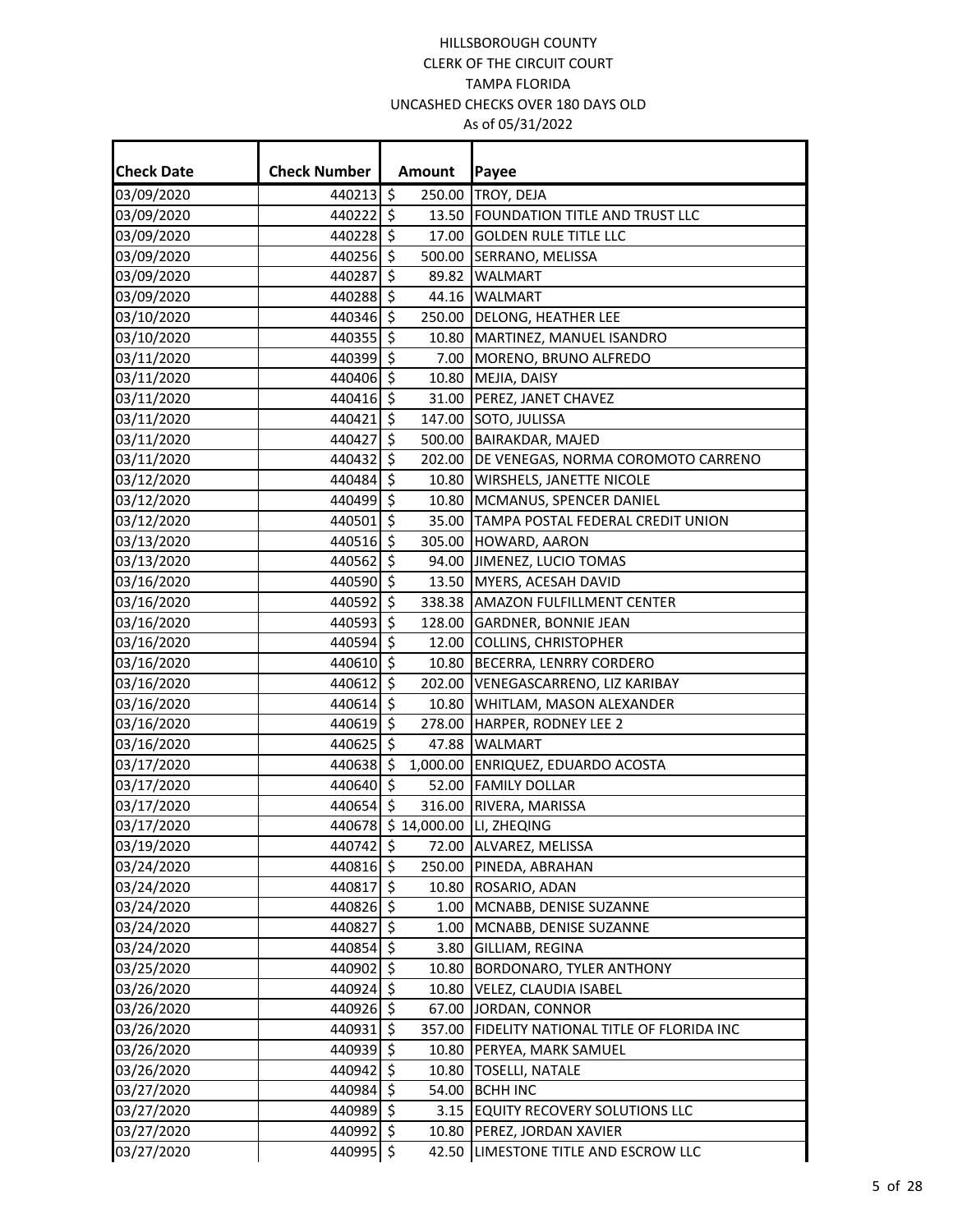÷

| <b>Check Date</b> | <b>Check Number</b> |                     | Amount | Payee                                      |
|-------------------|---------------------|---------------------|--------|--------------------------------------------|
| 03/27/2020        | 440996 \$           |                     | 10.80  | <b>IRIARTE, MANUEL E</b>                   |
| 03/30/2020        | 441021 \$           |                     |        | 4.50 ROGERS, GLENDA                        |
| 03/31/2020        | 441053 \$           |                     |        | 4,003.50 BANK OF AMERICA                   |
| 03/31/2020        | 441079 \$           |                     |        | 10.80 CASTLEMAN, NAOMI MICHELLE            |
| 04/02/2020        | 441189 \$           |                     | 8.50   | <b>TITLE AGENCY OF FLORIDA INC</b>         |
| 04/03/2020        | 441232 \$           |                     |        | 34.00 GONZALEZVALENZUELA, ERICK            |
| 04/03/2020        | 441245              | \$                  |        | 250.00 WILLIAM, RAYMOND                    |
| 04/06/2020        | 441257 \$           |                     |        | 10.80 HARRIS, BAUCHET ROCHEA               |
| 04/06/2020        | 441290 \$           |                     |        | 76.50 THE FALLS                            |
| 04/07/2020        | 441316 \$           |                     |        | 72.00 KRUGER, ELIZABETH ANN                |
| 04/07/2020        | 441319 \$           |                     |        | 250.00 RUIZCANSECO, HELADIO                |
| 04/07/2020        | 441338 \$           |                     |        | 218.00 RICE, TAMERAL                       |
| 04/07/2020        | 441343              | \$                  |        | 72.00 JACKSON, TRAY                        |
| 04/08/2020        | 441351 \$           |                     |        | 60.76 DE LA CONCHA, ALBERTO                |
| 04/08/2020        | 441368 \$           |                     |        | 195.80 GREEN, DIANA                        |
| 04/08/2020        | 441380 \$           |                     |        | 33.50 ALVES, HAROLD G                      |
| 04/08/2020        | 441407 \$           |                     |        | 150.00 WALMART                             |
| 04/09/2020        | 441418 \$           |                     |        | 10.80   MOTEN, AXEL                        |
| 04/09/2020        | 441420 \$           |                     |        | 71.25 SANTIAGO, BRIANA                     |
| 04/09/2020        | 441426 \$           |                     |        | 250.00 CRAIG CHESTNUT                      |
| 04/09/2020        | 441441              | \$                  |        | 500.00 VANDENIEUWEGIESSEN, GOVERT AB       |
| 04/09/2020        | 441448 \$           |                     |        | 250.00 FRANSON, JAMES N                    |
| 04/09/2020        | 441455 \$           |                     |        | 3.50 SANCHEZ, JESSICA SANTIAGO             |
| 04/09/2020        | 441487              | \$                  |        | 10.80 CONNOR, THOMAS COLIN                 |
| 04/09/2020        | 441492 \$           |                     |        | 40.00 CALDERON, CESAR ARMANDO RIVERA       |
| 04/13/2020        | 441510 \$           |                     |        | 10.80 GONZALEZ, FABIAN JOSEPH              |
| 04/15/2020        | 441590              | \$                  |        | 500.00 CAMPBELL, JAMES ANDREW              |
| 04/15/2020        | 441592 \$           |                     |        | 16.00 KIRTS, KIMBERLY R                    |
| 04/15/2020        | 441622 \$           |                     |        | 120.00 WALKER, PATRICK J                   |
| 04/16/2020        | 441630 \$           |                     |        | 250.00 SMILES, CAROLENA MESHAUNA           |
| 04/17/2020        | 441668 \$           |                     |        | 10.80 PATIDES, ELANI KATINA                |
| 04/17/2020        | 441680 \$           |                     |        | 250.00 MONTELIERGARCIA, HECTOR LUIS        |
| 04/17/2020        | 441716 \$           |                     |        | 657.00 OYEGUNLE, YEMI                      |
| 04/17/2020        | 441723 \$           |                     |        | 17.00 FUTCH, ROSEANNA MCCOY                |
| 04/20/2020        | 441732   \$         |                     |        | 113.00 MYRICK, CORETHA LASHAWN             |
| 04/20/2020        | 441744 \$           |                     |        | 500.00 TORRES, JHON                        |
| 04/21/2020        | 441755 \$           |                     |        | 1,000.00 ALARMS AMERICA LLC                |
| 04/21/2020        | 441758 \$           |                     |        | 90.00 MCCLEARY, DASIA                      |
| 04/23/2020        | 441815 \$           |                     |        | 500.00 HUTCHINSON, HEZAKIAH ADUL NASSIR    |
| 04/23/2020        | 441834 \$           |                     |        | 1,000.00 ESPINOZA, SELVIN EMANUEL ALCANTRA |
| 04/23/2020        | 441836 \$           |                     |        | 24.50 STONE, TERRANCE HUME                 |
| 04/23/2020        | 441848 \$           |                     |        | 150.00 WAWA                                |
| 04/24/2020        | 441863 \$           |                     |        | 1.00 LEONARD, APRIL                        |
| 04/24/2020        | 441871 \$           |                     |        | 137.00 WALKER, COREY                       |
| 04/24/2020        | 441878 \$           |                     |        | 250.00 JAWWAD, EMAD RIBHY                  |
| 04/24/2020        | 441887              | \$                  |        | 250.00 VELEZ, GILBERTO                     |
| 04/24/2020        | 441891 \$           |                     |        | 250.00 FLORES, JUANA                       |
| 04/24/2020        | 441899              | $\ddot{\mathsf{S}}$ |        | 500.00 MAESTEGUI, LISA                     |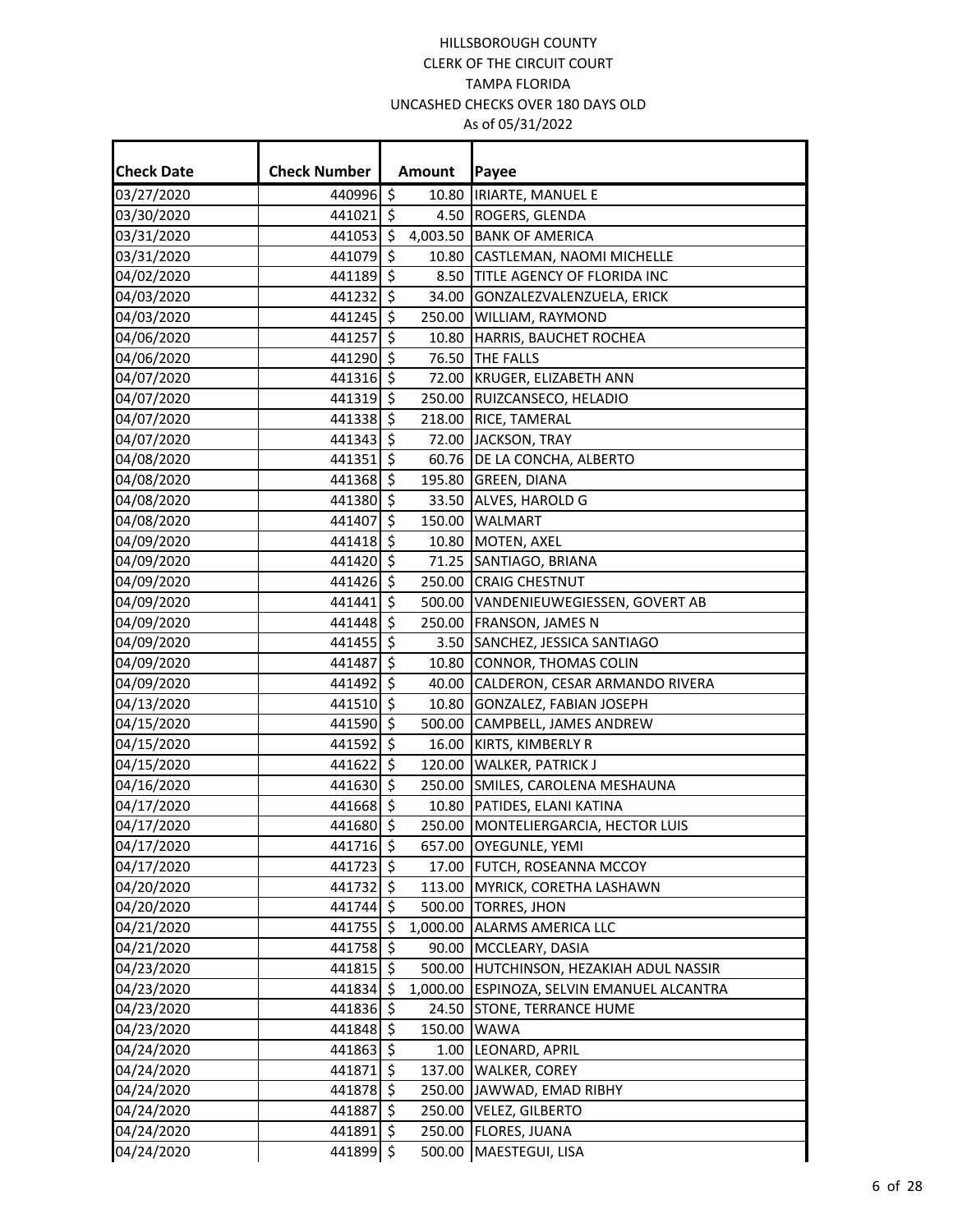| <b>Check Date</b> | <b>Check Number</b> |                          | Amount   | Payee                                        |
|-------------------|---------------------|--------------------------|----------|----------------------------------------------|
| 04/24/2020        | 441912 \$           |                          | 10.80    | RODRIGUEZ, TOMAS COLON                       |
| 04/27/2020        | 441920 \$           |                          |          | 500.00 HARMATZ, ALAN SCOTT                   |
| 04/27/2020        | 441932 \$           |                          | 10.80    | <b>GLASER, KURT MICHAEL</b>                  |
| 04/27/2020        | 441935 \$           |                          | 157.00   | GARCIA, MAGALYS                              |
| 04/27/2020        | 441936              | $\zeta$                  |          | 25.39 MARSHALLS                              |
| 04/27/2020        | 441945 \$           |                          | 602.88   | <b>TECO</b>                                  |
| 04/27/2020        | 441946              | \$                       | 184.12   | <b>TECO</b>                                  |
| 04/28/2020        | 441950 \$           |                          |          | 18.00 LAPUYADE, AMANDA MARIE                 |
| 04/28/2020        | 441969 \$           |                          |          | 995.54 GTE FEDERAL CREDIT UNION              |
| 04/28/2020        | 441976              | \$                       |          | 50.00 MELENDEZ JR, MIGUEL ANGEL              |
| 04/29/2020        | 442001 \$           |                          |          | 34.00 SANTIAGO, ANGEL                        |
| 04/29/2020        | 442003 \$           |                          |          | 400.00 CENTENE CORPORATION                   |
| 04/29/2020        | 442011              | \$                       |          | 101.50 MARSHALLS                             |
| 04/30/2020        | 442029 \$           |                          |          | 10.80 BROADRICK, ARTHUR LEWIS                |
| 04/30/2020        | 442056 \$           |                          |          | 17.00 MEMBERS TITLE AGENCY                   |
| 05/04/2020        | 442130              | $\zeta$                  |          | 500.00 PEREZLUCAS, JAVIER TOMAAS             |
| 05/05/2020        | 442169 \$           |                          |          | 15.00 KINDRED HOSPITAL LLC                   |
| 05/05/2020        | 442171              | \$                       |          | 136.50 MARSHALLS                             |
| 05/11/2020        | 442245 \$           |                          |          | 15.00 MALDONADO COLON, ALBERTO JOSE          |
| 05/11/2020        | 442250 \$           |                          | 34.00    | DOCU FILE INC                                |
| 05/11/2020        | 442253 \$           |                          |          | 51.50 FIDELITY NATIONAL TITLE OF FLORIDA INC |
| 05/13/2020        | 442313 \$           |                          |          | 140.75 HUGHES, JOSHUA                        |
| 05/13/2020        | 442314 \$           |                          |          | 39.73 HUGHES, JOSHUA                         |
| 05/15/2020        | 442378 \$           |                          |          | 82.00  HERNANDEZRAMIREZ, CARLOS              |
| 05/15/2020        | 442383 \$           |                          |          | 250.00 DELAROSA, GUILLERMO                   |
| 05/18/2020        | 442406 \$           |                          |          | 180.06 HUGHES, JOSHUA                        |
| 05/18/2020        | 442407              | $\overline{\mathcal{S}}$ |          | 170.96 HUGHES, JOSHUA                        |
| 05/18/2020        | 442408 \$           |                          |          | 0.95 HUGHES, JOSHUA                          |
| 05/18/2020        | 442417              | $\zeta$                  | 40.00    | <b>WALMART</b>                               |
| 05/19/2020        | 442421 \$           |                          |          | 216.60 DEMERASKI, ANDREW V                   |
| 05/19/2020        | 442426 \$           |                          |          | 30.00 HOWARD BANK LOAN OPERATIONS            |
| 05/19/2020        | 442432 \$           |                          |          | 10.16 DIETER, STEPHEN                        |
| 05/20/2020        | 442447 \$           |                          |          | 240.00 RICHARDSON, ISAAC ELIJAH              |
| 05/21/2020        | 442466 \$           |                          |          | 72.00 STERGIOS, ALEXANDRA PERI               |
| 05/21/2020        | 442474              | \$                       |          | 130.00 BLANCHARD, CYNTHIA                    |
| 05/21/2020        | 442475 \$           |                          | 230.00   | PALACIOSGUTIERREZ, DAILYN                    |
| 05/21/2020        | 442479 \$           |                          | 500.00   | METCALF, DAWNA                               |
| 05/21/2020        | 442488              | \$                       | 1,950.00 | MONTROSE, KELLY                              |
| 05/21/2020        | 442501 \$           |                          | 166.00   | DRURY, RICHARD                               |
| 05/21/2020        | 442504 \$           |                          | 185.00   | WILLIAMS, STEPHANIE                          |
| 05/21/2020        | 442509 \$           |                          | 22.89    | <b>GREEN, MICHAEL</b>                        |
| 05/22/2020        | $442511$ \$         |                          | 13.00    | <b>TRAYLOR, AGUSTUS</b>                      |
| 05/22/2020        | $442516$ \$         |                          | 65.00    | PIOQUINTOPATRICIO, FACUNDO                   |
| 05/22/2020        | 442517              | \$                       | 85.00    | <b>CROSBY, HANNAH</b>                        |
| 05/22/2020        | 442522              | $\zeta$                  | 13.00    | JS 2 INVESTMENT INC                          |
| 05/22/2020        | 442524              | \$                       | 76.50    | LIMESTONE TITLE AND ESCROW LLC               |
| 05/22/2020        | 442533 \$           |                          | 20.00    | MANTHENA, SEETA                              |
| 05/22/2020        | 442536 \$           |                          |          | 13.00 STAR POINT CAPITAL LLC                 |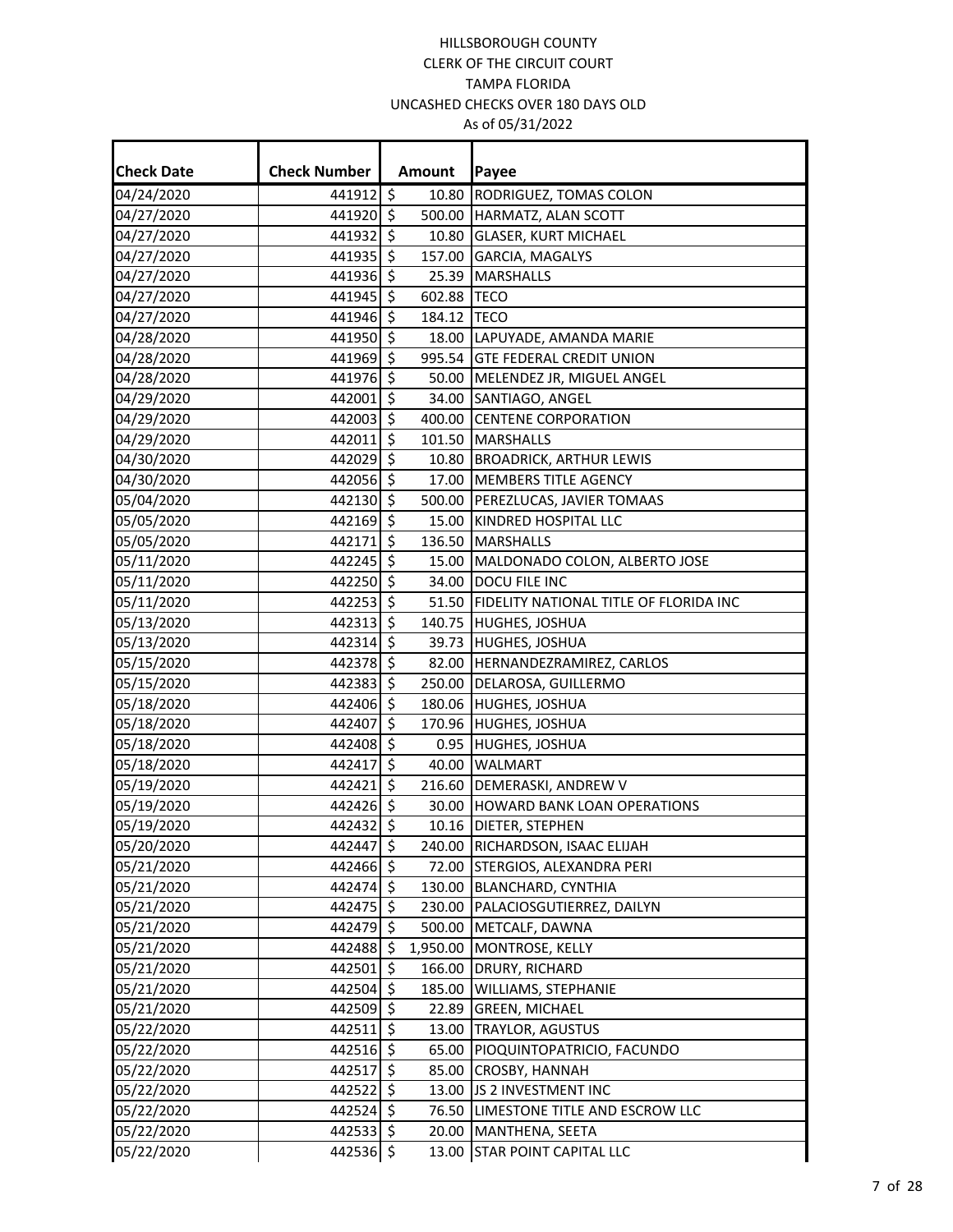÷.

| <b>Check Date</b> | <b>Check Number</b> |                     | Amount   | Payee                                |
|-------------------|---------------------|---------------------|----------|--------------------------------------|
| 05/27/2020        | 442568 \$           |                     | 13.00    | MATHEWS, FELENTHEAN                  |
| 05/27/2020        | 442583 \$           |                     |          | 13.00 JIMMIE, JESSE J                |
| 05/27/2020        | 442588 \$           |                     |          | 13.00 DIETSCH, MELODY M              |
| 05/27/2020        | 442599 \$           |                     |          | 103.60 RIVERA, SONIA AIDA            |
| 05/27/2020        | 442602 \$           |                     |          | 11.80   BARREINTES, STEVE            |
| 05/28/2020        | 442614 \$           |                     |          | 25.00 MARIANO, ANNAY                 |
| 05/28/2020        | 442628 \$           |                     |          | 209.43 FOX RENT A CAR                |
| 05/28/2020        | 442633 \$           |                     |          | 25.15 FICARROTTA JR, NICK            |
| 05/28/2020        | 442639 \$           |                     |          | 250.00 CEDAR, RICHELLE               |
| 05/28/2020        | 442644              | $\ddot{\mathsf{s}}$ |          | 25.50 SYNERGY TITLE PARTNERS LLC     |
| 05/28/2020        | 442647 \$           |                     |          | 241.50 WINN DIXIE                    |
| 05/29/2020        | 442657              | 5                   |          | 13.00 CONNOR, GINA LYNN              |
| 05/29/2020        | 442658 \$           |                     |          | 108.60 DIAZ, ISMAEL                  |
| 05/29/2020        | 442659 \$           |                     |          | 450.00 YI, JENNIFER                  |
| 06/02/2020        | 442683 \$           |                     |          | 20.00 DIAZ NUNEZ, CESAR              |
| 06/02/2020        | 442688 \$           |                     |          | 13.00 SHOWERS, DANIEL                |
| 06/02/2020        | 442691              | 5                   |          | 193.00 JERMAINE, EADIE               |
| 06/02/2020        | 442699 \$           |                     |          | 55.00 LEANDRO BETANCOURT MARIN, IVAN |
| 06/02/2020        | 442708 \$           |                     |          | 13.00 JS 2 INVESTMENT INC            |
| 06/02/2020        | 442709 \$           |                     |          | 30.20 KAYDELL WRIGH DOUGLAS ESQ      |
| 06/02/2020        | 442712 \$           |                     |          | 13.00 MCGHEE, MARGARET               |
| 06/02/2020        | 442722 \$           |                     |          | 53.00 ROBLERO, SONIA                 |
| 06/02/2020        | 442724 \$           |                     |          | 13.00 STAR POINTE CAPITAL LLC        |
| 06/02/2020        | 442727              | \$                  |          | 500.00 JOHNSON, TAMMI ADRIANA        |
| 06/02/2020        | 442729 \$           |                     |          | 153.00  IONUT, UNGER                 |
| 06/02/2020        | 442731              | \$                  |          | 69.00 WINN DIXIE                     |
| 06/03/2020        | 442739              | \$                  |          | 10.00 LARRY, JORDAN NICHOLAS WALLACE |
| 06/03/2020        | 442749 \$           |                     |          | 85.00 PULLARA, VINCENT F             |
| 06/04/2020        | 442756 \$           |                     |          | 13.00 LEHR, DAVID K                  |
| 06/04/2020        | 442758 \$           |                     |          | 22.00 BROCKHOEFT, MORGAN             |
| 06/05/2020        | 442778 \$           |                     |          | 342.00 ALMAHFUDHI, AL JULANDA        |
| 06/05/2020        | 442786 \$           |                     |          | 79.00 SANTANA, EDWIN O               |
| 06/05/2020        | 442787 \$           |                     |          | 280.00 PAGUADA, EVER                 |
| 06/05/2020        | 442793 \$           |                     |          | 79.00 RODRIQEZ, JENIFER MATTEI       |
| 06/05/2020        | 442796 \$           |                     |          | 177.00  MOHAMMED, MOHAMMEDROSEA      |
| 06/05/2020        | 442803 \$           |                     |          | 20.00 LEMUS JR, SANTIAGO             |
| 06/05/2020        | 442805 \$           |                     | 85.00    | <b>BENNETT, THOMAS GORDON</b>        |
| 06/08/2020        | 442818 \$           |                     | 10.00    | <b>TUGGLE, HAROLD</b>                |
| 06/08/2020        | 442821 \$           |                     | 1,000.00 | RIVERA, JONAS                        |
| 06/08/2020        | 442822              | \$                  |          | 10.80 GABRIEL TORRES MARIN, JUSTINE  |
| 06/08/2020        | 442823 \$           |                     |          | 170.00 KASSEL LAW GROUP PLLC         |
| 06/08/2020        | 442824 \$           |                     |          | 243.00 CARMODY, LARRY DALE           |
| 06/08/2020        | 442826              | \$                  | 13.00    | LP ASSETS LLC                        |
| 06/09/2020        | 442844              | \$                  | 72.00    | DICKENS, BRITTANY LEIGH              |
| 06/09/2020        | 442861 \$           |                     |          | 13.00 JOHNSON, HONORA                |
| 06/09/2020        | 442871              | \$                  |          | 13.00 SAMKARI, MOHAMMED Z AL         |
| 06/09/2020        | 442872 \$           |                     | 13.00    | SAMKARI, MOHAMMED Z AL               |
| 06/09/2020        | 442875              | $\zeta$             | 8.98     | <b>GARCIA, RAFAEL JUNIOR</b>         |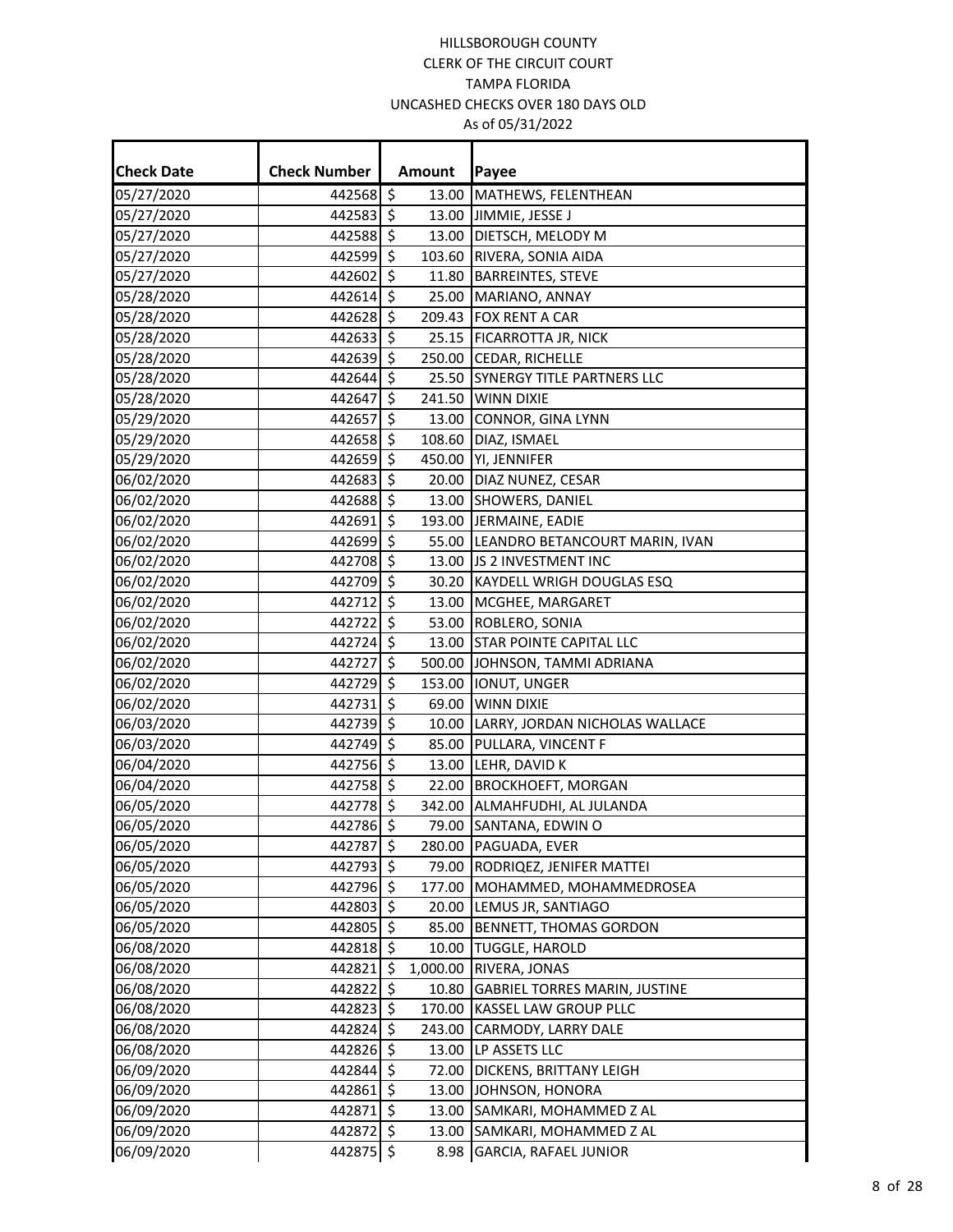| <b>Check Date</b> | <b>Check Number</b> |         | Amount      | Payee                                   |
|-------------------|---------------------|---------|-------------|-----------------------------------------|
| 06/12/2020        | 442955 \$           |         | 79.00       | RIVERA, GENESIS                         |
| 06/12/2020        | 442963 \$           |         |             | 59.50 NAJMY THOMPSON PL                 |
| 06/12/2020        | 442964 \$           |         |             | 1,080.00 VELIZ, ORELVIS N MOLLINEDO     |
| 06/15/2020        | 442987              | \$      |             | 1,500.00 JUMA DEVELOPMENT               |
| 06/15/2020        | 442988 \$           |         |             | 10.80 GENTILE, JUSTIN JAMES             |
| 06/16/2020        | 443011 \$           |         |             | 250.00 CACH LLC                         |
| 06/17/2020        | 443040              | \$      |             | 407.00 TAYLOR, ARIEL LANAE              |
| 06/17/2020        | 443053 \$           |         |             | 500.00 MOSBY, JORDAN ISAIAH             |
| 06/17/2020        | 443071 \$           |         |             | 25.50 SYNERGY TITLE PARTNERS LLC        |
| 06/18/2020        | 443081 \$           |         |             | 72.00 FOX, BRANDON                      |
| 06/18/2020        | 443085 \$           |         |             | 30.00 BOSTWICK, DESTINY BRASHAE         |
| 06/18/2020        | 443086 \$           |         |             | 10.80 FERNANDEZ, DIONISIA               |
| 06/18/2020        | 443093 \$           |         |             | 13.00 BONILLA, MARTHA HENAO             |
| 06/18/2020        | 443103 \$           |         |             | 25.50 SYNERGY TITLE PARTNERS LLC        |
| 06/18/2020        | 443104              | \$      |             | 25.50 SYNERGY TITLE PARTNERS LLC        |
| 06/19/2020        | 443118 \$           |         |             | 50.00 PERKINS, ELIZABETH MARIE          |
| 06/19/2020        | 443119 \$           |         |             | 125.00 CARDOSA DA SILVA, FLAVIO         |
| 06/19/2020        | 443127              | \$      | 60.00       | HASSAN, LOLITA                          |
| 06/23/2020        | 443162 \$           |         |             | 10.80 VEGA, BRIAN                       |
| 06/23/2020        | 443177 \$           |         |             | 250.00 MORALES CIFUENTES, MAGDIEL ISAAC |
| 06/23/2020        | 443183 \$           |         |             | 15.00 POLLACK AND ROSEN                 |
| 06/24/2020        | 443215 \$           |         |             | 10.80 WOODS, SEARRA                     |
| 06/25/2020        | 443229 \$           |         |             | 250.00 BUSH, CEDRIC                     |
| 06/29/2020        | 443267              | \$      |             | 250.00 STEPHENSON, JOSEPH               |
| 06/29/2020        | 443271 \$           |         |             | 250.00 BROWN, RAEGAN                    |
| 06/30/2020        | 443277              | $\zeta$ |             | 7.00 DIAZ BERNAL, CARLOS                |
| 06/30/2020        | 443287              | $\zeta$ |             | 13.00 GRIMALDI, MICHAEL E               |
| 06/30/2020        | 443290 \$           |         |             | 441.50 ODOM, ROBERT E                   |
| 07/01/2020        | 443308              | \$      |             | 250.00 MIRANDA, MARIA                   |
| 07/02/2020        | 443335 \$           |         |             | 250.00 GONZALEZBENITO, GALMICH          |
| 07/02/2020        | 443340 \$           |         |             | 13.00 ROJAS, MIRIAM                     |
| 07/02/2020        | 443344 \$           |         |             | 13.00 SIMPSON, RODOLFO V                |
| 07/02/2020        | 443345 \$           |         |             | 250.00 GEMARO, RODRIGUEZ                |
| 07/02/2020        | 443352 \$           |         |             | 17.00 BOGSTED, MICHAEL                  |
| 07/06/2020        | 443361 \$           |         |             | 542.70 PAGE, COREY                      |
| 07/06/2020        | 443377 \$           |         | 10.80       | <b>STRONG, SHAMEKA M</b>                |
| 07/07/2020        | 443384 \$           |         |             | 300.00 CACH LLC                         |
| 07/07/2020        | 443388 \$           |         | 20.00       | NATIONS TITLE AGENCY OF FLORIDA         |
| 07/07/2020        | 443393 \$           |         |             | 34.00 TROPICAL TITLE INSURANCE LLC      |
| 07/08/2020        | 443397 \$           |         |             | 10.80 VALENCIA, BENANCIO                |
| 07/08/2020        | 443399 \$           |         |             | 13.00 MITTEN III, EDWARD L              |
| 07/08/2020        | 443403 \$           |         | 13.00       | DIXON, KATHRYN                          |
| 07/08/2020        | 443409 \$           |         | 13.00       | <b>CASTEELL, RASHEEN</b>                |
| 07/08/2020        | 443410 \$           |         | 13.00       | CUSMANO, ROBERT A                       |
| 07/09/2020        | 443423 \$           |         | 250.00      | HARMATZ, ALAN SCOTT                     |
| 07/09/2020        | 443425              |         | \$10,000.00 | <b>ARDON PROPERTIES</b>                 |
| 07/09/2020        | 443428 \$           |         | 2,000.00    | COVACIU, DANIEL                         |
| 07/10/2020        | 443473              | \$      | 14.50       | <b>POLLACK AND ROSEN</b>                |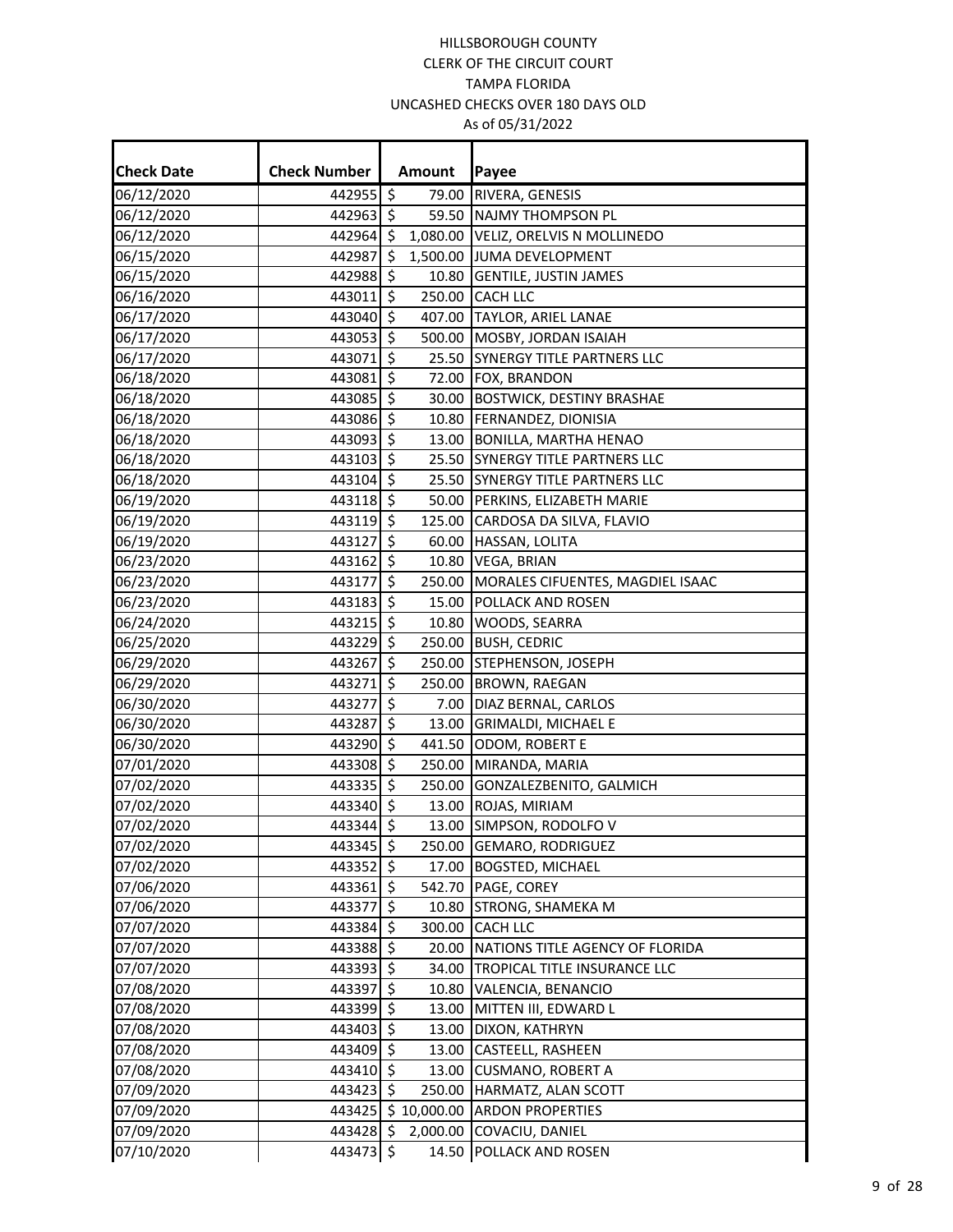| <b>Check Date</b> | <b>Check Number</b> |         | <b>Amount</b> | Payee                                 |
|-------------------|---------------------|---------|---------------|---------------------------------------|
| 07/10/2020        | 443481 \$           |         | 360.25        | CROSSLEY, VINCENT L                   |
| 07/13/2020        | 443496 \$           |         | 12.40         | <b>BEGDOURI ENTERPRISE LLC</b>        |
| 07/13/2020        | 443526 \$           |         | 804.80        | WEST TAMPA HOLDINGS LLC               |
| 07/14/2020        | 443536 \$           |         | 10.80         | MORENO, ALEX                          |
| 07/14/2020        | 443539 \$           |         |               | 100.00 FENDERSON LAW FIRM LLC         |
| 07/14/2020        | 443547 \$           |         |               | 5,000.00 AGUILA, MANUEL               |
| 07/14/2020        | 443555 \$           |         |               | 1,500.00 HELIN, TRACY                 |
| 07/14/2020        | 443558 \$           |         |               | 10.00 LIGHTBURN, WANDA                |
| 07/14/2020        | 443566 \$           |         | 27.00         | <b>EUBANK, PHILIP L</b>               |
| 07/15/2020        | 443580 \$           |         | 400.00        | CONNELLY, DAVID                       |
| 07/15/2020        | 443586              | \$      | 1,000.00      | <b>FREEDOM SPIRIT LLC</b>             |
| 07/15/2020        | 443600 \$           |         | 19.52         | MALDONADO, JUAN                       |
| 07/15/2020        | 443602 \$           |         | 200.00        | CRADDICK, KHALIAH                     |
| 07/15/2020        | 443604 \$           |         |               | 1,697.00 LIGHTNING BAIL BONDS         |
| 07/15/2020        | 443607              | $\zeta$ | 50.00         | BATISTA, MAIRA                        |
| 07/15/2020        | 443621              | \$      | 27.00         | <b>CORY LAKES LTD</b>                 |
| 07/16/2020        | 443626 \$           |         |               | 10.80 GALVAN, DANIEL                  |
| 07/16/2020        | 443636 \$           |         |               | 13.00 INKBLOT INVESTMENTS LLC         |
| 07/16/2020        | 443675              | \$      |               | 27.00 LOPP, DOUGLAS A                 |
| 07/16/2020        | 443678 \$           |         | 27.00         | SELIM AND KATHLEEN ALICE DEMIRCIOUGLU |
| 07/17/2020        | 443691 \$           |         |               | 27.00 ESTATE OF JESSIE MAE SMITH      |
| 07/17/2020        | 443692 \$           |         | 27.00         | <b>ESTATE OF KEVIN W MURPHY</b>       |
| 07/17/2020        | 443693 \$           |         | 27.00         | KHALEB SEALEY KHAREEM SEALEY AND      |
| 07/17/2020        | 443694 \$           |         | 27.00         | SEEWCHAND AND LEELOWTIE SAHADEO       |
| 07/17/2020        | 443696 \$           |         |               | 27.00 WILLIAMS, TONYA                 |
| 07/20/2020        | 443709 \$           |         | 10.80         | <b>BRENNAN, NOREEN</b>                |
| 07/20/2020        | 443711              | \$      | 10.80         | ODEGAARD, OSLOW                       |
| 07/20/2020        | 443717              | $\zeta$ | 27.00         | WAHL JR, BERT A                       |
| 07/22/2020        | 443750              | $\zeta$ | 15.00         | JONES, ALEXIS DIANE                   |
| 07/22/2020        | 443778              | \$      | 90.00         | RELIANCE ACQUISITIONS INC             |
| 07/23/2020        | 443787 \$           |         | 10.80         | MONTERO, DENISSE MICHELLE             |
| 07/23/2020        | 443791 \$           |         |               | 10.80 FARRAR, KATELYN                 |
| 07/23/2020        | 443792 \$           |         |               | 162.50 SANCHEZ, MARIA                 |
| 07/24/2020        | 443805 \$           |         | 425.00 1977   |                                       |
| 07/24/2020        | 443807 \$           |         | 1,095.00      | ADG                                   |
| 07/24/2020        | 443818              | \$.     | 2,045.00      | HARTMAN, GINIFER                      |
| 07/24/2020        | 443823 \$           |         | 100.00        | <b>GUERRERO, JOSE</b>                 |
| 07/24/2020        | 443824              |         | \$22,120.00   | <b>JVA IL LLC</b>                     |
| 07/24/2020        | 443833 \$           |         | 101.96        | RESCALVO, NAU GARCIA                  |
| 07/24/2020        | 443834 \$           |         | 565.00        | KARAGIANNIS, PANAYOTA                 |
| 07/24/2020        | 443839 \$           |         | 20.00         | TOLLEY, SIMONE                        |
| 07/27/2020        | 443851 \$           |         | 48.47         | ROBINSON, CHRISTIAN A                 |
| 07/27/2020        | 443854 \$           |         | 6,235.50      | DIAZ, DANAI                           |
| 07/27/2020        | 443856 \$           |         | 10.00         | RODRIGUEZ, DAVID                      |
| 07/27/2020        | 443867              | \$      | 1,000.00      | HOMESLOGISTICS LLC                    |
| 07/27/2020        | 443890 \$           |         | 4.50          | <b>HORNSBY, ZACHARY J</b>             |
| 07/28/2020        | 443902 \$           |         | 50.00         | <b>VERHAGEN, CHRISTOPHER STEVEN</b>   |
| 07/28/2020        | 443905 \$           |         | 250.00        | MORRIS, GREGORY AARON                 |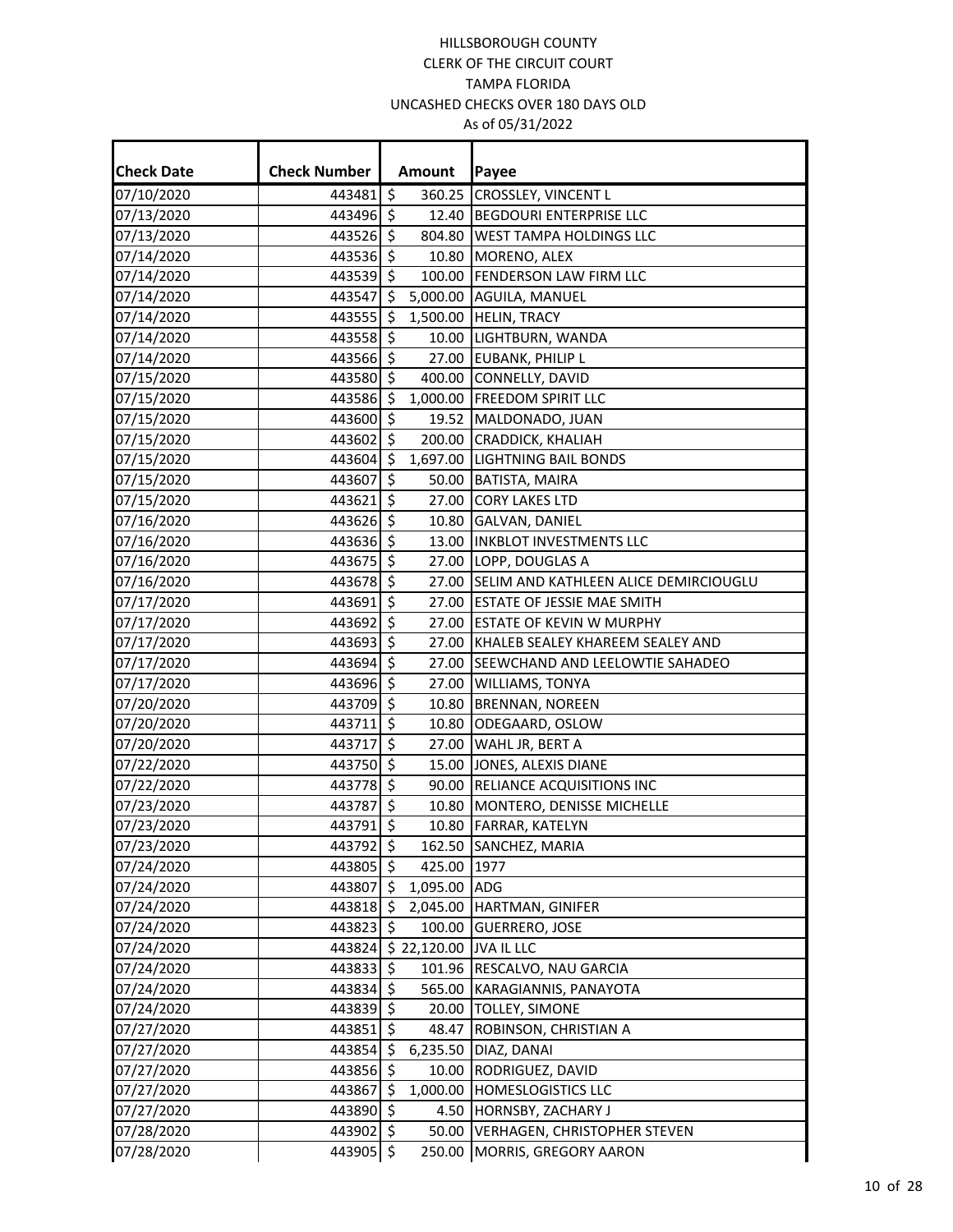| <b>Check Date</b> | <b>Check Number</b> |         | Amount | Payee                                  |
|-------------------|---------------------|---------|--------|----------------------------------------|
| 07/28/2020        | 443908 \$           |         |        | 4.50 LEWIS, KAMERON                    |
| 07/29/2020        | 443940              | \$      |        | 3.50 WARREN, JOSHUA BERNARD            |
| 07/30/2020        | 443957              | $\zeta$ | 2.00   | ALFORD, ALISON                         |
| 07/31/2020        | 443996 \$           |         |        | 1.00 CUETO, FRANK ROBERT               |
| 07/31/2020        | 444020              | \$      |        | 225.19 WALMART                         |
| 08/03/2020        | 444032              | $\zeta$ | 17.00  | <b>GTE FEDERAL CREDIT UNION</b>        |
| 08/03/2020        | 444037              | \$      | 14.50  | <b>POLLACK AND ROSEN</b>               |
| 08/03/2020        | 444038 \$           |         | 14.50  | <b>POLLACK AND ROSEN</b>               |
| 08/06/2020        | 444106 \$           |         | 12.00  | <b>BROWN, YASMINE DANISAH</b>          |
| 08/07/2020        | 444119              | $\zeta$ | 16.80  | DEWOLF, ISAAC JUTIN                    |
| 08/10/2020        | 444152              | $\zeta$ | 46.00  | <b>RENE ALBERTO COLON</b>              |
| 08/12/2020        | 444181 \$           |         |        | 5.40 CORREIA, ANASTASIA JANETTE        |
| 08/12/2020        | 444182              | \$      | 261.00 | <b>FREEMAN, ANDERSON ALLEN</b>         |
| 08/12/2020        | 444183              | S.      | 5.40   | MORALES, ANTHONY MICHAEL               |
| 08/12/2020        | 444206 \$           |         | 4.00   | <b>WALGREENS</b>                       |
| 08/13/2020        | 444214              | $\zeta$ | 5.40   | GONZALEZ PAMELA, DANIEL JOSE RAFAEL    |
| 08/13/2020        | 444215              | $\zeta$ | 5.40   | <b>STEGMAN, DIANE LORI</b>             |
| 08/13/2020        | 444223              | $\zeta$ | 5.40   | RIVERO, OMAR                           |
| 08/13/2020        | 444225              | \$      | 5.40   | TOSSAS, RAMON A                        |
| 08/13/2020        | 444228 \$           |         |        | 5.40 ALBERTINI, THOMAS JAMES           |
| 08/13/2020        | 444229              | $\zeta$ |        | 5.40 JOSEPH, TIMOTHE                   |
| 08/14/2020        | 444243              | \$      | 250.00 | PARRA, BLANCA MEDINA                   |
| 08/14/2020        | 444244 \$           |         |        | 5.40 WOODHAM, BRIAN AUSTIN             |
| 08/14/2020        | 444246              | \$      |        | 135.26 GREINER, CLAUDE                 |
| 08/14/2020        | 444248 \$           |         |        | 5.40 THOMAS, DAVID ALAN                |
| 08/14/2020        | 444251              | $\zeta$ | 5.40   | <b>STORZ, JESSICA NICOLE</b>           |
| 08/14/2020        | 444253              | \$      | 10.80  | HERRERA, MARCOS A                      |
| 08/14/2020        | 444258              | $\zeta$ | 5.40   | HILL, SOMMER ANN                       |
| 08/17/2020        | 444262              | $\zeta$ |        | 10.80 ZAYED, ABDULMAWLA AL             |
| 08/17/2020        | 444272              | \$      |        | 5.40 KOENER, MARK ERIC                 |
| 08/18/2020        | 444295 \$           |         |        | 10.80 SANCHEZ, ALAN ALECXIS            |
| 08/18/2020        | 444302 \$           |         |        | 31.50 MASKIN, BENJAMIN MARTIN          |
| 08/18/2020        | $444304$ \$         |         |        | 29.98 LUFRIU, BRANDON                  |
| 08/18/2020        | 444308 \$           |         |        | 323.05 CONSUEGRA AND DUFFY PLLC        |
| 08/18/2020        | 444315 \$           |         |        | 22.00 SALAZAR, HECTOR                  |
| 08/18/2020        | 444323 \$           |         | 10.80  | SOLOMON, KEVIN J                       |
| 08/18/2020        | 444336 \$           |         | 10.80  | KIRK, ROBERT LEE                       |
| 08/18/2020        | 444348 \$           |         | 10.80  | HERNANDEZ, TIMOTHY JACOB               |
| 08/18/2020        | 444357              | $\zeta$ | 149.70 | <b>VICTORY OIL LLC</b>                 |
| 08/19/2020        | 444385 \$           |         |        | 72.00 CERNAN, GARY JOSEPH              |
| 08/19/2020        | 444393 \$           |         |        | 1.00 JERMONE, MARVIN                   |
| 08/20/2020        | 444406 \$           |         |        | 113.56 SAPP, ARIEL                     |
| 08/20/2020        | 444421              | \$      |        | 16.00 MENDOZAHERNANDEZ, JESUS MAURICIO |
| 08/20/2020        | 444424              | $\zeta$ | 14.00  | <b>COWEN, KEVIN</b>                    |
| 08/20/2020        | 444427              | $\zeta$ | 43.47  | LAW OFFICE OF M D PURCELL JR           |
| 08/20/2020        | 444431 \$           |         |        | 10.80  TAYLOR, MARY                    |
| 08/26/2020        | 444451 \$           |         | 13.00  | <b>ALBERTELLI LAW</b>                  |
| 08/26/2020        | 444463 \$           |         | 13.50  | COODY, DAVID MARK                      |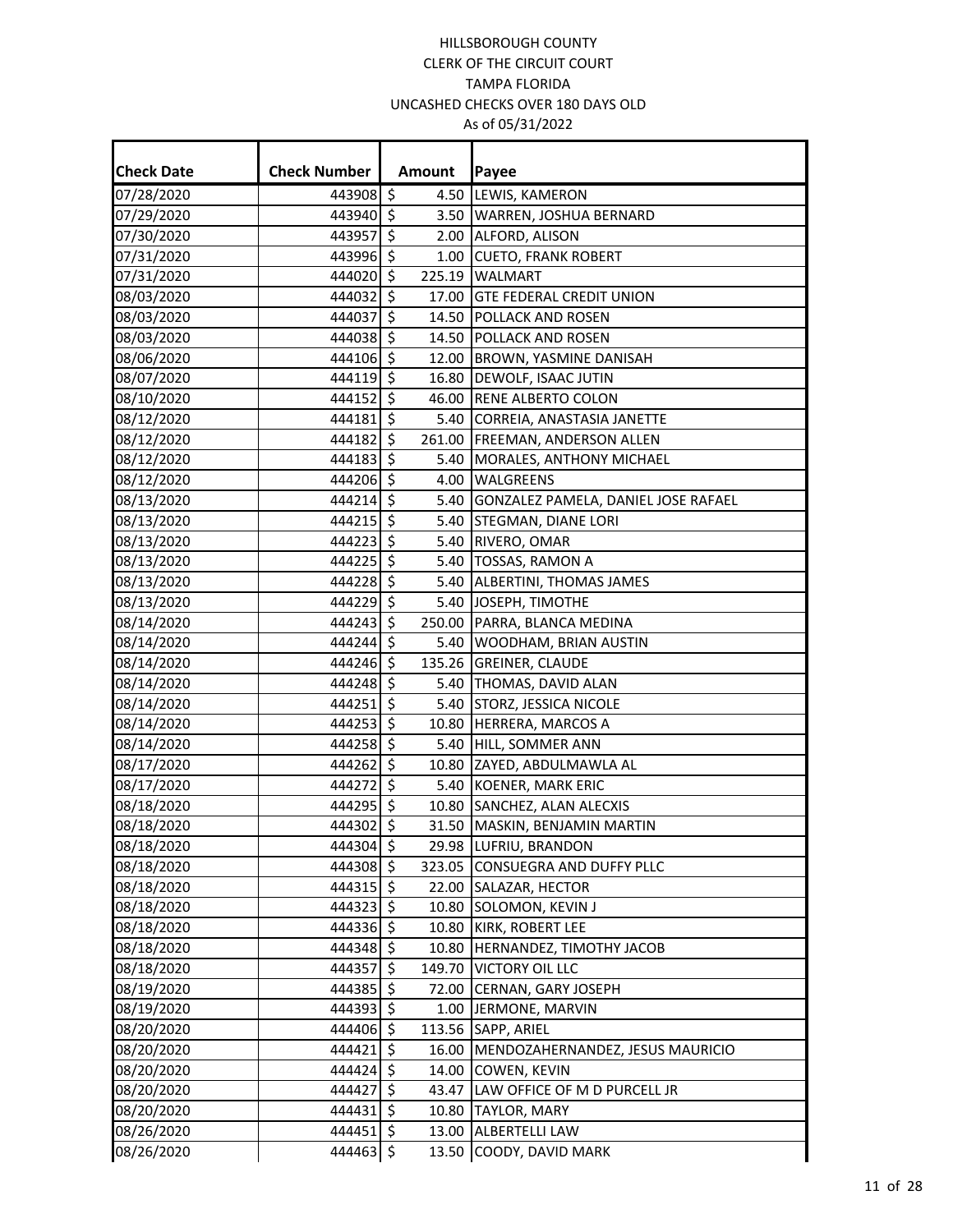| <b>Check Date</b> | <b>Check Number</b> |                     | Amount | Payee                                     |
|-------------------|---------------------|---------------------|--------|-------------------------------------------|
| 08/26/2020        | 444473 \$           |                     |        | 5.40 PINA, JOSE DOLORES CALDERON          |
| 08/27/2020        | 444529 \$           |                     |        | 4.50 SMIALEK, OLIVIA                      |
| 08/28/2020        | 444540 \$           |                     |        | 5.40 COSKEY, ALLAN TODD                   |
| 08/28/2020        | 444542 \$           |                     |        | 250.00 BLACKWATER FEDERAL INVESTMENTS LLC |
| 08/28/2020        | 444557              | \$                  |        | 5.40 BURKE, MARIA RUTH TUAZON             |
| 08/28/2020        | 444561 \$           |                     |        | 23.00 PATEAU, RICHARD RUDSON              |
| 08/31/2020        | 444572              | \$                  |        | 72.00 LUIHN, CURTIS                       |
| 08/31/2020        | 444584 \$           |                     |        | 72.00 OSTERFELD, LINDA                    |
| 08/31/2020        | 444596 \$           |                     |        | 120.00 MESSANO JR, THOMAS JOSEPH          |
| 08/31/2020        | 444607              | \$                  |        | 53.75 FLORIDA SENTINEL BULLETIN           |
| 09/01/2020        | 444641              | $\mathsf{\dot{S}}$  |        | 250.00 SEBASTIAN, MATEO                   |
| 09/01/2020        | 444648              | $\ddot{\mathsf{s}}$ |        | 47.00 PINEDA, STEPHANIE LOPEZ             |
| 09/02/2020        | 444666              | \$                  |        | 980.00 COLORTYME                          |
| 09/02/2020        | 444708 \$           |                     |        | 250.00 T MOBILE                           |
| 09/02/2020        | 444711              | \$                  |        | 4.96 WALMART                              |
| 09/03/2020        | 444742 \$           |                     |        | 14.49 RYAN T FASSO PA                     |
| 09/04/2020        | 444770 \$           |                     |        | 100.00 MCGUIRE, CAMERON MITCHELL          |
| 09/09/2020        | 444807              | \$                  |        | 17.00 CORE, CHANNING                      |
| 09/09/2020        | 444817              | -Ŝ                  |        | 28.40 MANUEL, JOHN PATRICK                |
| 09/09/2020        | 444820 \$           |                     |        | 13.00 SHIDER, LARRY CASANOVA              |
| 09/09/2020        | 444822              | \$                  |        | 37.00 TRISTAN, MARCELA LETICA             |
| 09/09/2020        | 444824 \$           |                     |        | 18.50 NATIONS TITLE AGENCY OF FLORIDA     |
| 09/10/2020        | 444844 \$           |                     |        | 20.00 HARRIS, ALTONIO                     |
| 09/10/2020        | 444852 \$           |                     |        | 4.50 PADILLA, JESSICA                     |
| 09/10/2020        | 444853 \$           |                     |        | 1.00 ADAIR, JOHN                          |
| 09/10/2020        | 444859 \$           |                     |        | 100.00 JONES, SANDRA                      |
| 09/11/2020        | 444906              | \$                  |        | 15.40 NATIONS TITLE AGENCY OF FLORIDA     |
| 09/15/2020        | 444962 \$           |                     |        | 52.75 STEPHENSON, DASHINIQUE              |
| 09/15/2020        | 444976 \$           |                     |        | 10.80 BURNETT, JAYVON                     |
| 09/15/2020        | 444984 \$           |                     |        | 202.00 SUAREZ, VALERIE                    |
| 09/16/2020        | 445005 \$           |                     |        | 1.00 PAWN MAX                             |
| 09/16/2020        | 445010 \$           |                     |        | 13.50 RINALDI, ROBERT WILLIAM             |
| 09/17/2020        | 445027 \$           |                     |        | 14.00 BROWN, ANTONIO RON                  |
| 09/18/2020        | 445059 \$           |                     |        | 19.00 HERNANDEZ, ARIDAI                   |
| 09/18/2020        | 445061 \$           |                     |        | 323.05 CONSUEGRA AND DUFFY PLLC           |
| 09/18/2020        | 445072 \$           |                     |        | 1,237.50 LANDAU AND ASSOCIATES PA         |
| 09/21/2020        | 445094 \$           |                     |        | 152.00 FOWLER-LEE, CHASTITY               |
| 09/21/2020        | 445102 \$           |                     |        | 2.00 STRINGER, JEREMIAH                   |
| 09/21/2020        | 445104 \$           |                     |        | 500.00 LAMPERT, JONATHAN                  |
| 09/22/2020        | 445128 \$           |                     |        | 2.00 ALEXANDER, NICOLE N                  |
| 09/23/2020        | 445168 \$           |                     |        | 250.00 MAMEDOV, VIKTOR                    |
| 09/24/2020        | 445199 \$           |                     |        | 23.00 ROBBINS, ZACHARY                    |
| 09/24/2020        | 445200 \$           |                     | 465.00 | <b>TAMPA BAY PALMS</b>                    |
| 09/29/2020        | 445221 \$           |                     | 92.50  | <b>WALMART</b>                            |
| 10/01/2020        | 445225 \$           |                     |        | 900.00 FRANCIS, DIXON                     |
| 10/01/2020        | 445237              | \$                  | 231.00 | WILLIAM MCBRIDE LAW GROUP PA              |
| 10/02/2020        | 445239 \$           |                     | 10.80  | VILLA, ALEXANDER                          |
| 10/02/2020        | 445243 \$           |                     | 10.80  | TRAN, DIEM HUONG THI                      |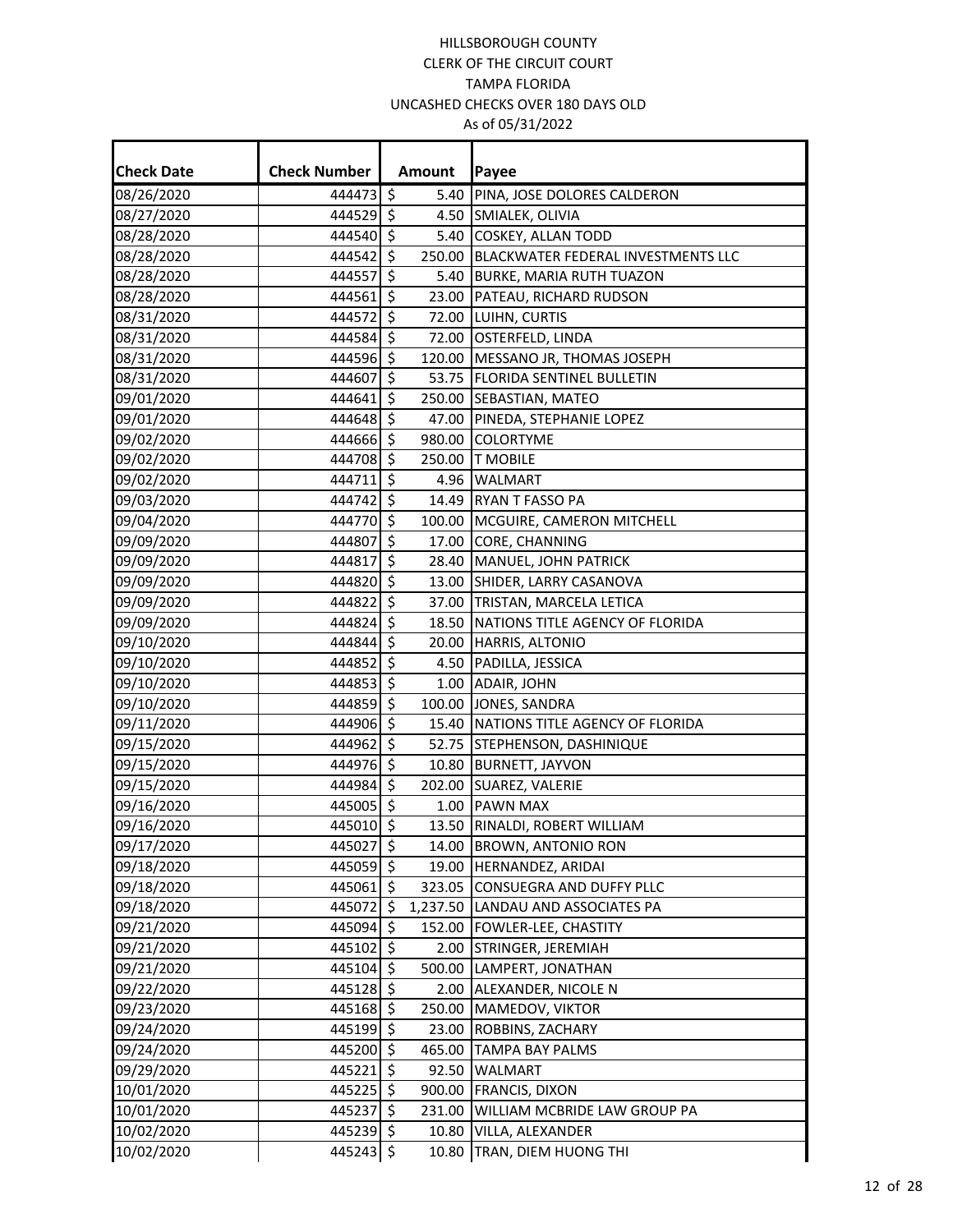| <b>Check Date</b> | <b>Check Number</b> |                      | Amount | Payee                                   |
|-------------------|---------------------|----------------------|--------|-----------------------------------------|
| 10/06/2020        | $445283$ \$         |                      | 13.50  | MYERS, ACESAH DAVID                     |
| 10/06/2020        | 445285              | \$                   |        | 51.80 HALL, ANTHONY JEROME              |
| 10/06/2020        | 445289 \$           |                      |        | 15.75 MOTEN, JULIUS ALVIN J             |
| 10/07/2020        | 445332 \$           |                      |        | 184.00 RASMUSSEN, RONALD                |
| 10/07/2020        | 445333              | \$                   |        | 250.00 GONZALEZ, SONIA MORALES          |
| 10/09/2020        | 445385 \$           |                      | 72.00  | <b>TREVINO, LETICIA</b>                 |
| 10/09/2020        | 445388              | \$                   |        | 500.00 MARGARITA GUZMAN                 |
| 10/09/2020        | 445389              | \$                   |        | 100.00   WILLIAMSON, MELANIE LANCOME    |
| 10/09/2020        | 445394 \$           |                      |        | 72.00 WHEELER, PATRICK                  |
| 10/09/2020        | 445397              | $\boldsymbol{\zeta}$ |        | 100.00 BOND, RACHEL MARIE               |
| 10/13/2020        | 445415              | \$                   | 12.50  | <b>BUCHANAN INGERSOLL AND ROONEY</b>    |
| 10/13/2020        | 445424 \$           |                      |        | 10.80 LIMBERG, DEMI A                   |
| 10/13/2020        | 445440              | \$                   |        | 72.00 SANTIAGO, ISRAEL                  |
| 10/13/2020        | 445446 \$           |                      |        | 10.80 LEE, JONATHAN                     |
| 10/13/2020        | 445447 \$           |                      |        | 10.80 PEREZ JR, JORGE A                 |
| 10/13/2020        | 445448              | \$                   |        | 10.80 CARMONA, JOSE                     |
| 10/13/2020        | 445449 \$           |                      |        | 283.00 ZAMBRANO, JOSE                   |
| 10/13/2020        | 445451              | $\zeta$              |        | 10.80 SELF, KRISTEN G                   |
| 10/13/2020        | 445454              | \$                   |        | 500.00 FULTZ, MICHAEL DAVID             |
| 10/13/2020        | 445471 \$           |                      | 10.80  | <b>BUTLER, TAYVION J</b>                |
| 10/15/2020        | 445529 \$           |                      |        | 10.80 CARRIZALES, LEO                   |
| 10/15/2020        | 445541              | \$                   | 10.80  | <b>COATES, TONEY</b>                    |
| 10/15/2020        | 445542 \$           |                      |        | 40.00 VALUE PAWN                        |
| 10/16/2020        | 445561              | \$                   |        | 1,000.00 MERA, ANGEL G                  |
| 10/20/2020        | 445587              | \$                   |        | 377.00 APPLE STORE                      |
| 10/20/2020        | 445589 \$           |                      |        | 4.50 HANSON, CHRISTOPHER A              |
| 10/20/2020        | 445600              | \$                   |        | 18.50 LINARES, HERBERT MENDEZ           |
| 10/20/2020        | 445607              | $\zeta$              |        | 10.80 RAJAN, MADHUMA THI                |
| 10/21/2020        | 445629              | $\zeta$              |        | 100.00 CENTRO YBOR                      |
| 10/21/2020        | 445630              | \$                   |        | 100.00 CONTRACTORS ALLIANCE NETWORK LLC |
| 10/22/2020        | 445661 \$           |                      |        | 212.00 JIMENEZPEREZ, AGUSTIN            |
| 10/22/2020        | 445674 \$           |                      |        | 174.60 PAGAN, JORGE LUIS                |
| 10/22/2020        | 445687 \$           |                      |        | 51.00 RELTCO INC                        |
| 10/22/2020        | 445691 \$           |                      |        | 19.20 SUN GULF REAL ESTATE SERVICES     |
| 10/23/2020        | 445716 \$           |                      |        | 4.50 SANTAMARIA, NICOLE                 |
| 10/27/2020        | 445736 \$           |                      |        | 82.00 BRANCH, CORRIE                    |
| 10/27/2020        | 445739 \$           |                      |        | 1.00 MULLEM, DAVID                      |
| 10/27/2020        | 445764 \$           |                      |        | 10.80 ROBERTS, STEVEN D                 |
| 10/27/2020        | 445779 \$           |                      |        | 71.00 BROKERS TITLE OF TAMPA LLC        |
| 10/30/2020        | 445862 \$           |                      |        | 250.00 BROWN, CIERE DAMOND              |
| 10/30/2020        | 445871              | \$                   |        | 10.80 ANGELES, MARTIN                   |
| 11/03/2020        | 445888 \$           |                      |        | 77.00   RODRIGUEZ, CELINDA              |
| 11/03/2020        | 445890 \$           |                      |        | 72.00 NEATH, DEVON                      |
| 11/06/2020        | 446001              | \$                   |        | 500.00 JARAMILLO, CARMENZA              |
| 11/06/2020        | 446005 \$           |                      |        | 72.00 BAKER, KASHARRE                   |
| 11/10/2020        | 446048 \$           |                      |        | 55.00   FIELDS, DOROTHY                 |
| 11/10/2020        | 446055 \$           |                      |        | 72.00 WANSINK, JOHN                     |
| 11/10/2020        | 446058 \$           |                      |        | 31.50 HUFFMAN, KATHLEEN                 |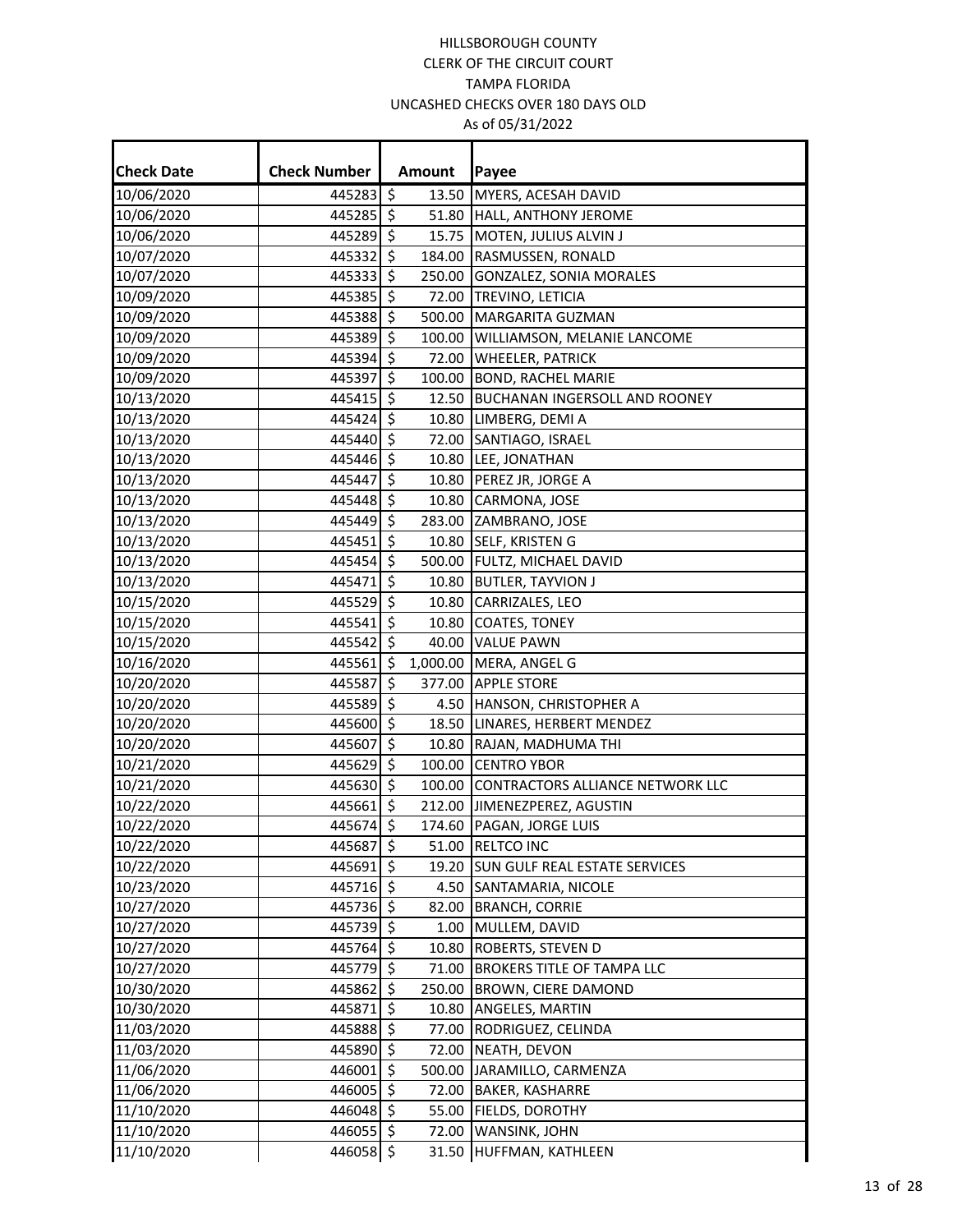| <b>Check Date</b> | <b>Check Number</b> |                          | Amount | Payee                                    |
|-------------------|---------------------|--------------------------|--------|------------------------------------------|
| 11/12/2020        | $446117$ \$         |                          |        | 72.00 MITCHELL, MAYA                     |
| 11/13/2020        | 446164              | \$                       |        | 17.00 BICHACHI, MOISES                   |
| 11/13/2020        | 446168 \$           |                          |        | 17.00 MCMILLAN, WILLIE                   |
| 11/17/2020        | 446192              | $\ddot{\mathsf{S}}$      |        | 49.49 WILLIAMS, JALEN DESHAWN            |
| 11/17/2020        | 446211              | $\overline{\mathcal{S}}$ |        | 7.00 PEREZ POUSADA, OSBEL                |
| 11/17/2020        | 446218 \$           |                          |        | 1.00 GONZALEZ, ROSANGELA                 |
| 11/17/2020        | 446219 \$           |                          |        | 10.80 ROLEY, ROY                         |
| 11/17/2020        | 446227              | $\ddot{\mathsf{S}}$      |        | 21.84 THORNTON, SUSAN ARLINE             |
| 11/17/2020        | 446233 \$           |                          |        | 17.80 BECKFORD, WOLSELEAN S              |
| 11/19/2020        | $446255$ \$         |                          |        | 14.00 WEISSELBERGER, DAVID               |
| 11/19/2020        | $446261$ \$         |                          |        | 133.00 FIRST AMERICAN TITLE INSURANCE CO |
| 11/19/2020        | $446275$ \$         |                          |        | 72.00 GOHIL, KASHISH SINGH JORWAR        |
| 11/19/2020        | 446289              | \$                       |        | 22.00 WHITE, RICHARD TRAVIS              |
| 11/19/2020        | 446292              | l\$                      |        | 2.00 PEPPER, STEPHANIE                   |
| 11/19/2020        | 446293 \$           |                          |        | 2.00 PEPPER, STEPHANIE                   |
| 11/20/2020        | 4463395             |                          |        | 82.80 ANDERSON, PAUL DANIEL              |
| 11/20/2020        | 446341              | \$                       |        | 2,468.76 REGIONS BANK                    |
| 11/24/2020        | 446357              | $\ddot{\mathsf{S}}$      |        | 471.52 MALCOLM, AMY                      |
| 11/24/2020        | 446365 \$           |                          |        | 1.00 BARRIENTOS, CARLOS                  |
| 11/24/2020        | 446368 \$           |                          |        | 452.00 LEE, CHASTITY FOWLER              |
| 11/24/2020        | 446372 \$           |                          |        | 10.80 GATES, DEBORAH                     |
| 11/24/2020        | 446386 \$           |                          |        | 40.00 STOREY, HEATHER LYNETTE            |
| 11/24/2020        | 446409 \$           |                          |        | 60.00 KRUPITSKY, MARY NINA               |
| 11/24/2020        | 446420 \$           |                          |        | 7.00   MCMILLIAN, PHILLIP MICHAEL        |
| 11/24/2020        | $446434$ \$         |                          |        | 43.50 SYNERGY TITLE PARTNERS LLC         |
| 11/24/2020        | $446440$ \$         |                          |        | 0.50 WALMART                             |
| 11/30/2020        | 446450 \$           |                          |        | 72.00 CAO, ANIBAR ISMEL CASTELLANOS      |
| 11/30/2020        | $446473$ \$         |                          |        | 10.80 BORSDORF, SHERRI D                 |
| 12/01/2020        | 446496 \$           |                          |        | 2,000.00 WANSINK, JOHN FRANCIS           |
| 12/01/2020        | 446509              | \$                       |        | 12.95 DOWNS, WILLIE LAVON                |
| 12/03/2020        | 446555 \$           |                          |        | 72.00 CASTRO, KAREN JOSSELINE CONTRERAS  |
| 12/03/2020        | 446566 \$           |                          |        | 31.00 SHAPIRO FISHMAN AND GACHE LLP      |
| 12/03/2020        | 446568 \$           |                          |        | 52.96 MAIELLO, THOMAS ANTHONY            |
| 12/03/2020        | 446570 \$           |                          |        | 10.80 LUCE, VICTORIA A                   |
| 12/03/2020        | 446572 \$           |                          |        | 80.00 ROLAND, ZACHARY EDWARD             |
| 12/04/2020        | 446599 \$           |                          |        | 100.00 RIVAS, ALBERT                     |
| 12/04/2020        | 446607              | $\ddot{\mathsf{s}}$      |        | 500.00 DOLLAR GENERAL                    |
| 12/04/2020        | 446622              | \$                       |        | 500.00 SILVA, JUAN                       |
| 12/04/2020        | 446624 \$           |                          |        | 7.00 SMAINI, LATIFA                      |
| 12/08/2020        | 446662              | \$                       |        | 31.50 TRAFTON, DESIREE LYNELL            |
| 12/08/2020        | 446665              | \$                       |        | 18.20 ERIN BASS LAW PLLC                 |
| 12/08/2020        | 446677              | $\ddot{\mathsf{S}}$      |        | 42.00 MARTINEZ, JEREMY EUGENE IBARRA     |
| 12/08/2020        | 446685 \$           |                          |        | 17.00 SMITH, KOURTNEY K                  |
| 12/10/2020        | 446738 \$           |                          |        | 23.00 DANIEL, ANTHONY M                  |
| 12/10/2020        | 446741 \$           |                          |        | 1,000.00 BAY AREA HOMES LLC              |
| 12/10/2020        | 446743              | \$ ا                     |        | 500.00 RILEY, BEYANKA                    |
| 12/10/2020        | 446751 \$           |                          |        | 500.00 HERNANDEZ, EFRAIN HERNANDEZ       |
| 12/10/2020        | 446758 \$           |                          | 10.80  | ODEA, JAMES                              |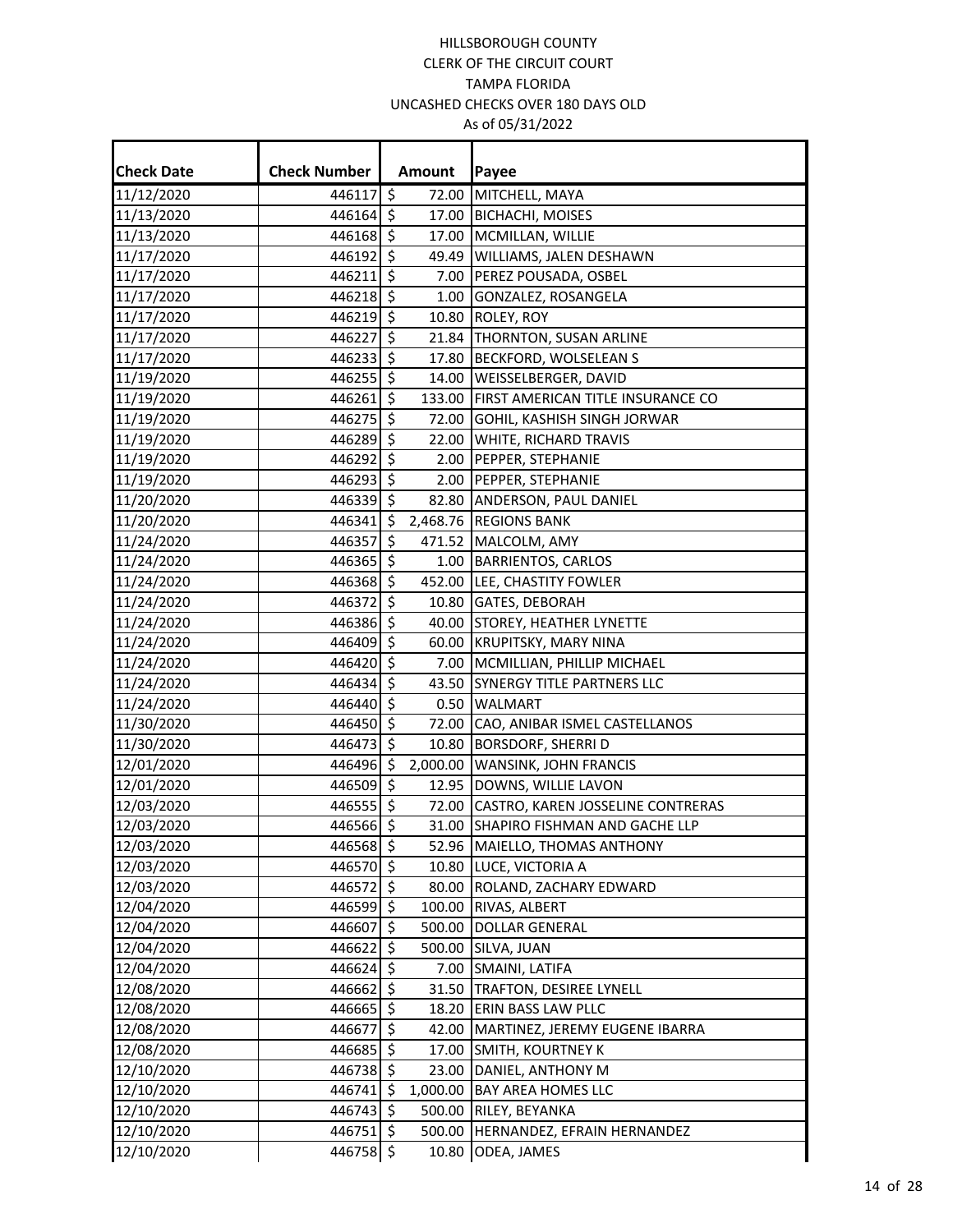| <b>Check Date</b> | <b>Check Number</b>    | Amount       | Payee                                                                  |
|-------------------|------------------------|--------------|------------------------------------------------------------------------|
| 12/10/2020        | 446767 \$              |              | 72.00 MATEO, LUIS GUILLERMO MONTANEZ                                   |
| 12/10/2020        | 446778 \$              |              | 500.00 CRAYTON, RHANDI                                                 |
| 12/10/2020        | 446782 \$              |              | 250.00 NAVARRO, ROMAN                                                  |
| 12/15/2020        | 446844 \$              |              | 72.00 MARTINEZ, ACNIEL TREJO                                           |
|                   | 446845 \$              |              |                                                                        |
| 12/15/2020        | 446849 \$              |              | 72.00 POMEROY, ALEX                                                    |
| 12/15/2020        |                        | \$           | 1,304.00 SMITH, ASHLEY NICOLE                                          |
| 12/15/2020        | 446850                 |              | 500.00 SMITH, ASHLEY NICOLE                                            |
| 12/15/2020        | 446866 \$<br>446868 \$ |              | 100.00 NAVA GARCIA, FRANCISCO JAIME<br>7.00 APONTE OLMEDA, HECTOR LUIS |
| 12/15/2020        | 446869 \$              |              |                                                                        |
| 12/15/2020        | 446872 \$              |              | 18.50 HELPING HAND VENTURES LLC                                        |
| 12/15/2020        |                        |              | 10.80 HOLLETT, JOECLYN M                                               |
| 12/15/2020        | 446873 \$              |              | 16.00 BELL, JOHN ANDREW                                                |
| 12/15/2020        | 446875 \$              |              | 3.00 CAMACHO, KAROLENA                                                 |
| 12/15/2020        | 446878 \$              |              | 13.33 KERSHAW, LASALETTE M                                             |
| 12/15/2020        | 446884 \$              |              | 1,950.00 DESAI, MIKE                                                   |
| 12/15/2020        | 446892                 | \$           | 111.00 CRAYTON, RHANDI                                                 |
| 12/17/2020        | 446931 \$              |              | 402.00 INOA, CARLOS                                                    |
| 12/22/2020        | 447011 \$              |              | 10.00 LANTZ II, BRYAN                                                  |
| 12/22/2020        | 447030 \$              | 136.50 MACYS |                                                                        |
| 12/22/2020        | 447053 \$              |              | 17.00 WATSON SEWELL PL                                                 |
| 12/29/2020        | 447111 \$              |              | 12.92 BURGOS, DENNIS                                                   |
| 12/29/2020        | 447113 \$              |              | 72.00 WETZEL, ERIN                                                     |
| 12/29/2020        | 447128 \$              |              | 500.00 CAMERO, JULIO                                                   |
| 12/29/2020        | 447144                 | \$           | 450.00 ALVAREZ, NANDINO                                                |
| 12/29/2020        | 447146 \$              |              | 43.80 NATIONS TITLE AGENCY OF FLORIDA                                  |
| 12/31/2020        | 447184 \$              |              | 1,000.00 AZURE STERLING REALTY LLC                                     |
| 12/31/2020        | 447229                 | \$           | 72.00 VALLADARES, SAUL ANTONIO                                         |
| 01/05/2021        | 447270 \$              |              | 1.00 RAY, TEIARA                                                       |
| 01/05/2021        | 447274 \$              |              | 100.00 MALLOY, TORRANCE                                                |
| 01/05/2021        | 447282 \$              |              | 17.00 LEMELIN, JEFFERY                                                 |
| 01/07/2021        | 447298 \$              |              | 72.00 RANDOLPH, ANTHONY                                                |
| 01/07/2021        | 447317 \$              |              | 500.00 VALDES, FELIBERTO                                               |
| 01/07/2021        | 447331 \$              |              | 500.00 DOCHERTY, JEAN                                                  |
| 01/07/2021        | 447336 \$              |              | 84.00 BLANCO, JULIO NAITE                                              |
| 01/07/2021        | 447341 \$              |              | 10.80   RODRIGUEZ, MARIO A REYES                                       |
| 01/07/2021        | 447343 \$              |              | 16.00 MONCOEUR, MARKINSON                                              |
| 01/07/2021        | 447348 \$              | 22.00        | NATIONS TITLE AGENCY OF FLORIDA                                        |
| 01/07/2021        | 447356 \$              |              | 1.60 MORLES, RAQUEL PDRON                                              |
| 01/07/2021        | 447404 \$              |              | 335.00 BROCK, JOEL ADAM                                                |
| 01/08/2021        | 447417 \$              |              | 20.00 CHOICE LEGAL GROUP PA                                            |
| 01/08/2021        | 447437 \$              |              | 11.50 JIMENEZ, JOSE                                                    |
| 01/12/2021        | 447476 \$              |              | 1,043.00 PIZANO, JOSE                                                  |
| 01/12/2021        | 447477                 | \$           | 500.00 PIZANO, JOSE                                                    |
| 01/12/2021        | 447480 \$              |              | 50.00 PITTMAN, KAREN MARIE                                             |
| 01/12/2021        | 447500 \$              |              | 72.00 DIAZ, WILIAN AGUILAR                                             |
| 01/14/2021        | 447555 \$              | 70.00        | THOMPSON COMMERCIAL LAW GROUP                                          |
| 01/19/2021        | 447578 \$              |              | 17.50 GEORGE, BRIAN R                                                  |
| 01/19/2021        | 447593 \$              |              | 500.00 COUNTRYMAN, JASON ALLEN                                         |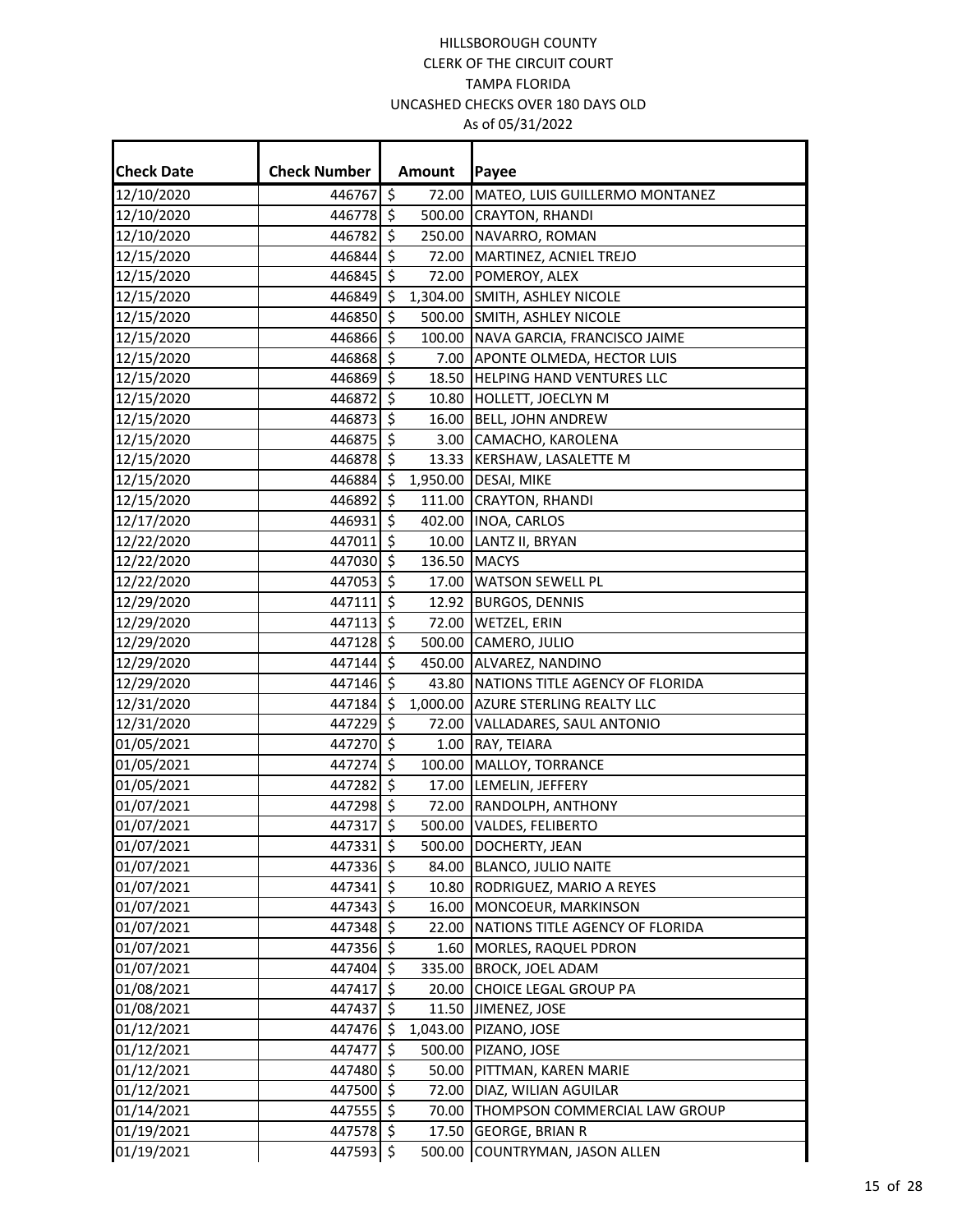| <b>Check Date</b>        | <b>Check Number</b>    |                     | Amount | Payee                                                            |
|--------------------------|------------------------|---------------------|--------|------------------------------------------------------------------|
| 01/20/2021               | 447640 \$              |                     |        | 250.00 ALVAREZ, SOLIMAR SIERRA                                   |
| 01/20/2021               | 447644 \$              |                     |        | 72.00 CASTELLANOS, TRINIDAD                                      |
| 01/22/2021               | 447665 \$              |                     |        | 674.07 AMAZON                                                    |
| 01/25/2021               | 447694 \$              |                     |        | 305.00 MARTINEZ, BRYAN                                           |
| 01/25/2021               | 447716                 | \$                  |        | 3,094.53 RENT A CENTER                                           |
| 01/26/2021               | 447724                 | $\ddot{\mathsf{S}}$ |        | 72.00 HICKS, COREY MONTEZ                                        |
| 01/26/2021               | 447741                 | -\$                 |        | 10.80 PARKER, JILINA                                             |
| 01/26/2021               | 447752 \$              |                     |        | 10.80 ROSATI III, PATRICK A                                      |
| 01/27/2021               | 447798 \$              |                     |        | 50.00 RODRIGUEZ, MABEL JOANA PELAEZ                              |
| 01/27/2021               | 447800 \$              |                     |        | 20.00 MARTINEZ, MERCEDES                                         |
| 01/28/2021               | 447814 \$              |                     |        | 42.75 REYES, ALEXIS OLIVERO                                      |
| 01/28/2021               | 447831                 | \$                  |        | 42.00 FERNANDEZ, LISBET MELLISA                                  |
| 01/29/2021               | 447852 \$              |                     |        | 18.55 BANKERS TITLE                                              |
| 01/29/2021               | 447854 \$              |                     |        | 292.00 VERKAUS, BRADLEY                                          |
| 01/29/2021               | 447861                 | S.                  |        | 108.08 FIRST AMERICAN TITLE INSURANCE                            |
|                          |                        | 5                   |        |                                                                  |
| 01/29/2021               | 447862<br>447872       | $\ddot{\mathsf{S}}$ |        | 10.80 GRAY, FREDERICK C<br>31.50 ROMERO, PEDRO ALEJANDRO         |
| 01/29/2021<br>02/02/2021 | 447936 \$              |                     |        | 50.00 MAASSEN, CHRISTOPHER DEAN                                  |
| 02/02/2021               | 447943 \$              |                     |        | 10.80 PEREZ, EVELYN RAMIREZ                                      |
| 02/02/2021               | 447946 \$              |                     |        | 10.80 HEWITT, JARED                                              |
| 02/02/2021               | 447967                 | \$                  |        |                                                                  |
|                          | 447990 \$              |                     |        | 72.00 TANNER, ZACHARY RAYFORD<br>100.00 7 ELEVEN                 |
| 02/03/2021<br>02/03/2021 | 448002 \$              |                     |        |                                                                  |
|                          | 448008 \$              |                     |        | 72.00 YOFFE, MELISSA ANN                                         |
| 02/03/2021<br>02/03/2021 | 448010 \$              |                     |        | 181.00 SP JH APARTMENTS LLC                                      |
| 02/04/2021               | 448047                 | $\mathsf{S}$        | 597.17 | 72.00 BARNES, TARICK<br><b>IGNC</b>                              |
| 02/04/2021               | 448053 \$              |                     |        |                                                                  |
| 02/04/2021               | 448065 \$              |                     |        | 72.00 RAMIREZ, JOSE RAUL<br>42.00 PUGH, SHENITA                  |
| 02/05/2021               | 448070 \$              |                     |        |                                                                  |
| 02/05/2021               | 448076 \$              |                     |        | 250.00 ALSUWAYLIMI, ABDULRAHMAN F<br>72.00 SUAREZ, CARLOS WILBUR |
| 02/05/2021               | 448078 \$              |                     |        | 72.00 AKER, EDWARD                                               |
| 02/05/2021               | 448089 \$              |                     |        | 219.00 ZAVALA, MICHELLE                                          |
| 02/08/2021               |                        |                     |        | 448122 \$ 1,631.30 OSMAN, AYMAN                                  |
| 02/08/2021               | 448125 \$              |                     |        | 13.40 CAPITAL RETRIEVAL SERVICES LLC                             |
| 02/10/2021               | 448183 \$              |                     |        | 581.24 SSC TAMPA APARTMENTS LLC                                  |
| 02/11/2021               | 448198 \$              |                     |        | 250.00 ARIAS, ALBERTO ALVAREZ                                    |
| 02/11/2021               | 448202 \$              |                     |        | 250.00 WOODS, ANNISE SHANTELL                                    |
| 02/11/2021               | 448214 \$              |                     |        | 100.00 HUNNEWELL, KRISTY                                         |
| 02/11/2021               |                        |                     |        | 448225 \$ 53,937.72 THE ESTATE OF ISMAEL TORRES                  |
| 02/12/2021               | 448229 \$              |                     |        |                                                                  |
|                          |                        |                     |        | 500.00 DUENAS, BEATRIZ                                           |
| 02/12/2021<br>02/12/2021 | 448237 \$<br>448247 \$ |                     |        | 1.00 MOLINA, FERMAN<br>560.00 MARIE, KHALED                      |
| 02/15/2021               | 448262 \$              |                     |        | 500.00 TURCIOS, ANGEL DAVID GALINDO                              |
| 02/15/2021               | 448269 \$              |                     | 47.40  | <b>GARRISON, MARY</b>                                            |
| 02/15/2021               | 448270 \$              |                     |        | 250.00 BARBEE, NOAH                                              |
| 02/15/2021               | 448273 \$              |                     |        | 500.00 RAMIREZ BARGAS, OSCAR                                     |
| 02/16/2021               | 448293 \$              |                     | 446.73 | <b>AUTOZONE</b>                                                  |
| 02/16/2021               | 448298 \$              |                     |        | 500.00 MAGGI, EDWARD                                             |
|                          |                        |                     |        |                                                                  |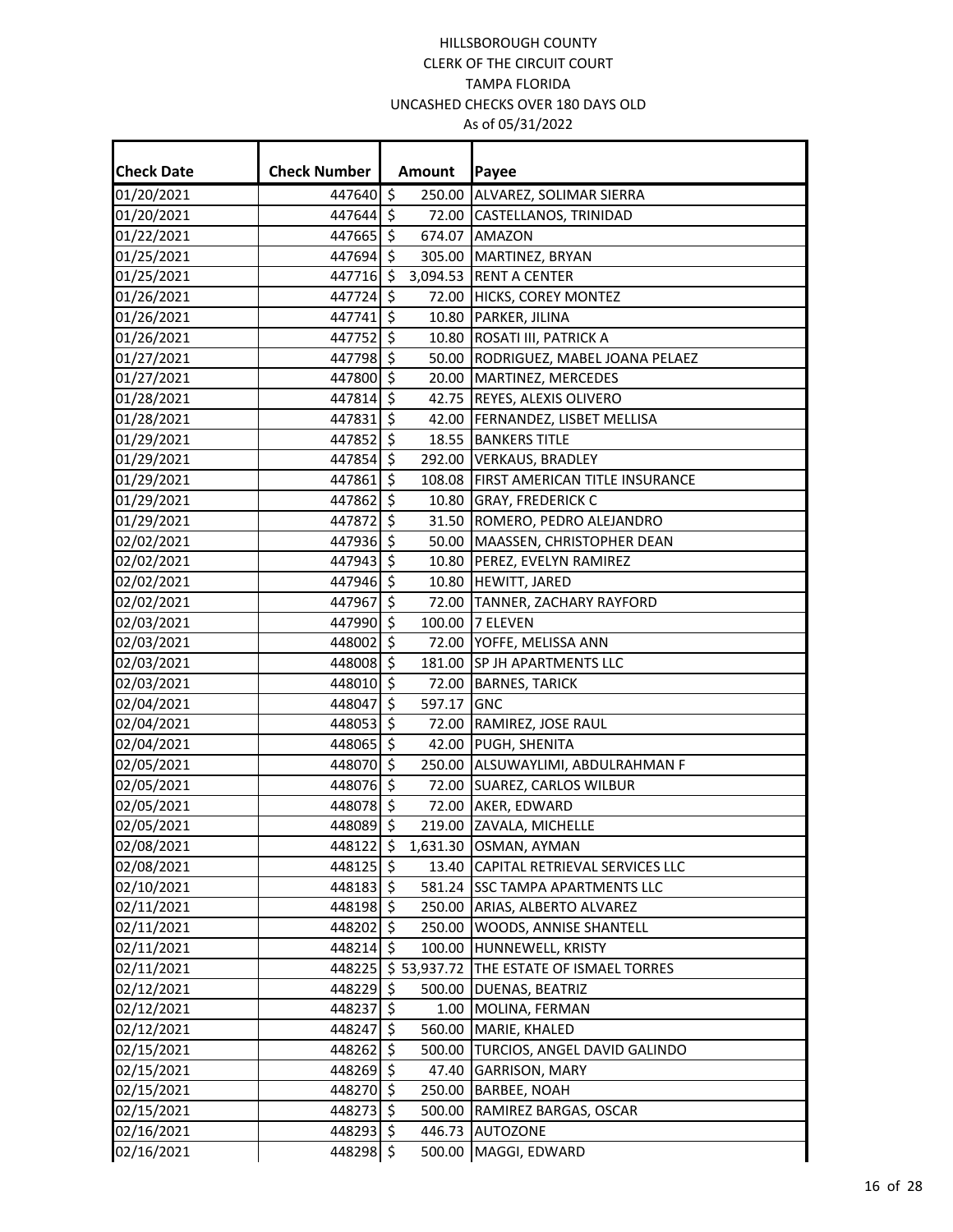| <b>Check Date</b> | <b>Check Number</b> |                     | Amount       | Payee                                 |
|-------------------|---------------------|---------------------|--------------|---------------------------------------|
| 02/16/2021        | 448304 \$           |                     | 269.95 KOHLS |                                       |
| 02/17/2021        | 448349 \$           |                     |              | 962.00 SP JH APARTMENTS LLC           |
| 02/18/2021        | 448359 \$           |                     |              | 500.00 ESTRADA, ALEJANDRO GALAN       |
| 02/18/2021        | 448363 \$           |                     |              | 10.80 SCOTT, BRYAN M                  |
| 02/18/2021        | 448368 \$           |                     |              | 222.95 BAPTISTE, GARY JEAN            |
| 02/18/2021        | 448376 \$           |                     |              | 500.00 ROJAS, LUIS                    |
| 02/18/2021        | 448379 \$           |                     |              | 577.59 MHC FEATHEROCK LLC             |
| 02/18/2021        | 448382 \$           |                     |              | 10.80 VENTURA, OSCARINA               |
| 02/18/2021        | 448387 \$           |                     |              | 700.00 USF SPE DE LLC                 |
| 02/18/2021        | 448388 \$           |                     |              | 19.00 SALINAS, VIRGINIA               |
| 02/18/2021        | 448390 \$           |                     |              | 8.50 JAMES I BARRON III PA            |
| 02/19/2021        | 448398 \$           |                     |              | 10.80 LOPEZ, EFREN                    |
| 02/19/2021        | 448406 \$           |                     |              | 10.80 THORNHILL, LETICIA              |
| 02/22/2021        | 448417 \$           |                     |              | 72.00 JALOVEC, ALEXIS MARIE           |
| 02/22/2021        | 448432              | $\ddot{\mathsf{s}}$ |              | 250.00 MOLINAPUERTO, EXODO ALEXANDER  |
| 02/22/2021        | 448442 \$           |                     |              | 500.00 LEON, GUSTAVO                  |
| 02/22/2021        | 448451 \$           |                     |              | 250.00 VICTORIA, JONATHAN             |
| 02/22/2021        | 448457              | -\$                 |              | 450.00 GALINDO, LAURA                 |
| 02/22/2021        | 448460 \$           |                     |              | 10.80 DRIGGS, MELISSA MARIAH          |
| 02/22/2021        | 448469 \$           |                     |              | 100.00 SELDAT, SAMMUEL                |
| 02/23/2021        | 448495 \$           |                     |              | 10.80  INGRAHAM, AMBER L              |
| 02/24/2021        | 448516 \$           |                     |              | 10.80 ALMANZAR, ALONDRA               |
| 02/24/2021        | 448519 \$           |                     |              | 18.50 BROKERS TITLE OF TAMPA LLC      |
| 02/24/2021        | 448522 \$           |                     |              | 28.50 EQUITY NATIONAL TITLE LLC       |
| 02/24/2021        | 448534 \$           |                     |              | 72.00 OKONO, PACHE                    |
| 02/25/2021        | 448556 \$           |                     |              | 72.00 TAZI, CHIRINE                   |
| 02/25/2021        | 448564 \$           |                     |              | 10.80 ADAMS, GIDEON                   |
| 02/25/2021        | 448572 \$           |                     |              | 42.00 SUN TRUST                       |
| 02/25/2021        | 448573 \$           |                     |              | 50.00 JACKSON, TRAY                   |
| 02/25/2021        | 448574 \$           |                     |              | 181.00 AHMAD, ZEENAT                  |
| 02/26/2021        | 448590 \$           |                     |              | 19.20 COMPASS LAND AND TITLE LLC      |
| 03/01/2021        | 448608 \$           |                     |              | 72.00 BURGESS, ANDREW KRISHNAN        |
| 03/01/2021        | 448636 \$           |                     |              | 224.67 MARSHALLS                      |
| 03/01/2021        | 448653 \$           |                     |              | 16.50 UNIVERSITY BICYCLE CENTER       |
| 03/02/2021        | 448667              | \$.                 | 12.00        | CABALLERO, KAREN YULISSA BONILLA      |
| 03/03/2021        | 448679 \$           |                     |              | 70.00 ROSALER, BRIAN                  |
| 03/04/2021        | 448715 \$           |                     |              | 2,000.00 STOHLER, DOUGLAS             |
| 03/05/2021        | 448783 \$           |                     | 447.00       | PACAY, ERNESTO XOC                    |
| 03/05/2021        | 448790 \$           |                     |              | 72.00 DOUAI, MANAL                    |
| 03/08/2021        | 448807              | \$                  |              | 27.00 BURLINGTON                      |
| 03/09/2021        | 448846 \$           |                     | 36.00        | <b>STOHLER, DOUGLAS</b>               |
| 03/10/2021        | 448878 \$           |                     |              | 1.00 WALKER, KAMRE                    |
| 03/11/2021        | 448909              | \$                  | 500.00       | COATNEY, JASON                        |
| 03/11/2021        | 448910 \$           |                     | 500.00       | COATNEY, JASON                        |
| 03/11/2021        | 448919 \$           |                     |              | 72.00 GUPTA, PRANAY                   |
| 03/11/2021        | 448920 \$           |                     | 65.00        | SP JH APARTMENTS LLC                  |
| 03/15/2021        | 448951 \$           |                     | 1,597.01     | WATERFORD AT LAKEVIEW VILLAGE HOA INC |
| 03/16/2021        | 448956              | $\ddot{\mathsf{s}}$ | 427.00       | JOHNSON, JASMINE                      |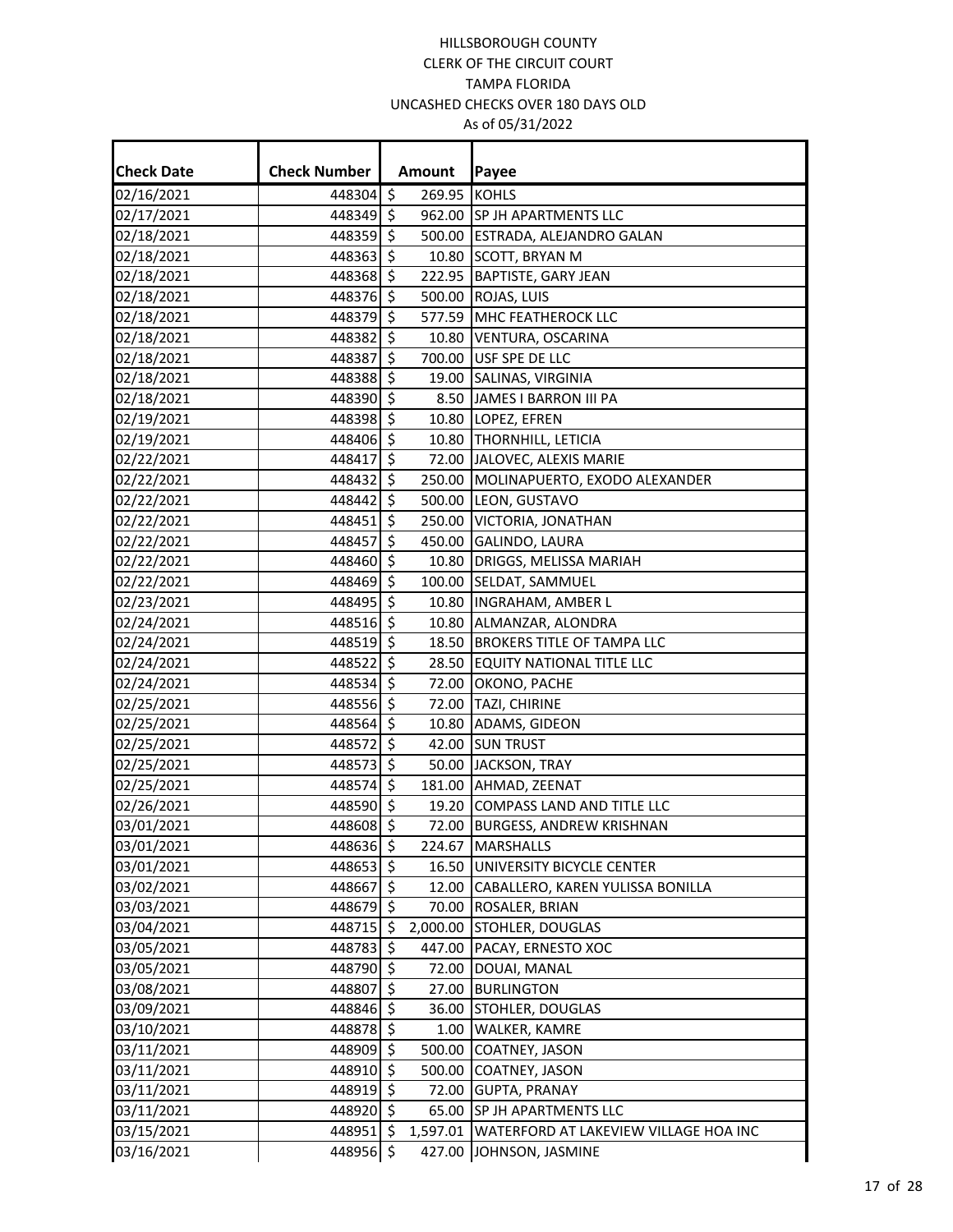| <b>Check Date</b> | <b>Check Number</b> | Amount   | Payee                                     |
|-------------------|---------------------|----------|-------------------------------------------|
| 03/18/2021        | 449033 \$           | 10.80    | DADY, MICHAEL D                           |
| 03/18/2021        | 449042 \$           |          | 10.80 VERDEJO, ROSANA CORREA              |
| 03/18/2021        | 449049 \$           |          | 890.80 TOUSSAINT, URSEL                   |
| 03/19/2021        | 449061 \$           |          | 484.10 MATTHEW WEIDNER PA                 |
| 03/19/2021        | 449063 \$           |          | 14.00 MORTILUS, MILAIME                   |
| 03/22/2021        | 449098 \$           |          | 100.00 SERRANO, ALMA                      |
| 03/22/2021        | 449133 \$           |          | 16.50 OAK GROVE PRIMITIVE BAPTIST CHURCH  |
| 03/23/2021        | 449166 \$           |          | 2,000.00 BRYANT, ASHLEE                   |
| 03/23/2021        | 449179 \$           |          | 72.00 CARBAJAL, DANIEL SALGADO            |
| 03/23/2021        | 449204 \$           |          | 31.00 MORALES, JUAN PEREZ                 |
| 03/23/2021        | 449232 \$           |          | 111.00 WALLACE, SEAN                      |
| 03/23/2021        | 449234 \$           |          | 749.47 UDR INC                            |
| 03/24/2021        | 449285 \$           |          | 500.00 NORATO, ELIVERIO RODRIGUEZ         |
| 03/24/2021        | 449289 \$           |          | 72.00 LARUE, ISAAC JOHN JR                |
| 03/24/2021        | 449306 \$           |          | 47.00 RODRIGUEZ, OMAR LEONEL LAGUERRE     |
| 03/24/2021        | 449324              | \$       | 72.00 WEST, THOMAS WILLIAM                |
| 03/25/2021        | 449361 \$           |          | 23.00 TODD, CHRISTOPHER AARON             |
| 03/25/2021        | 449362 \$           |          | 17.00 COOLING AND WINTER ATTORNEYS AT LAW |
| 03/25/2021        | 449376 \$           |          | 72.00 CARDENAS, IRMA SERRANO              |
| 03/29/2021        | 449431 \$           |          | 55.00 VICTER, ASHLEY                      |
| 03/29/2021        | 449437 \$           |          | 1,000.00 KOUMPOULIS, CHRISTAKIS           |
| 03/29/2021        | 449438 \$           |          | 62.00 COPIC, CONNOR RAY                   |
| 03/29/2021        | 449441 \$           |          | 72.00 CHRISTIE, DAVID                     |
| 03/29/2021        | 449449 \$           |          | 72.00 RIVERA, JACOB ELLIOTE               |
| 03/29/2021        | 449462 \$           |          | 1.00 HOLMES, LISA RENEA                   |
| 03/29/2021        | 449463 \$           |          | 72.00 GIL, MACARENA                       |
| 03/29/2021        | 449468              | \$       | 185.00 RUBIO, RAMIRO                      |
| 03/29/2021        | 449471 \$           |          | 100.00 SELDAT, SAMMUEL                    |
| 03/29/2021        | 449475 \$           |          | 292.00 SP JOHNSON KENNETH COURT GP INC    |
| 03/29/2021        | 449476 \$           |          | 72.00 ANDERSON, SPENCER                   |
| 03/30/2021        | 449484 \$           |          | 1,000.00 EL HOUAYEK, AFIFE                |
| 03/30/2021        | 449489 \$           |          | 500.00 WHITNEY, BENJAMIN CARY             |
| 03/30/2021        | 449492 \$           |          | 23.00 CHARAMELLA, DENNIS HOWLEY           |
| 03/30/2021        | 449499 \$           |          | 22.00 LATINUS CENTER LLC                  |
| 03/30/2021        | 449501 \$           |          | 72.00 KLEMICK, MADISON                    |
| 03/30/2021        | 449502 \$           |          | 10.50 FUENTES, MAILON                     |
| 03/30/2021        | 449517 \$           |          | 1,000.00 ST THOMAS PROPERTIES LLC         |
| 03/30/2021        | 449522              | \$       | 19.60 JONES, TYSHAUN XAVIER               |
| 04/01/2021        | 449568 \$           |          | 10.80 FRYER, ALEXANDRA M                  |
| 04/01/2021        | 449570 \$           |          | 387.42 BANK OF AMERICA                    |
| 04/01/2021        | 449575 \$           |          | 500.00 GONZALEZ, ENEMIAS VAZQUEZ          |
| 04/01/2021        | 449605 \$           |          | 17.00 KIM, PIL                            |
| 04/05/2021        | 449612 \$           |          | 72.00 HUDSON, DARA                        |
| 04/06/2021        | 449639 \$           | 47.60    | PETERSON, CLYDE JAMES                     |
| 04/07/2021        | 449679 \$           | 34.89    | <b>WALMART</b>                            |
| 04/08/2021        | 449694 \$           |          | 250.00 TROTTER, CLARISSA                  |
| 04/12/2021        | 449763 \$           | 2,000.00 | CARMONA, JUAN                             |
| 04/12/2021        | 449764 \$           |          | 951.00 CARMONA, JUAN                      |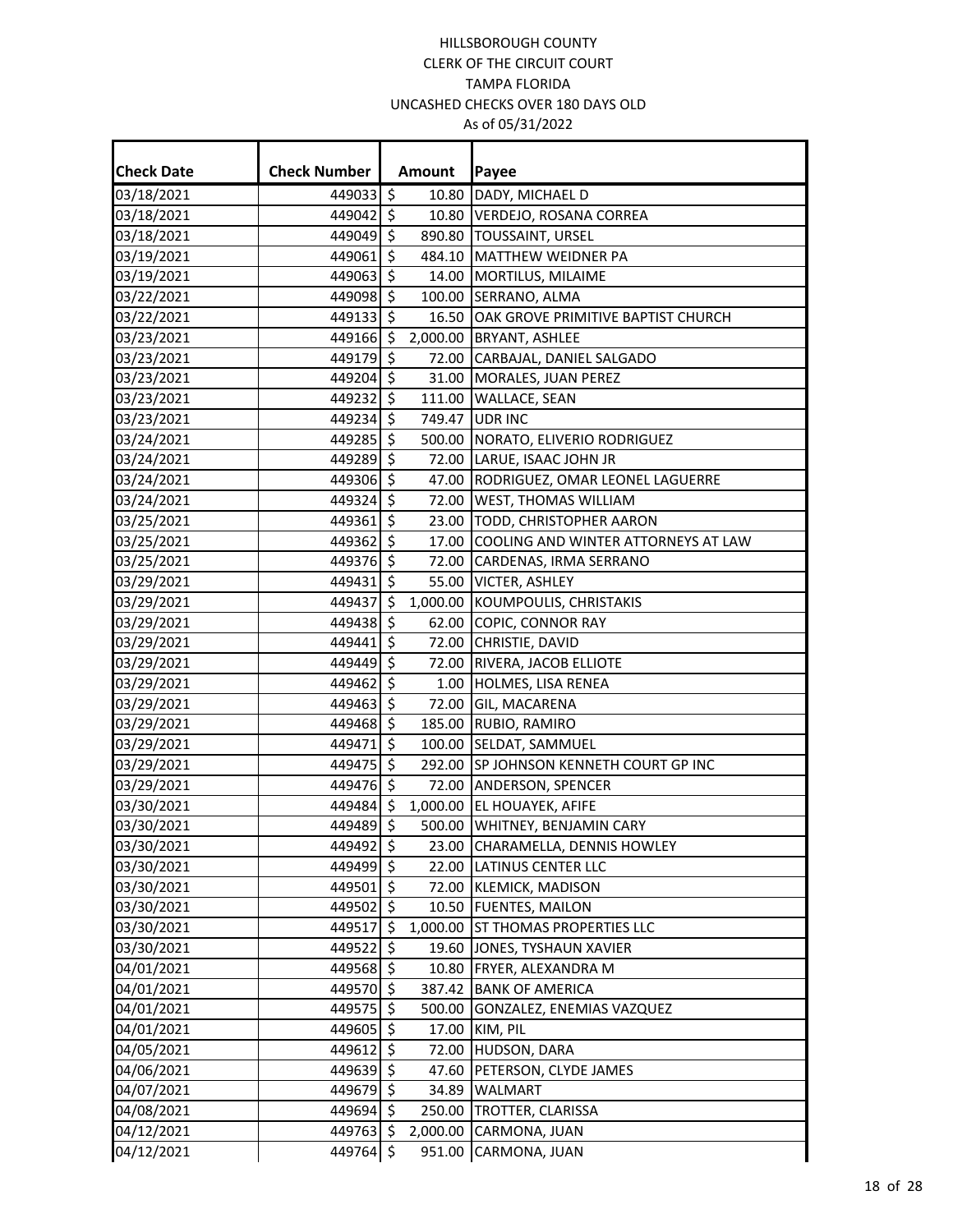| <b>Check Date</b> | <b>Check Number</b>           | <b>Amount</b>                 | Payee                                    |
|-------------------|-------------------------------|-------------------------------|------------------------------------------|
| 04/12/2021        | 449765                        | $\ddot{\mathsf{S}}$<br>500.00 | CARMONA, JUAN                            |
| 04/12/2021        | 449774 \$                     | 72.00                         | RODRIGUEZ, OSCAR                         |
| 04/12/2021        |                               |                               | 449794 \$10,439.99 US BANK NA AS TRUSTEE |
| 04/13/2021        | 449795                        | $\zeta$<br>250.00             | RICHARDSON JR, ADAM JAMES                |
| 04/13/2021        | 449803                        | \$<br>500.00                  | RAMIREZ, JEAN CARLO LEBRUN               |
| 04/13/2021        | 449805 \$                     | 100.00                        | <b>ANDERSON, LARRY</b>                   |
| 04/14/2021        | 449829                        | \$<br>250.00                  | RUIZSANCHEZ, HEIDY MICHEL                |
| 04/14/2021        | 449832                        | S.                            | 72.00 VICTORIA, JONATHAN                 |
| 04/14/2021        | 449837                        | $\zeta$<br>72.00              | <b>WATERS, STEPHEN</b>                   |
| 04/15/2021        | 449880                        | $\zeta$<br>1,400.00           | <b>SAVE A LOT</b>                        |
| 04/19/2021        | 449942                        | $\zeta$                       | 250.00 TORRES, BENJAMIN I                |
| 04/19/2021        | 449971                        | $\zeta$                       | 250.00 JIMENEZ, LUISA FERNANDA LOPEZ     |
| 04/19/2021        | 449990                        | \$                            | 263.00 RAV, TREVOR                       |
| 04/20/2021        | 449994 \$                     | 50.00                         | <b>BURGOS, ALBA</b>                      |
| 04/20/2021        | 449995 \$                     |                               | 50.00 BURGOS, ALBA                       |
| 04/20/2021        | 450005                        | \$<br>164.00                  | <b>FLORES, DIEGO LUIS</b>                |
| 04/20/2021        | 450009 \$                     |                               | 50.00 MAZE, ESSENCE                      |
| 04/20/2021        | 450042                        | $\zeta$<br>500.00             | <b>SPT WAH WINDERMERE I LLC</b>          |
| 04/21/2021        | 450073                        | \$                            | 214.50 PATRICK, LARRY                    |
| 04/21/2021        | 450080 \$                     |                               | 11.00 ALFONSO, ODEL MEDINA               |
| 04/21/2021        | 450082                        | $\zeta$                       | 96.50 LOPEZ, OLGA MAGDALENA              |
| 04/22/2021        | $450140 \overline{\smash{5}}$ |                               | 250.00 CLARK, QIANA MARIE                |
| 04/22/2021        | 450148 \$                     | 866.00                        | <b>SPT WAH WINDERMERE I LLC</b>          |
| 04/22/2021        | 450155                        | \$                            | 96.50 WALMART                            |
| 04/22/2021        | 450156 \$                     |                               | 38.00 WALMART                            |
| 04/23/2021        | 450175 \$                     |                               | 100.00 ESPINOSA, CLARISSA NICOLE         |
| 04/23/2021        | 450194                        | \$10,750.00                   | <b>JKA HOLDINGS LLC</b>                  |
| 04/23/2021        | 450197                        | $\zeta$<br>500.00             | KITCHENS, JOSHUA                         |
| 04/23/2021        | 450199 \$                     | 10.80                         | JOHNSON, KRISTIN                         |
| 04/23/2021        | 450200 \$                     | 66.50                         | PATRICK, LARRY                           |
| 04/23/2021        | 450206 \$                     |                               | 84.00 WILLIAMS JR, MELVIN DAN            |
| 04/23/2021        | 450209 \$                     |                               | 72.00 LEET, NATHAN                       |
| 04/23/2021        | 450221 \$                     |                               | 500.00 MORRES, SEAN                      |
| 04/23/2021        | 450223 \$                     |                               | 10.80 RUSSEL, STEVEN EUGENE              |
| 04/26/2021        | 450252                        | \$<br>250.00                  | WOODARD, BREANNA                         |
| 04/26/2021        | 450255 \$                     | 50.00                         | <b>BROCK AND SCOTT PLLC</b>              |
| 04/26/2021        | 450257                        | \$<br>61.00                   | CANTINA MEXICAN GRILL                    |
| 04/26/2021        | 450271                        | \$<br>59.50                   | DYNAMIC TITLE SERVICES LLC               |
| 04/26/2021        | 450288 \$                     | 250.00                        | <b>BENNETT, JOSHUA</b>                   |
| 04/26/2021        | 450293 \$                     | 10.80                         | RODRIGUEZ, MARIA                         |
| 04/26/2021        | 450302 \$                     | 15.00                         | <b>PROTECTION LIFE INS CO</b>            |
| 04/26/2021        | 450304 \$                     |                               | 250.00 CHARLESTON, RICO                  |
| 04/26/2021        | 450315                        | $\zeta$<br>250.00             | THOMPSON, TAMARA DAY                     |
| 04/27/2021        | 450330                        | $\zeta$<br>72.00              | LORENZANA, ABEL                          |
| 04/27/2021        | 450331 \$                     | 702.00                        | CASTRO, ADAM                             |
| 04/27/2021        | 450338                        | \$<br>100.00                  | RAJAB, AYMAN                             |
| 04/27/2021        | 450341 \$                     | 42.00                         | METCALF, BRETT NICHOLLS                  |
| 04/27/2021        | 450342 \$                     | 500.00                        | RETTIG, BRIAN P                          |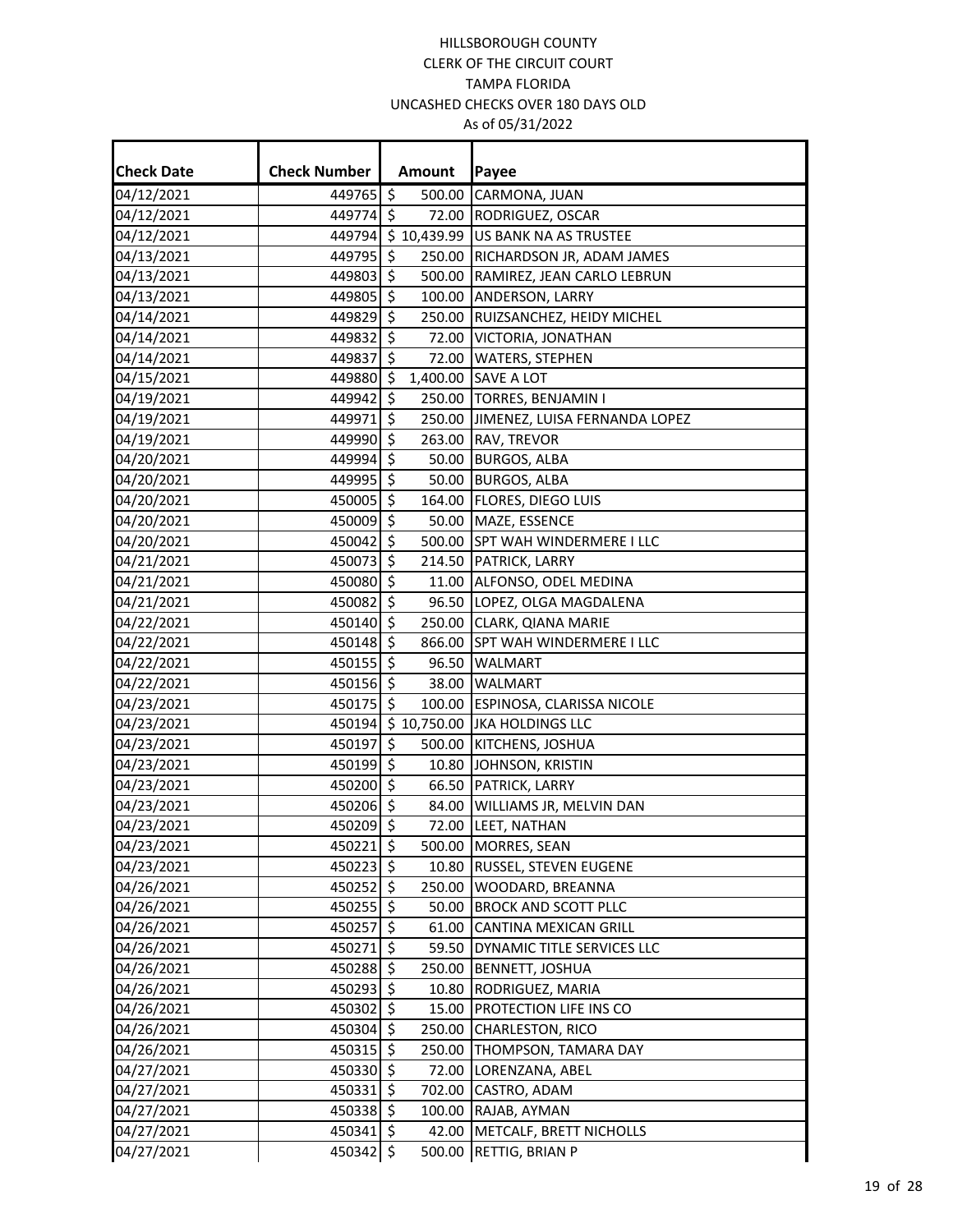| <b>Check Date</b> | <b>Check Number</b> | <b>Amount</b> | Payee                                |
|-------------------|---------------------|---------------|--------------------------------------|
| 04/27/2021        | 450350 \$           |               | 60.00 CHAPMAN, CORLEY                |
| 04/27/2021        | 450354 \$           |               | 250.00 HOF, DANIELLE AMARILIS        |
| 04/27/2021        | 450357 \$           |               | 98.00 WILKIE, DIANE M                |
| 04/27/2021        | 450363 \$           |               | 995.23 ESTATE OF BETTY JEAN WILLIAMS |
| 04/27/2021        | 450397              | \$            | 100.00 TORRES, GILBERT JEREMY        |
| 04/27/2021        | 450400 \$           |               | 740.05 HURTER, HEIDI                 |
| 04/27/2021        | 450402 \$           |               | 42.00 HILLSBOROUGH DEFENSE           |
| 04/27/2021        | 450406 \$           |               | 399.00 REYES, HUNTER G               |
| 04/27/2021        | 450407 \$           |               | 500.00 PARK, JEENA                   |
| 04/27/2021        | 450423 \$           |               | 250.00 LOPEZTRIGUEROS, MARTHA        |
| 04/27/2021        | 450428 \$           |               | 228.50 WALKER, MS PATRICE M          |
| 04/27/2021        | 450429 \$           |               | 25.00 NAJMY THOMPSON PL              |
| 04/28/2021        | 450470 \$           |               | 2,000.00 ALSUWAYLIMI, ABDULVAGHMAN   |
| 04/28/2021        | 450471 \$           |               | 250.00 ALSUWAYLIMI, ABDULVAGHMAN     |
| 04/28/2021        | 450476 \$           |               | 72.00 DIAZ, BRAYAN PICARDO           |
| 04/28/2021        | 450477 \$           |               | 500.00 DEBORD, CHRISTOPHER DAVID     |
| 04/29/2021        | 450521              | \$            | 15.00 DOWNING, BRADLEY L             |
| 04/29/2021        | 450522 \$           |               | 72.00 ENOS, CHRISTOPHER DAVID        |
| 04/29/2021        | 450548 \$           |               | 72.00 WYMAN, NICHOLAS RYAN           |
| 04/29/2021        | 450557 \$           |               | 72.00 SINGH, SURJEET                 |
| 04/30/2021        | 450590 \$           |               | 29.50 7 ELEVEN                       |
| 04/30/2021        | 450592 \$           |               | 91.00 TORANZO, ALEJANDRO GARCIA      |
| 04/30/2021        | 450596 \$           |               | 27.00 BURLINGTON COAT FACTORY        |
| 04/30/2021        | 450617              | \$            | 1,753.00 HOME DEPOT                  |
| 04/30/2021        | 450618 \$           |               | 60.00 LOPEZRIVERA, JAVIER ALEJANDRO  |
| 05/03/2021        | 450667 \$           |               | 1.00 REESE, ANGELA                   |
| 05/03/2021        | 450671 \$           |               | 250.00 DIDSON, BOBBI                 |
| 05/03/2021        | 450680 \$           |               | 2,000.00 GARCIA, ERIK ALBERTO RAMOS  |
| 05/03/2021        | 450700 \$           |               | 99.99 ROSS STORES INC                |
| 05/03/2021        | 450702 \$           |               | 250.00 PEREZ, SHARON SUE MCKISSICK   |
| 05/03/2021        | 450707 \$           |               | 100.00 UNIVERSITY OF TAMPA           |
| 05/04/2021        | 450718 \$           |               | 47.60 ALFORD, JAMES WESLEY           |
| 05/04/2021        | 450730 \$           |               | 500.00 LOPEZ, ROSA                   |
| 05/04/2021        | 450732 \$           |               | 500.00 BISHOP, SHAWNA                |
| 05/05/2021        | 450740 \$           |               | 72.00 PALACIO, ARIEL                 |
| 05/05/2021        | 450744 \$           |               | 500.00 NARANJO, CARLOS ANDRES GUZMAN |
| 05/05/2021        | 450750 \$           |               | 1.00 WELLS, FELICIA                  |
| 05/05/2021        | 450753 \$           |               | 29.00 ALVAREZ, JENNIFER MARIE        |
| 05/05/2021        | 450771 \$           |               | 45.75 GIBSON, SAABIR                 |
| 05/05/2021        | 450781 \$           |               | 10.80 ALVARADO, YARYSHA TORRES       |
| 05/06/2021        | 450792 \$           |               | 129.00 FLORES, ADRIEL ELIAM          |
| 05/06/2021        | 450801 \$           |               | 10.80 FISCHER, JOSHUA                |
| 05/10/2021        | 450863 \$           |               | 163.00 MORIARTY, CORINNE ROSE        |
| 05/10/2021        | 450876 \$           |               | 12.04 PAGAN, SAMUEL MENDEZ           |
| 05/11/2021        | 450918 \$           |               | 250.00 BELLANTONI, KAYLA MARIE       |
| 05/11/2021        | 450929 \$           |               | 500.00 SARRIA, OSNIEL                |
| 05/11/2021        | 450935 \$           |               | 250.00 CHARLESTON, RICO              |
| 05/11/2021        | 450936 \$           |               | 72.00 JESUS, ROBERTO OLIVARESVENTURA |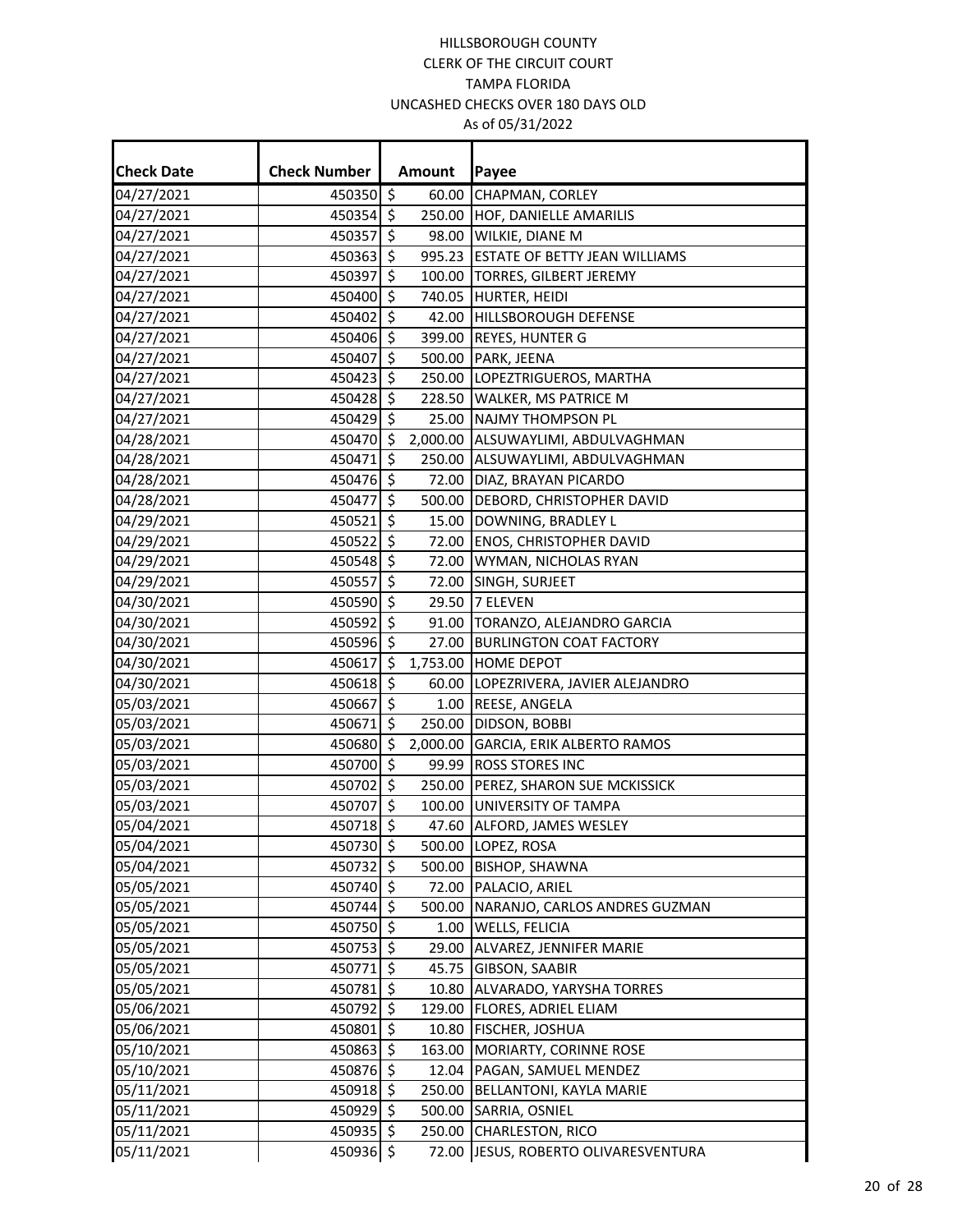| <b>Check Date</b> | <b>Check Number</b>           |                     | <b>Amount</b>      | Payee                                           |
|-------------------|-------------------------------|---------------------|--------------------|-------------------------------------------------|
| 05/11/2021        | 450944 \$                     |                     | 23.00              | MORSE, VANASSE PURCELL                          |
| 05/12/2021        | 450960 \$                     |                     | 7.00               | DE LA CRUZ, ANGELO                              |
| 05/12/2021        | 450964 \$                     |                     |                    | 500.00 FOSTER, CORI                             |
| 05/12/2021        | 450981 \$                     |                     |                    | 250.00 PEREZ, JOYCE                             |
| 05/12/2021        | 451003 \$                     |                     |                    | 250.00 LUKE, TIFFANY                            |
| 05/12/2021        | 451004 \$                     |                     |                    | 100.00 TOLBERT, TIHESHA TIJUANA                 |
| 05/14/2021        | 451074 \$                     |                     |                    | 250.00 PERALTA, ERLIN S ANDRADE                 |
| 05/14/2021        | 451082 \$                     |                     |                    | 72.00 NIPPER, JOSHUA LOUIS                      |
| 05/14/2021        | 451083 \$                     |                     |                    | 152.00 JOHNSON, JULIAN N                        |
| 05/14/2021        | 451086 \$                     |                     |                    | 250.00 FLOYD, MERICHIA C                        |
| 05/17/2021        | $451136$ \$                   |                     |                    | 872.50 BOU, FRANCISCO                           |
| 05/17/2021        | 451139 \$                     |                     |                    | 72.00 ALWES, JEFFERSON                          |
| 05/17/2021        | 451142 \$                     |                     |                    | 500.00 LOPEZ, JOSE                              |
| 05/17/2021        | 451144 \$                     |                     |                    | 3.50 LINDOR, LORAINE                            |
| 05/17/2021        | $451155$ \$                   |                     |                    | 250.00 GALBALLY, WILLIAM                        |
| 05/18/2021        | 451163 \$                     |                     |                    | 4,808.23 AMERICAN PATRIOT TITLE                 |
| 05/18/2021        | 451187                        | $\ddot{\mathsf{S}}$ |                    | 143.40 SMOLKER BARTLETT LOEB HINDS PA           |
| 05/18/2021        | 451188 \$                     |                     |                    | 429.94 TARGET                                   |
| 05/19/2021        | 451212 \$                     |                     |                    | 100.00 HERNANDEZ, JESLYANNE                     |
| 05/19/2021        | 451213 \$                     |                     |                    | 100.00 HERNANDEZ, JESLYANNE                     |
| 05/19/2021        | 451216 \$                     |                     |                    | 114.80 LAW OFFICE OF JAMES R DE FURIO           |
| 05/19/2021        | 451233 \$                     |                     |                    | 97.19 WALMART                                   |
| 05/19/2021        | 451234 \$                     |                     |                    | 202.00 DE JESUS GUERRA, WILLIAM                 |
| 05/20/2021        | 451240 \$                     |                     | 250.00             | GALEANO, CIELO                                  |
| 05/20/2021        | 451242 \$                     |                     |                    | 1,197.62   FIDELITY NATIONAL TITLE INS CO TAMPA |
| 05/20/2021        | 451245 \$                     |                     | 129.80             | <b>HOLLISTER</b>                                |
| 05/20/2021        | $451250 \overline{\smash{5}}$ |                     |                    | 165.00 COLLINS, JAMES                           |
| 05/20/2021        | 451260 \$                     |                     |                    | 214.50 PCN NETWORK LLC                          |
| 05/20/2021        | 451263 \$                     |                     |                    | 160.00 VASQUEZ, TAMIA COLL                      |
| 05/20/2021        | 451264 \$                     |                     | 160.00             | VASQUEZ, TAMIA COLL                             |
| 05/21/2021        | 451275 \$                     |                     | 408.50             | BUCHANAN INGERSOLL AND ROONEY                   |
| 05/21/2021        | 451291 \$                     |                     |                    | 990.00 HERNANDEZ PEREZ, PEDRO                   |
| 05/25/2021        | 451318 \$                     |                     |                    | 26.00 HERNANDEZ, ARTURO MARTINEZ                |
| 05/25/2021        | 451319 \$                     |                     |                    | 14.50 ROBERTSON, AUSTIN                         |
| 05/25/2021        | 451321 \$                     |                     |                    | 72.00 BRONSON, BLAKE ANDREW                     |
| 05/25/2021        | 451326 \$                     |                     |                    | 17.00 EQUITY NATIONAL TITLE LLC                 |
| 05/25/2021        | 451344 \$                     |                     |                    | 500.00 CABRERA, MIGUEL A DURAN                  |
| 05/26/2021        | 451385 \$                     |                     | 537.73             | BAY AREA LEGAL SERVICES INC                     |
| 05/26/2021        | 451407 \$                     |                     | 500.00             | DIAZ, HELEN GOMEZ                               |
| 05/26/2021        | 451424 \$                     |                     |                    | 500.00 AYMAN, RAJAB                             |
| 05/27/2021        | 451443 \$                     |                     | 1,457.00           | CASTRO, ADAM                                    |
| 05/27/2021        | 451446 \$                     |                     |                    | 250.00 LEWIS, ASHLYNN I                         |
| 05/27/2021        | 451448 \$                     |                     | 20.00              | <b>BROCK AND SCOTT PLLC</b>                     |
| 05/27/2021        | 451455 \$                     |                     | 16.97              | NYMARK, DENNIS V                                |
| 05/27/2021        | 451462 \$                     |                     | 242.73             | <b>FLAGSHIP TITLE LLC</b>                       |
| 05/27/2021        | 451473 \$                     |                     | 17.65              | MERKLE, LEROY                                   |
| 05/27/2021        |                               |                     | 451477 \$15,840.44 | MEMBERS TITLE AGENCY                            |
| 05/27/2021        | 451482 \$                     |                     | 1,457.00           | CABRERA, MIGUEL A DURAN                         |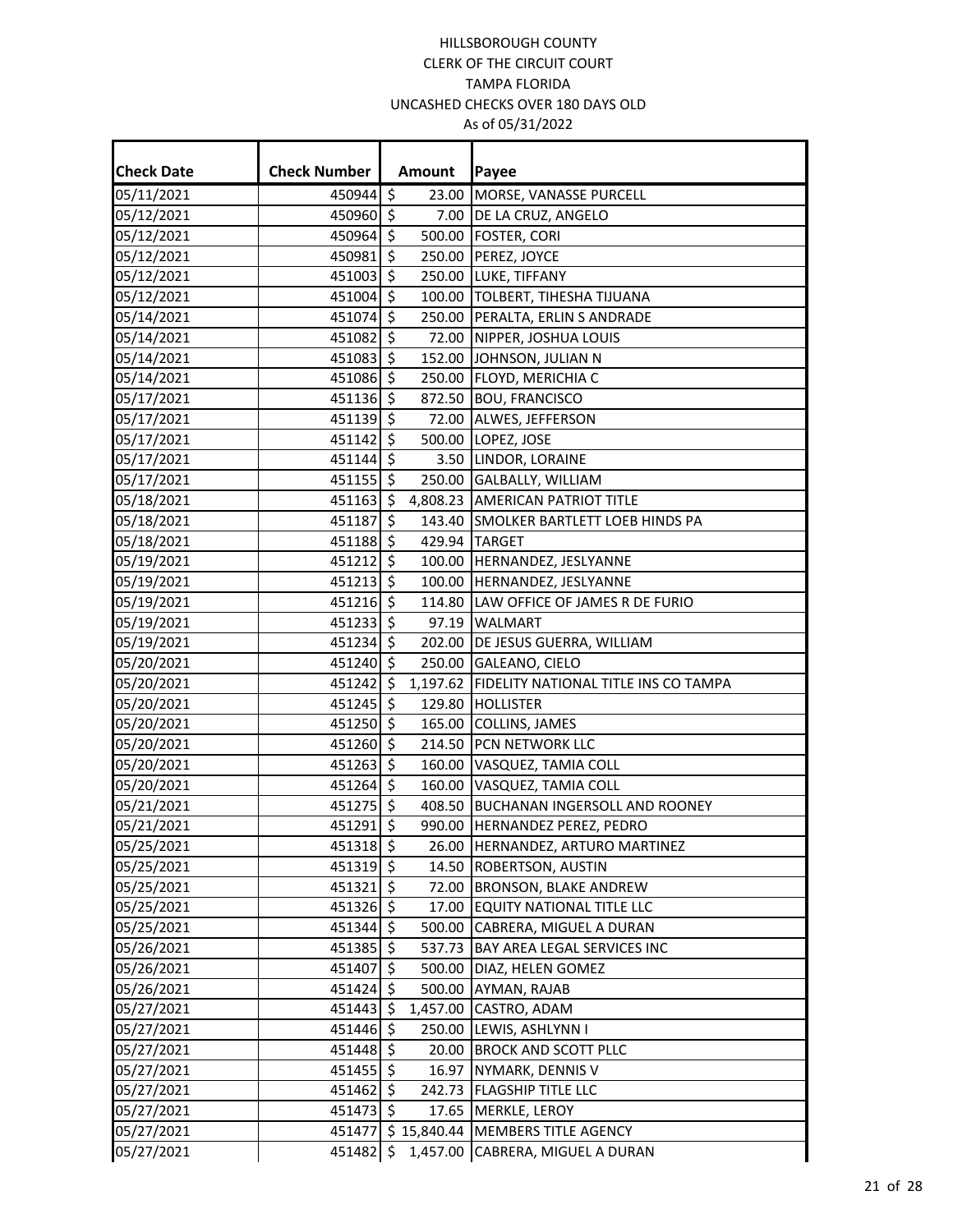| <b>Check Date</b> | <b>Check Number</b> |                     | <b>Amount</b> | Payee                                        |
|-------------------|---------------------|---------------------|---------------|----------------------------------------------|
| 05/27/2021        | 451503 \$           |                     | 6.77          | TRANSCARE MEDICAL TRANSPORTATION             |
| 05/27/2021        | 451507 \$           |                     |               | 240.00 VALUE PAWN AND JEWELRY                |
| 05/28/2021        | 451522 \$           |                     |               | 625.00 ABSOLUTE RECOVERY SERVICES INC        |
| 05/28/2021        | 451546 \$           |                     |               | 10.80 MITCHELL, JUELLS ALBERT                |
| 05/28/2021        | 451547              | \$                  |               | 200.00 CARLISLE, KALLIE GIVENS               |
| 05/28/2021        | 451554 \$           |                     |               | 6.14   DE LA CRUZ, MILTON                    |
| 05/28/2021        | 451560 \$           |                     |               | 66.50 SCHOONOVER LAW FIRM                    |
| 06/01/2021        | 451625 \$           |                     |               | 51.11 NATIONS TITLE AGENCY OF FLORIDA        |
| 06/01/2021        | 451626 \$           |                     |               | 13.00 TAYLOR, NAYA AMARI                     |
| 06/01/2021        | 451643 \$           |                     |               | 201.33 TITLESOUTHEAST INC                    |
| 06/01/2021        | 451646 \$           |                     |               | 1,824.60 WESTSHORE PARTNERS LLC              |
| 06/02/2021        | 451654 \$           |                     |               | 466.00 AMAZON FULFILLMENT CENTER D4          |
| 06/02/2021        | 451656 \$           |                     |               | 200.78 ANTHONY AND PARTNERS INC              |
| 06/02/2021        | 451658 \$           |                     |               | 200.00 DISHMAN, BALINDA CAROL                |
| 06/02/2021        | 451674 \$           |                     |               | 260.00 EXCEL INNOVATIONS                     |
| 06/02/2021        | 451675 \$           |                     |               | 425.00 FIRST AMERICAN TITLE                  |
| 06/02/2021        | 451680 \$           |                     |               | 13.30 HERITAGE TITLE SERVICES                |
| 06/02/2021        | 451684              | \$                  |               | 500.00 ORDUNEZ, KEIRY                        |
| 06/02/2021        | 451687              | \$                  |               | 319.00 SEAY, MAGGIE                          |
| 06/02/2021        | 451690 \$           |                     |               | 46.00 PARTY CITY INC                         |
| 06/02/2021        | 451691              | $\zeta$             |               | 291.01 RED VISION SYSTEMS                    |
| 06/02/2021        | 451701 \$           |                     |               | 2,736.30 TAYLOR WOODROW HOMES CENTRAL FL DIV |
| 06/02/2021        | 451703 \$           |                     |               | 28.56 WALMART                                |
| 06/02/2021        | 451704 \$           |                     |               | 13.00 WALMART                                |
| 06/03/2021        | 451736 \$           |                     |               | 10.80 SAED, SAYFF                            |
| 06/03/2021        | 451737 \$           |                     |               | 10.80 AMMON, TINA                            |
| 06/04/2021        | 451770              | \$                  | 49.00         | <b>TARGET</b>                                |
| 06/07/2021        | $451779$ \$         |                     |               | 1.00 BURKS, AISHA                            |
| 06/07/2021        | 451781              | $\ddot{\mathsf{S}}$ |               | 50.00 AUTO PROS TOWING                       |
| 06/07/2021        | 451785              | \$                  |               | 110.00 CHIPOTLE                              |
| 06/07/2021        | 451787 \$           |                     |               | 35.00 CIRCLE K                               |
| 06/07/2021        | 451808 \$           |                     |               | 202.00 THRASHER, MARK EDWARD                 |
| 06/07/2021        | 451811 \$           |                     |               | 700.00 FAROOQ, MIA                           |
| 06/07/2021        | 451830 \$           |                     |               | 72.00 SONNTAG, ZACHARY TYLER                 |
| 06/08/2021        | 451834 \$           |                     |               | 10.00 KENNEY, ALEXIS J                       |
| 06/09/2021        | 451870 \$           |                     |               | 17.00 BRAITHWAITE, PAUL                      |
| 06/10/2021        | 451875 \$           |                     |               | 1.00 EVANS, ALICE                            |
| 06/10/2021        | 451897 \$           |                     |               | 250.00 GREEN, DARRICK                        |
| 06/10/2021        | 451905 \$           |                     |               | 250.00 EDGELL, KAITEY DEBORAHANN             |
| 06/10/2021        | 451913 \$           |                     |               | 745.00 LUPCO, NILDA                          |
| 06/10/2021        | 451917 \$           |                     |               | 250.00 CASTRO, RINA                          |
| 06/11/2021        | 451955 \$           |                     |               | 500.00 WILLIAMS, JACOB                       |
| 06/11/2021        | 451963 \$           |                     | 500.00        | CHAVEZ, JOSE GUMERCINDO LOPEZ                |
| 06/11/2021        | 451979 \$           |                     | 250.00        | <b>HUGE, THOMAS</b>                          |
| 06/14/2021        | 452008 \$           |                     |               | 85.00 COOLING AND WINTER LLC                 |
| 06/14/2021        | 452010 \$           |                     |               | 250.00 MONTELIERGARCIA, HECTOR LUIS          |
| 06/14/2021        | 452012 \$           |                     |               | 9.00 PARKER, JEFFERY O                       |
| 06/14/2021        | 452014 \$           |                     |               | 72.00 HYER, KIERAN THOMAS                    |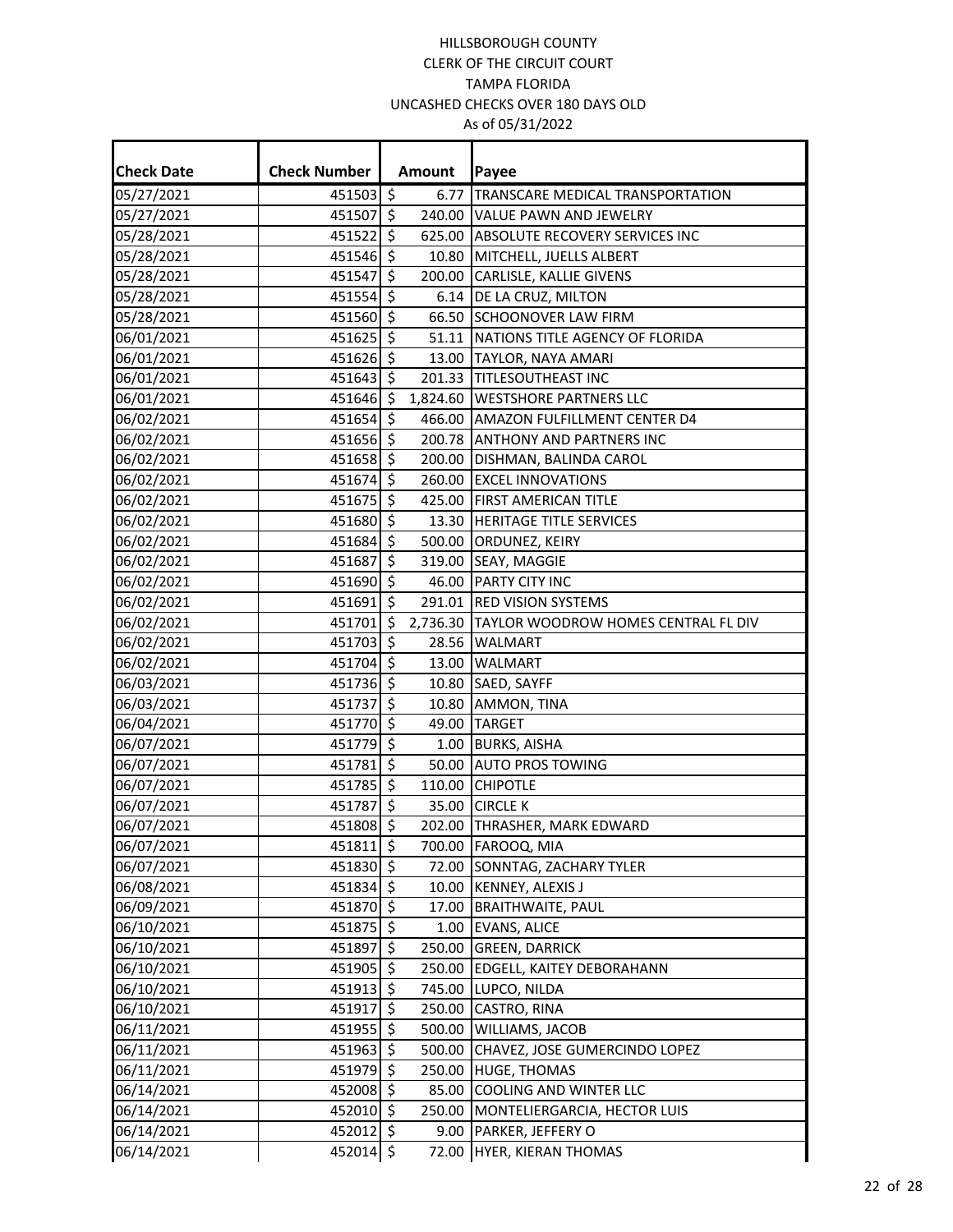| <b>Check Date</b> | <b>Check Number</b> |         | Amount   | Payee                                  |
|-------------------|---------------------|---------|----------|----------------------------------------|
| 06/15/2021        | 452030 \$           |         | 100.00   | DORISKER, BRITTANY                     |
| 06/15/2021        | 452032 \$           |         | 49.49    | <b>GARZON, BRYANT STEVE</b>            |
| 06/15/2021        | 452043 \$           |         |          | 179.00 WHITE, JOHN                     |
| 06/15/2021        | 452060 \$           |         | 147.00   | <b>HUGE, THOMAS</b>                    |
| 06/15/2021        | 452063              | $\zeta$ | 49.67    | <b>WALMART</b>                         |
| 06/16/2021        | 452067 \$           |         |          | 250.00 LACOMBE, BRANDON                |
| 06/16/2021        | 452086 \$           |         |          | 1.00 SMART, JUSTIN R                   |
| 06/16/2021        | 452090 \$           |         |          | 250.00 HERNANDEZ, MARIANO RUIZ         |
| 06/16/2021        | 452095 \$           |         | 11.50    | DUNCAN, PORTIA                         |
| 06/17/2021        | 452136 \$           |         | 1,174.50 | <b>GREAT JONES PROPERTY MANAGEMENT</b> |
| 06/18/2021        | $452152$ \$         |         | 10.80    | HARDING, ALYSSA MARIE                  |
| 06/18/2021        | 452160 \$           |         | 21.50    | OAK GROVE PRIMITIVE BAPTIST CHURCH     |
| 06/21/2021        | 452192 \$           |         | 7.00     | <b>WILLIAMS, DEXTER</b>                |
| 06/21/2021        | 452222 \$           |         |          | 250.00 HANSEN, KYLE GAVIN              |
| 06/21/2021        | 452235 \$           |         | 95.71    | <b>WALMART NEIGHBORHOOD MARKET</b>     |
| 06/22/2021        | 452240              | $\zeta$ |          | 10.80 MORALES, ANTONIO DIMACE          |
| 06/24/2021        | 452365 \$           |         |          | 1.00 JONES, LAKISHA                    |
| 06/25/2021        | 452374              | \$      |          | 93.00 PURVIS, ASHLEY                   |
| 06/25/2021        | 452478 \$           |         |          | 72.00  INGRAM, JORDAN                  |
| 06/25/2021        | 452479 \$           |         |          | 250.00 PACHECO, JORGE FLORES           |
| 06/28/2021        | 452571              | \$      |          | 79.00 BRUNSON, FATIMA                  |
| 06/28/2021        | 452572 \$           |         |          | 141.14 FLOOR AND DECOR                 |
| 06/28/2021        | 452578 \$           |         |          | 202.00 FONTANEZ, JERMAINE LEVON ANGEL  |
| 06/28/2021        | 452583              | \$      | 34.00    | GONZALEZ, JUAN NIETO                   |
| 06/28/2021        | 452594 \$           |         |          | 72.00 ATKINS, MICHAEL TYLER            |
| 06/28/2021        | 452596 \$           |         |          | 500.00 SOLIMAN, OMAR ALEXANDER         |
| 06/28/2021        | 452608              | \$      | 1,205.62 | <b>WESTMONT HOSPITALITY GROUP</b>      |
| 06/29/2021        | 452624 \$           |         | 72.00    | <b>BOGART, AMBER L</b>                 |
| 06/29/2021        | 452645 \$           |         | 1.00     | <b>WEBB, DOUG</b>                      |
| 06/29/2021        | 452651              | \$      | 11.00    | COLLINS, MALIA                         |
| 06/29/2021        | 452654 \$           |         |          | 33.00 LOCKHART, NICHOLAS               |
| 06/29/2021        | 452658 \$           |         |          | 11.00 BOGGS, STEVE                     |
| 06/30/2021        | 452678 \$           |         |          | 72.00 TORRES, CHRISTIAAN               |
| 06/30/2021        | 452679 \$           |         |          | 35.00 RAMOS, CLARISSA                  |
| 06/30/2021        | 452698 \$           |         | 202.00   | SILES, FELIX IVARRA                    |
| 06/30/2021        | 452701 \$           |         |          | 250.00  INGRAM, JORDAN                 |
| 06/30/2021        | 452706 \$           |         | 1,000.00 | MARTINEZ, MIGUEL ANTONIO PORTUONDO     |
| 06/30/2021        | 452708              | \$      | 10.06    | NATIONS TITLE AGENCY OF FLORIDA        |
| 06/30/2021        | 452709 \$           |         |          | 740.00 LUPCO, NILDA                    |
| 06/30/2021        | 452717              | \$      |          | 72.00 BASS, TAYLOR JEAN                |
| 07/01/2021        | 452757              | \$      | 72.00    | DE JESUS ZENTENO, NELSON               |
| 07/01/2021        | 452767 \$           |         | 72.00    | <b>FRAGOSA, VANESSA</b>                |
| 07/02/2021        | 452773              | \$      | 500.00   | <b>CUSHICAGUA, DENNIS</b>              |
| 07/06/2021        | 452800              | \$      | 2,000.00 | LORENZORAMIREZ, BEVIOBED               |
| 07/06/2021        | 452804 \$           |         | 2,000.00 | CARMONA, CLAUDIA SORIANO               |
| 07/06/2021        | 452814              | \$      | 305.00   | ISRAEL, EREL ISAAC                     |
| 07/06/2021        | 452824 \$           |         | 250.00   | PEREZ, STEPHANIE REYES                 |
| 07/08/2021        | 452840 \$           |         | 122.00   | CHATMAN, CHARLES AUGUSTUS              |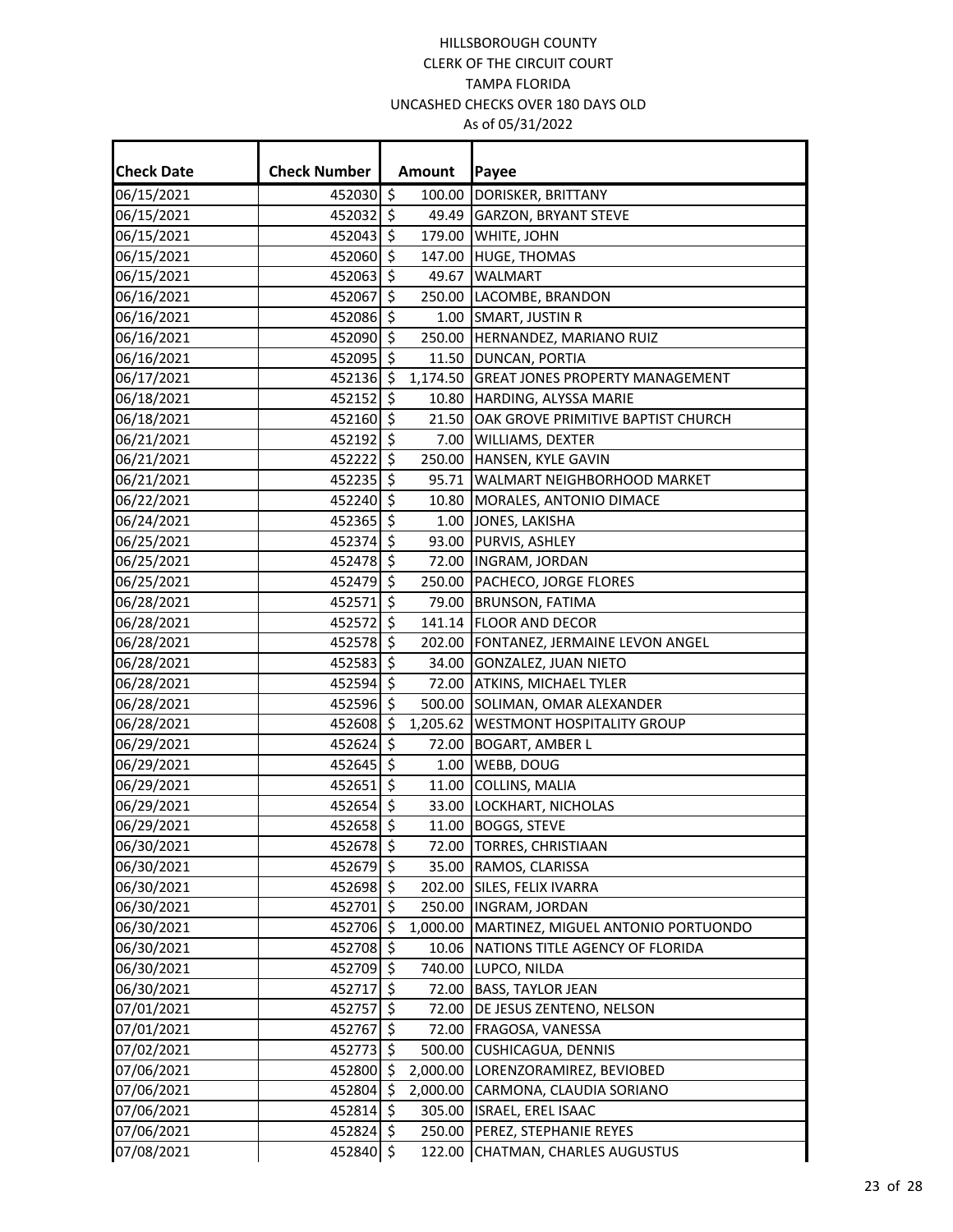| <b>Check Date</b> | <b>Check Number</b> |                     | Amount      | Payee                                  |
|-------------------|---------------------|---------------------|-------------|----------------------------------------|
| 07/08/2021        | 452860 \$           |                     |             | 2,000.00 GENIA, GABRIELLA              |
| 07/08/2021        | 452874 \$           |                     |             | 31.00 CADAVIECOREYES, PEDRO JOSE       |
| 07/09/2021        | 452892 \$           |                     |             | 1.00 CRUZ, ARIANA                      |
| 07/12/2021        | 452932 \$           |                     |             | 202.00 MOORE, DESMOND                  |
| 07/12/2021        | 452934 \$           |                     |             | 40.00 CANTOS, ERICK                    |
| 07/12/2021        | 452945 \$           |                     |             | 19.00 HERTZ CAR RENTAL                 |
| 07/12/2021        | 452949 \$           |                     |             | 72.00 PATTERSON, MARCUS                |
| 07/12/2021        | 452954 \$           |                     |             | 400.00 LOWENTHAL, SARA CELORA          |
| 07/13/2021        | 452999 \$           |                     |             | 250.00 GONZALEZ, SAMANTHA              |
| 07/14/2021        | 453044 \$           |                     |             | 72.00 HAROLD, ROBERT O                 |
| 07/14/2021        | 453053 \$           |                     |             | 250.00  IGBINOSUN, UYIOGHOSA           |
| 07/15/2021        | 453099 \$           |                     |             | 247.00 JOHNSON, SUSAN TUCKER           |
| 07/16/2021        | 453116 \$           |                     |             | 72.00 SALAVAERRIA, CARLOS              |
| 07/16/2021        | 453121 \$           |                     |             | 1,697.00 PHILIPSIEN, DONNA             |
| 07/16/2021        | 453123 \$           |                     |             | 500.00 GARDENIA, EVA                   |
| 07/16/2021        | 453124 \$           |                     |             | 950.00 YEPEZ, EVA                      |
| 07/16/2021        | 453137 \$           |                     |             | 72.00 SAMAC, NIKOLA                    |
| 07/16/2021        | 453145 \$           |                     |             | 43.00 WELLS III, ROY ALEXANDER         |
| 07/16/2021        | 453156 \$           |                     |             | 230.00  IGBINOSUN, UYIOGHOSA           |
| 07/16/2021        | 453158 \$           |                     |             | 115.14 WALMART                         |
| 07/16/2021        | 453160 \$           |                     |             | 39.29 WALMART                          |
| 07/20/2021        | 453190 \$           |                     |             | 94.00 MCCOY, ERIC                      |
| 07/20/2021        | 453198 \$           |                     |             | 260.00 JIMMY JOHNS                     |
| 07/20/2021        | 453202              | \$                  |             | 500.00 LARSONS TOWING                  |
| 07/20/2021        | $453211$ \$         |                     |             | 500.00 COOGLE, STEPHANIE NICOLE        |
| 07/20/2021        | $453215$ \$         |                     |             | 163.85 WINN DIXIE STORES INC           |
| 07/21/2021        | 453222              | \$                  |             | 250.00 ROJO, EDUARDO                   |
| 07/21/2021        | 453223 \$           |                     |             | 250.00 BUSH, JAYLIN                    |
| 07/21/2021        | 453227 \$           |                     |             | 4.92 COLLINS, MALIA                    |
| 07/21/2021        | 453229 \$           |                     |             | 350.19 NATIONS TITLE AGENCY OF FLORIDA |
| 07/21/2021        | 453230 \$           |                     |             | 4.90 LOCKHART, NICHOLAS                |
| 07/21/2021        | 453239 \$           |                     |             | 4.92 BOGGS, STEVE                      |
| 07/22/2021        | 453259 \$           |                     |             | 250.00 LORENZANA, ABEL                 |
| 07/22/2021        | 453260 \$           |                     |             | 84.00 JORDAN, ADAM                     |
| 07/22/2021        | 453282 \$           |                     |             | 197.00 ENGLAND, JERMIE J               |
| 07/22/2021        | 453286 \$           |                     |             | 2,000.00 MORALES, KYLE MICHAEL         |
| 07/22/2021        | 453287              | $\ddot{\mathsf{S}}$ |             | 10.80 WEELDREYER, LARRY                |
| 07/22/2021        | 453298 \$           |                     | 152.00      | VALVERDE, ROBERTO GIANFRANCO PRECIADO  |
| 07/22/2021        | 453307 \$           |                     | 72.00       | PEREZ, XAVIER CEPEDA                   |
| 07/23/2021        | 453336 \$           |                     |             | 400.00 ALLY INVESTING LLC              |
| 07/23/2021        | 453338 \$           |                     |             | 308.00 FICARRA, ANTHONY                |
| 07/23/2021        | 453339 \$           |                     |             | 202.00 CARDENAS VIEJO, ANTONIO         |
| 07/23/2021        | 453340 \$           |                     | 55.00       | SUAREZ, ARIEL                          |
| 07/23/2021        | 453349 \$           |                     | 10.00       | RAMIREZ, FERNANDO E                    |
| 07/23/2021        | 453351 \$           |                     | 500.00      | GONZALES JR, FRANCISCO JAVIER          |
| 07/23/2021        | 453355              |                     | \$14,620.97 | PARRISH, JAMES                         |
| 07/23/2021        | 453362 \$           |                     | 1,000.00    | CONNORS, LEONARD                       |
| 07/23/2021        | 453366 \$           |                     | 2,000.00    | DA SILVA, PALOMA BACELLAR              |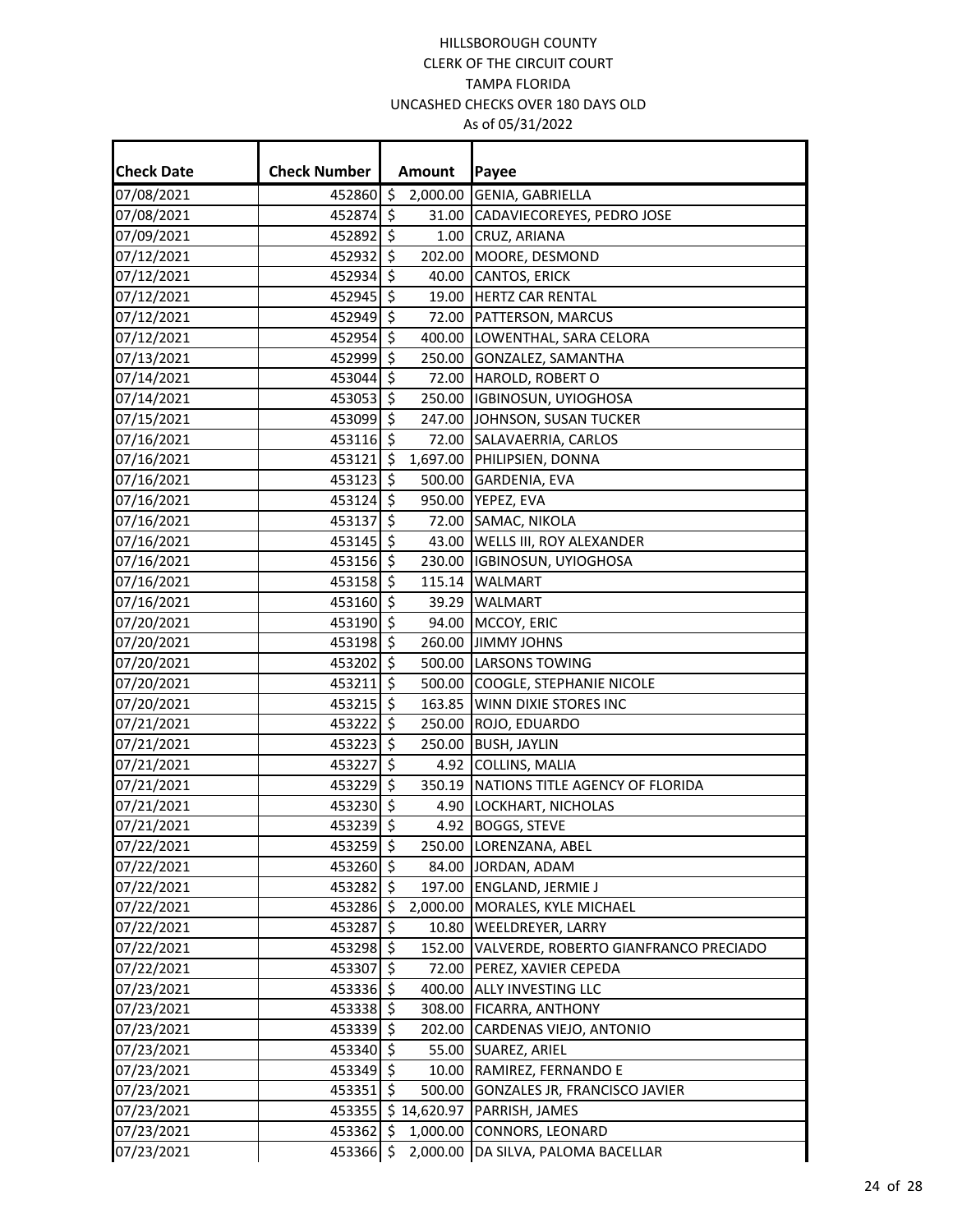| <b>Check Date</b> | <b>Check Number</b> |                     | Amount             | Payee                                        |
|-------------------|---------------------|---------------------|--------------------|----------------------------------------------|
| 07/23/2021        | 453373 \$           |                     | 700.00             | SIMPLEX INVESTMENT LLC                       |
| 07/23/2021        | 453374 \$           |                     |                    | 200.00 SOLIS PROPERTIES                      |
| 07/23/2021        | 453388 \$           |                     | 1,500.00           | COLEMAN, WESLEY                              |
| 07/23/2021        | 453390 \$           |                     | 450.00             | PEREZ, YOLANDA                               |
| 07/26/2021        | 453397              | \$                  | 15.00              | COCILOVA, ANTHONY DEAN                       |
| 07/26/2021        | 453398 \$           |                     | 11.00              | ROSA, ANTONIO                                |
| 07/26/2021        | 453416 \$           |                     | 10.00              | NIEVES RUIZ, KEISHA                          |
| 07/26/2021        | 453420 \$           |                     | 250.00             | <b>GALLELLI, MARCO ANTONIO</b>               |
| 07/26/2021        | 453421 \$           |                     | 250.00             | GALLELLI, MARCO ANTONIO                      |
| 07/27/2021        | 453452 \$           |                     | 72.00              | MULHERN, BRIAN JOHN                          |
| 07/27/2021        | 453473 \$           |                     |                    | 57.75 TUCKER, KRISTA MARIE                   |
| 07/28/2021        | 453500 \$           |                     |                    | 500.00 LUBAS, AMBER ROSE                     |
| 07/28/2021        | 453515 \$           |                     |                    | 13.00 KUKUDA, JOHN                           |
| 07/28/2021        | 453543 \$           |                     |                    | 72.00 TRICE, ZACHARY LOGAN                   |
| 07/29/2021        | 453566 \$           |                     |                    | 1.00 NANCE, KEYONN                           |
| 07/29/2021        | 453577              | \$                  |                    | 1,300.00 TAMPA PALMS MULTIFAMILY LEASECO LLC |
| 07/30/2021        | 453594 \$           |                     |                    | 195.00 KANODEREKA, GLADYS                    |
| 07/30/2021        | 453597 \$           |                     |                    | 200.00 CASAL, JODIE                          |
| 07/30/2021        | 453603              | \$                  | 500.00             | TODD, PEARLIE                                |
| 07/30/2021        | 453604 \$           |                     | 100.00             | RODRIGUEZ, RICHARD                           |
| 07/30/2021        | 453610 \$           |                     |                    | 40.46 WALMART                                |
| 08/02/2021        | 453615 \$           |                     | 600.00             | AMERICA DEED INVESTMENT LLC                  |
| 08/02/2021        | 453637 \$           |                     |                    | 500.00 ROSALES, HUGO                         |
| 08/02/2021        | 453645              | \$                  | 3,000.00           | MOAR LIVING SPACES LLC                       |
| 08/02/2021        | 453647              | \$                  | 200.00             | PIVOT REALTY LLC                             |
| 08/02/2021        | 453648 \$           |                     | 500.00             | PLEASANT HOMES                               |
| 08/02/2021        | 453651              | \$                  | 1,000.00           | LAMBERT, SEAN                                |
| 08/03/2021        | 453678 \$           |                     | 72.00              | FINKLE, COLIN PATRICK                        |
| 08/03/2021        | 453684 \$           |                     | 10.80              | CHERY, EDMEUSE                               |
| 08/03/2021        | 453690 \$           |                     | 500.00             | ROSALES, HUGO                                |
| 08/03/2021        | 453706 \$           |                     |                    | 500.00 AMADOR, OLMAN MURCARIO                |
| 08/03/2021        | 453707 \$           |                     |                    | 250.00 AMADOR, OLMAN MURCARIO                |
| 08/03/2021        | 453709 \$           |                     |                    | 100.00 HARRIS, PATRICIA                      |
| 08/03/2021        | 453710 \$           |                     |                    | 21.00 PORTFOLIO RECOVERY ASSOCIATES LLC      |
| 08/03/2021        | 453720 \$           |                     |                    | 250.00 PUPO, YADIRA                          |
| 08/03/2021        | 453725 \$           |                     |                    | 243.76 COLON, ANTONIO                        |
| 08/03/2021        | 453726 \$           |                     | 17.00              | COLON, ANTONIO                               |
| 08/03/2021        | 453730 \$           |                     | 17.00              | DONIS, DANIEL                                |
| 08/03/2021        | 453735 \$           |                     | 17.00              | <b>BENSON, JAY</b>                           |
| 08/04/2021        | 453761 \$           |                     | 2,000.00           | NAVA, CEVERA RODRIGUEZ                       |
| 08/04/2021        | 453795              | \$                  | 197.00             | <b>BUENO, SENIA A</b>                        |
| 08/04/2021        | 453801 \$           |                     | 149.00             | WALMART                                      |
| 08/05/2021        |                     |                     | 453809 \$50,000.00 | <b>COMPLETE FACILITATORS</b>                 |
| 08/05/2021        | 453810              | \$.                 | 1,189.15           | PUELLOFULGENCIO, DILIBETH CHANTAL            |
| 08/05/2021        | 453811 \$           |                     | 1,357.00           | GARCIA, DISNEY REYES                         |
| 08/05/2021        | 453822 \$           |                     |                    | 977.00 AMADOR, OLMAN MURCARIO                |
| 08/06/2021        | 453844 \$           |                     | 500.00             | SAINT, CHARLES ARMAND                        |
| 08/06/2021        | 453847              | $\ddot{\mathsf{S}}$ | 250.00             | <b>DEXTER COSTIN LLC</b>                     |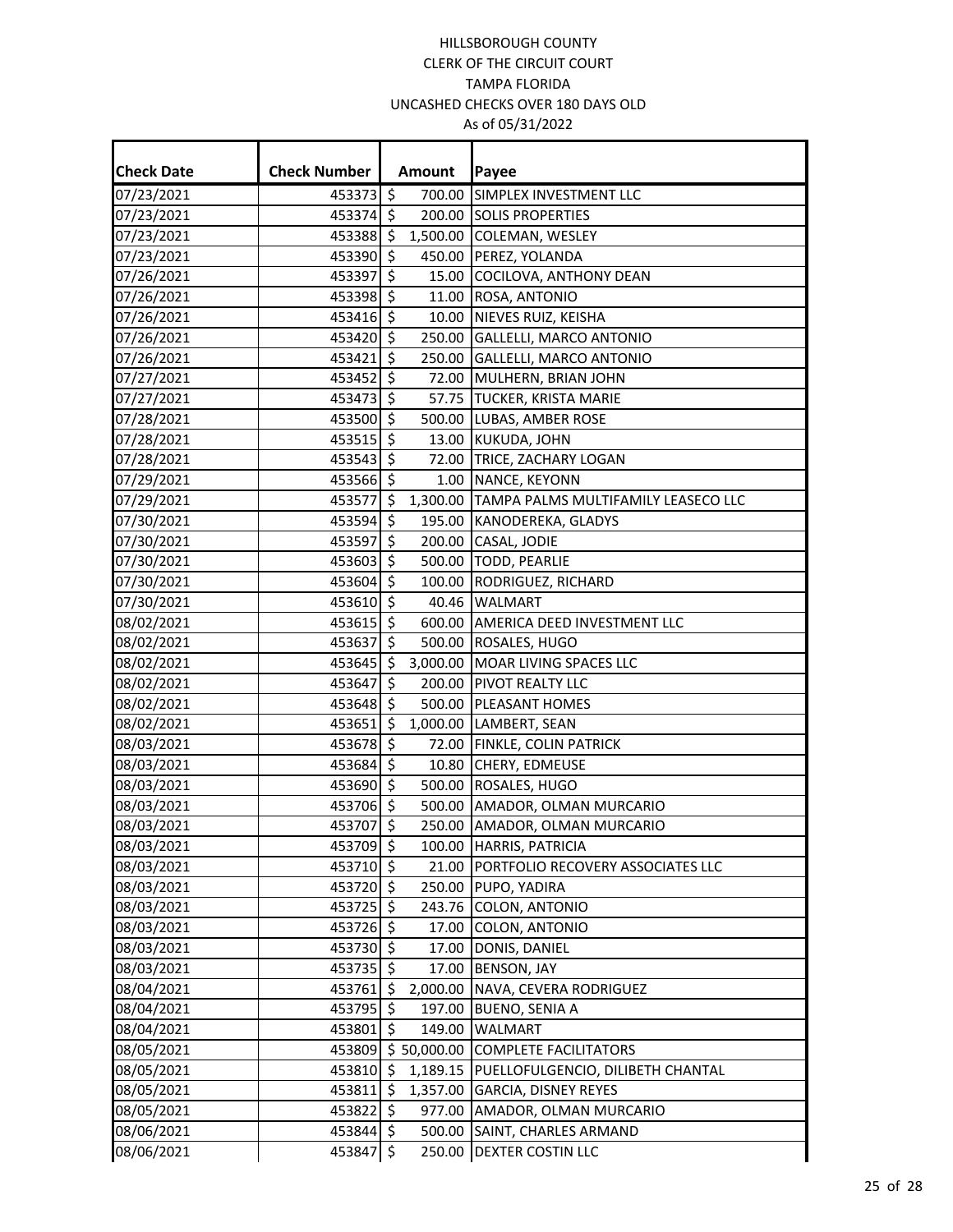| <b>Check Date</b> | <b>Check Number</b> |                     | Amount   | Payee                               |
|-------------------|---------------------|---------------------|----------|-------------------------------------|
| 08/06/2021        | 453856 \$           |                     | 58.20    | <b>MANHATTAN FLATS LLC</b>          |
| 08/06/2021        | 453866              | \$                  | 500.00   | LENETT, STEVEN LOUIS                |
| 08/09/2021        | 453896 \$           |                     | 200.00   | <b>RODRIGUEZ, RICHARD</b>           |
| 08/09/2021        | 453898              | $\zeta$             | 500.00   | <b>BIGORRE, SANDRINE</b>            |
| 08/09/2021        | 453900              | \$                  | 500.00   | MORENO, STEFANY NICOLE              |
| 08/11/2021        | 454011 \$           |                     | 4,982.57 | <b>BRAEMAR HOMEOWNERS ASSOC INC</b> |
| 08/12/2021        | 454043              | \$                  | 9,000.00 | COLON, ANTONIO                      |
| 08/12/2021        | 454056 \$           |                     | 72.00    | <b>FARHAN, FAISAL EHABT</b>         |
| 08/12/2021        | 454067              | $\zeta$             | 10.80    | MONTES, GEORGE ANTHONY              |
| 08/12/2021        | 454068              | $\zeta$             | 1,500.00 | NELSON, GREGORY                     |
| 08/12/2021        | 454069 \$           |                     | 1,500.00 | NELSON, GREGORY                     |
| 08/12/2021        | 454070              | $\ddot{\mathsf{S}}$ | 1,500.00 | NELSON, GREGORY                     |
| 08/12/2021        | 454071              | \$                  | 1,500.00 | NELSON, GREGORY                     |
| 08/12/2021        | 454072 \$           |                     | 1,500.00 | NELSON, GREGORY                     |
| 08/12/2021        | 454073 \$           |                     | 1,500.00 | NELSON, GREGORY                     |
| 08/12/2021        | 454079              | $\zeta$             | 1,500.00 | NELSON, GREGORY                     |
| 08/12/2021        | 454080 \$           |                     |          | 1,500.00 NELSON, GREGORY            |
| 08/12/2021        | 454099              | $\ddot{\mathsf{S}}$ |          | 6,510.00 L AND H PRESTIGE           |
| 08/12/2021        | 454105              | \$                  | 200.00   | CASTANO, MARIA YOLANDA ARIAS        |
| 08/13/2021        | 454142 \$           |                     | 1,500.00 | NELSON, GREGORY                     |
| 08/13/2021        | 454143              | $\zeta$             | 1,500.00 | NELSON, GREGORY                     |
| 08/13/2021        | 454144 \$           |                     | 1,500.00 | NELSON, GREGORY                     |
| 08/13/2021        | 454145 \$           |                     | 1,500.00 | NELSON, GREGORY                     |
| 08/13/2021        | 454151              | \$                  | 5,335.00 | JACARANDA LLC                       |
| 08/13/2021        | 454157              | \$                  | 500.00   | GOMEZ, MARIO GOMEZ                  |
| 08/13/2021        | 454166 \$           |                     | 7.55     | <b>BOURGEOIS, SCOTT DAVID</b>       |
| 08/13/2021        | 454171              | \$                  | 50.00    | <b>WALMART</b>                      |
| 08/16/2021        | 454180              | $\zeta$             | 10.00    | HALDANE, BRAYDEN W                  |
| 08/16/2021        | 454187              | $\zeta$             | 10.00    | FRIEDMAN, ELISSA                    |
| 08/16/2021        | 454198              | \$                  | 1,500.00 | NELSON, GREGORY                     |
| 08/16/2021        | 454199 \$           |                     |          | 1,500.00 NELSON, GREGORY            |
| 08/16/2021        | 454200              | $\zeta$             |          | 1,500.00 NELSON, GREGORY            |
| 08/16/2021        |                     |                     |          | 454219 \$ 5,850.00 DAVIS, KURT      |
| 08/16/2021        | 454221              | $\zeta$             |          | 72.00 JOHNSON, MARIA                |
| 08/16/2021        | 454222              | \$                  | 72.00    | <b>BRUCK, MICHAEL</b>               |
| 08/16/2021        | 454223 \$           |                     | 10.00    | JOSEPH, MICHAEL                     |
| 08/16/2021        | 454224              | $\ddot{\mathsf{S}}$ | 5,830.00 | KIMBLER, MICHAEL                    |
| 08/16/2021        | 454228              | \$                  | 6,600.00 | UNLIMITED, MORA                     |
| 08/17/2021        | 454275 \$           |                     | 2,500.00 | <b>AUGUSTINE, FRANCIS</b>           |
| 08/17/2021        | 454297              | \$                  | 700.00   | NUTILE, SAMUEL                      |
| 08/17/2021        | 454302              | \$                  | 144.00   | WALMART                             |
| 08/19/2021        | 454350 \$           |                     | 1,280.00 | <b>KITCHENS, CONNOR</b>             |
| 08/19/2021        | 454360              | \$                  | 1,500.00 | COLEMAN, WESLEY                     |
| 08/20/2021        | 454407              | \$                  | 16.00    | MCMILLAN, WILLIE                    |
| 08/23/2021        | 454422 \$           |                     | 100.00   | TREJO, ELENA                        |
| 08/23/2021        | 454428              | \$                  | 100.00   | COOPER, ISAIAH EARL                 |
| 08/23/2021        | 454454 \$           |                     | 500.00   | PETERSON, TIA                       |
| 08/24/2021        | 454484              | $\ddot{\mathsf{S}}$ | 7.50     | <b>HOLMES, HABERT</b>               |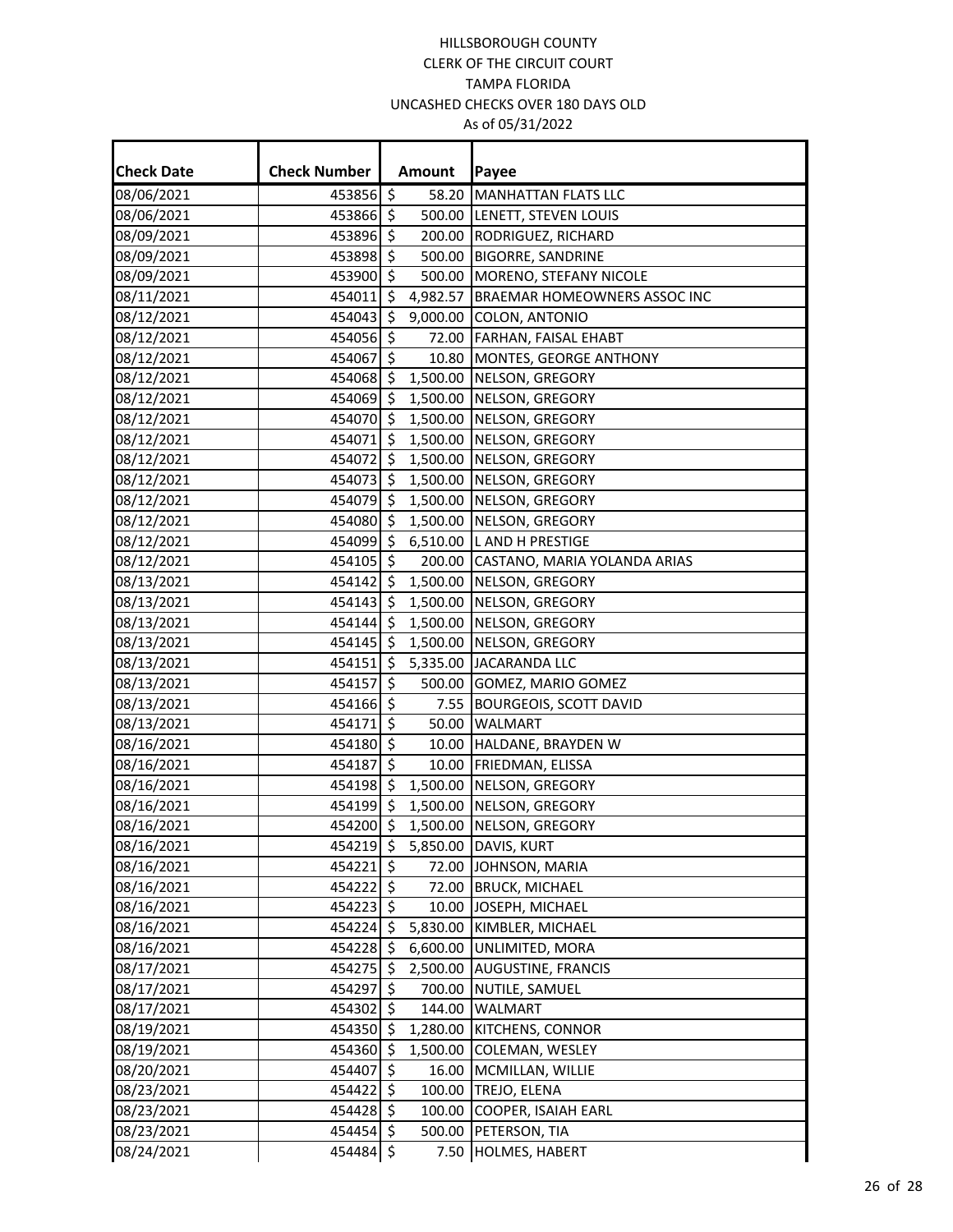| <b>Check Date</b> | <b>Check Number</b> |                          | Amount   | Payee                                 |
|-------------------|---------------------|--------------------------|----------|---------------------------------------|
| 08/24/2021        | 454493              | $\zeta$                  | 106.00   | <b>CUEVAS, MANUEL</b>                 |
| 08/24/2021        | 454497              | \$                       |          | 10.18 NATIONS TITLE AGENCY OF FLORIDA |
| 08/24/2021        | 454505 \$           |                          |          | 500.00 SAIFULLIN, ROMAN               |
| 08/24/2021        | 454509              | $\zeta$                  |          | 250.00 OTOCKI, STEVEN J               |
| 08/25/2021        | 454523              | \$                       | 16.50    | AGLIANO, JOHN                         |
| 08/25/2021        | 454525 \$           |                          |          | 500.00 PARRA, JONATHAN A              |
| 08/25/2021        | 454527              | \$                       | 500.00   | MARTINEZ, KIM                         |
| 08/26/2021        | 454544 \$           |                          | 20.00    | MORALES, BRANDON                      |
| 08/26/2021        | 454554 \$           |                          |          | 424.50 COMMONWEALTH ROOFING           |
| 08/26/2021        | 454570              | $\zeta$                  |          | 100.00 PASLEY, MARK                   |
| 08/26/2021        | 454574              | $\mathsf{\hat{S}}$       |          | 17.00 JIMENEZ, ROBERTO MOLINA         |
| 08/26/2021        | 454576 \$           |                          |          | 164.00 SONMEZ, SHARON CATHERINE       |
| 08/26/2021        | 454577              | \$                       |          | 79.00 SONMEZ, SHARON CATHERINE        |
| 08/27/2021        | 454635 \$           |                          |          | 99.24 MEMOLI, PAUL                    |
| 08/30/2021        | 454648              | $\zeta$                  |          | 250.00 SUAREZ, ANGEL MARINO           |
| 08/30/2021        | 454672              | \$                       | 247.00   | <b>IT BAIL BONDS</b>                  |
| 08/30/2021        | 454677              | $\overline{\mathcal{S}}$ | 72.00    | RINIOS, JOHN MANUEL                   |
| 08/30/2021        | 454697              | \$                       |          | 40.43 WINN DIXIE                      |
| 08/31/2021        | 454705              | \$                       | 70.00    | MASSON, ALYSSA                        |
| 08/31/2021        | 454707              | $\zeta$                  | 78.00    | <b>OUDEH, AREEJ NASIEF</b>            |
| 08/31/2021        | 454714              | $\zeta$                  | 1.00     | SCHULMAN, DEBRA                       |
| 08/31/2021        | 454719 \$           |                          |          | 42.00 COLLAZO, EMMANUEL LUIS          |
| 08/31/2021        | 454720              | $\zeta$                  | 250.00   | <b>PEREZ, ESTEBAN O</b>               |
| 08/31/2021        | 454741              | \$                       | 72.00    | KORDELSKI, KEW                        |
| 08/31/2021        | 454760 \$           |                          |          | 72.00 WATSON, SHENDON BOYD            |
| 08/31/2021        | 454762              | $\zeta$                  |          | 1,000.00 CARON, STEPHEN MICHAEL       |
| 08/31/2021        | 454763              | \$                       |          | 250.00 LACEY, SYBREE MADISON          |
| 09/01/2021        | 454786 \$           |                          |          | 258.00 MARTINEZ, JOHANA               |
| 09/02/2021        | 454808              | $\zeta$                  |          | 4.92 ROSA, ANTONIO                    |
| 09/02/2021        | 454820              | \$                       |          | 53.50 KAPLAN, KYLE HAUSKINS           |
| 09/03/2021        | 454842 \$           |                          |          | 10.00 MAGRIBY, MICHAEL JOSEPH         |
| 09/03/2021        | 454843              | $\zeta$                  |          | 250.00 RODRIGUEZ, MICHELLE            |
| 09/08/2021        | 454889 \$           |                          |          | 35.50 NATIONS TITLE AGENCY OF FLORIDA |
| 09/08/2021        | 454893 \$           |                          | 450.00   | VELAZCO, YUDMILA TAURA                |
| 09/09/2021        | 454898 \$           |                          | 23.00    | AMICA MUTUAL INSURANCE COMPANY        |
| 09/09/2021        | 454902 \$           |                          | 1,580.03 | CAL AM PROPERTIES INC                 |
| 09/09/2021        | 454904 \$           |                          | 11.00    | MUATABAYE, DIAAB KAMAL                |
| 09/09/2021        | 454928              | $\zeta$                  | 93.50    | NATIONS TITLE AGENCY OF FLORIDA       |
| 09/09/2021        | 454929 \$           |                          | 17.00    | MACKEROY, RANDOLPH LEE                |
| 09/10/2021        | 454943              | \$                       | 500.00   | CARTLEDGE, ARDEN                      |
| 09/10/2021        | 454944              | \$                       | 500.00   | CARTLEDGE, ARDEN                      |
| 09/10/2021        | 454957 \$           |                          |          | 72.00 HERNANDEZ, MARSELO              |
| 09/13/2021        | 454987              | \$                       | 1,127.00 | <b>CRUSE, JENTRY</b>                  |
| 09/15/2021        | 455042              | \$                       | 72.00    | ZEMAITYTE, AUSTEJA                    |
| 09/15/2021        | 455051 \$           |                          | 2,000.00 | <b>CRUSE, JENTRY</b>                  |
| 09/15/2021        | 455052              | \$                       | 250.00   | <b>CRUSE, JENTRY</b>                  |
| 09/15/2021        | 455053 \$           |                          | 250.00   | POLANCO, JESUS MANUEL REYES           |
| 09/15/2021        | 455073              | $\zeta$                  | 500.00   | <b>GREBTSOV, VITALY</b>               |